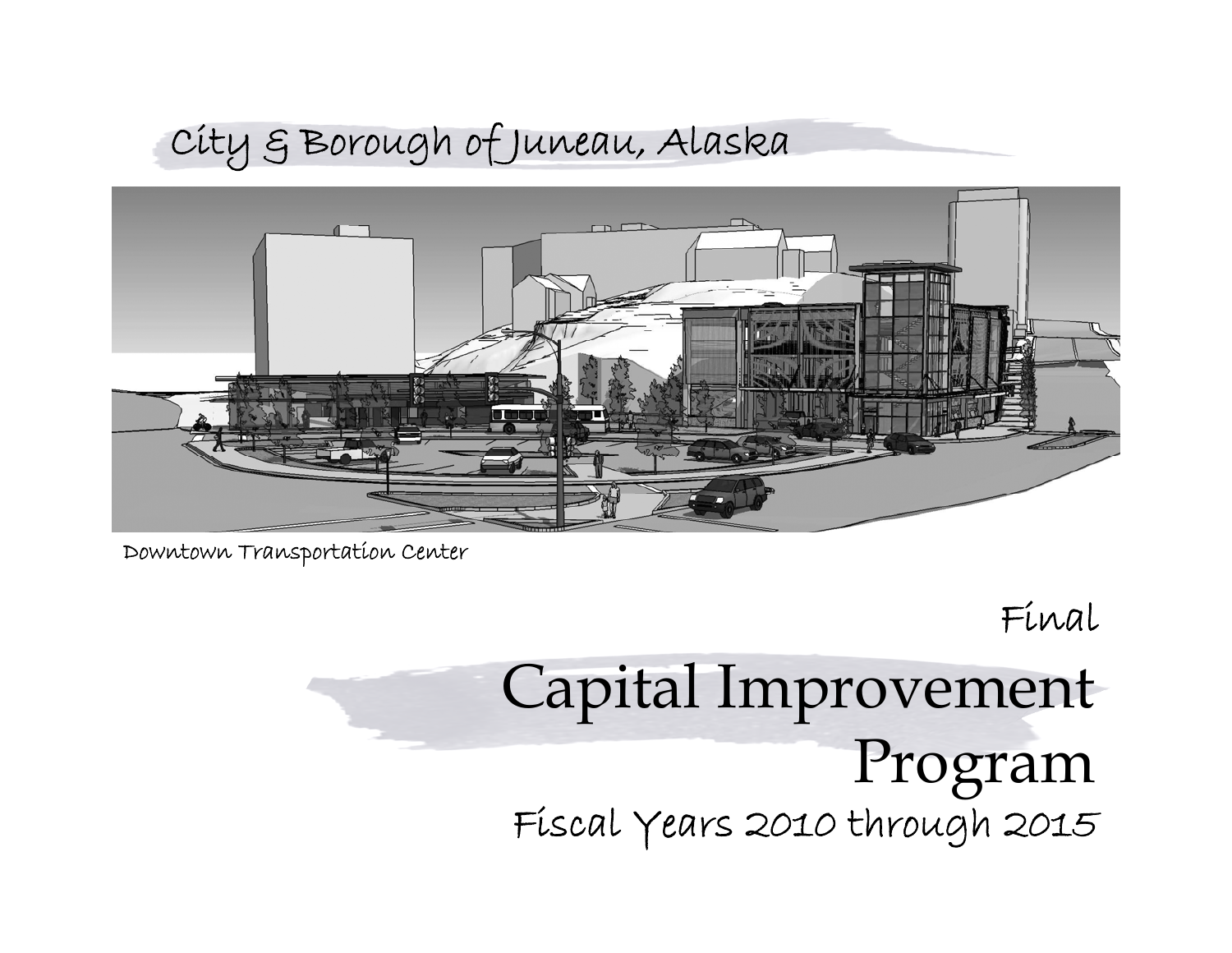# **INTRODUCTION**

Each year, the City and Borough of Juneau (CBJ) adopts a Capital Improvement Program (CIP). The legal requirements applicable to the CIP are set forth in Section 9 of the CBJ Charter. In general, the CIP is a plan of capital improvements proposed for a six-year period, together with an estimated cost of each improvement and the proposed method of financing it. The CIP serves as the overarching strategic plan for improving the public infrastructure of Juneau and is collectively developed by the CBJ Assembly, its boards and commissions, CBJ staff, and the citizens of CBJ.

The CBJ Charter requires the City Manager to assemble and submit a Preliminary CIP to the Assembly by April 5 of each year. The Charter further requires this document to be available for public inspection. This document is available from the CBJ Engineering Department at the third floor of the Marine View Building, or online at www.juneau.lib.ak.us/engineering.

By May 1st, the Charter requires the Assembly to hold a public hearing on the CIP. In addition to the Charter requirement, the Assembly holds public hearings at its Public Works and Facilities Committee. The Planning Commission reviews it for conformance with the Area Wide Comprehensive Plan. The meetings are announced in the Juneau Empire, on the CBJ's WebPages, and the public access channel. Citizens are encouraged to provide their comments at these meetings.

The Assembly Public Works and Facilities Committee reviewed the City Manager's CIP at its March 23rd meeting, and approved it at the April 20th meeting. The Planning Commission reviewed the CIP on May 12th. The Finance Committee reviewed the CIP at its May 6th meeting.

By June 15th, the Assembly must adopt its own CIP or the City Manager's CIP. In practice, the Assembly uses the Manager's CIP as the starting point, adjusts it during the public comment period, and adopts its own CIP at the same time it adopts the budget in early June. The City Manager submitted and the Assembly approved this CIP on May 18, 2009.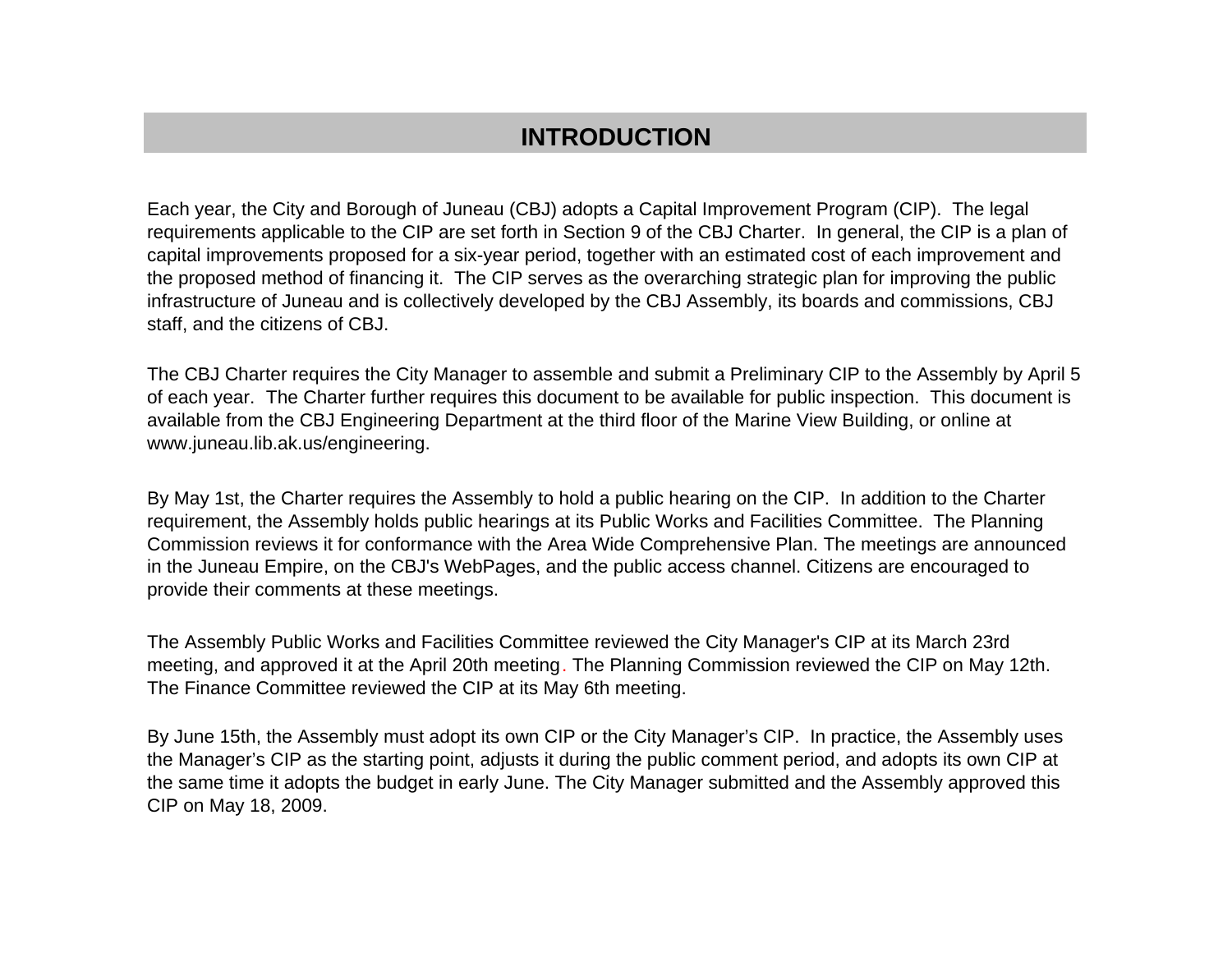# **FY10 CIP IMPROVEMENTS**

This section of the CIP lists capital improvements approved by the Assembly for FY 2010. Resolution number 2477 adopting the City and Borough Capital Improvement Program for Fiscal Years 2010 through 2015, and establishing the capital improvement project priorities for fiscal year 2010 is shown along with a table that shows the name of each improvement, the department recommending the improvement, and the amount and type of funding approved by the Assembly. Some of the projects listed herein are not CIP projects but have been inserted for clarity of fund distribution.

A summary table at the end of the section lists all funding sources, and the total amount recommended for expenditure in each fund.

The Assembly and the City Manager recommend capital improvement projects according to the following priorities.

1. **Health and Safety:** Will the improvement address an imminent of expected threat or danger to users or occupants?

2. **Maintenance Impact:** Will the improvement prevent further deterioration or damage to CBJ property, thereby reducing on-going maintenance and operational costs?

3. **Economic Development:** Will the improvement directly or indirectly stimulate beneficial economic development in the community by greatly enhancing transportation, cultural, business, health, education,

4. **Community Improvements:** Will the improvement establish, enhance, or expand a facility or service to accommodate new or increased public use?

In recommending specific improvements, the City Manager and the Assembly give higher consideration to those projects that meet one or more of the following criteria:

1. **Local Match for Federal/State Funds and Grants.** Will the improvement be eligible for federal, state, or private grant funding?

2. **Support.** Is the improvement a high priority of the Department or Board proposing it?

3. **Consistency.** Is the improvement consistent with applicable CBJ plans or policies?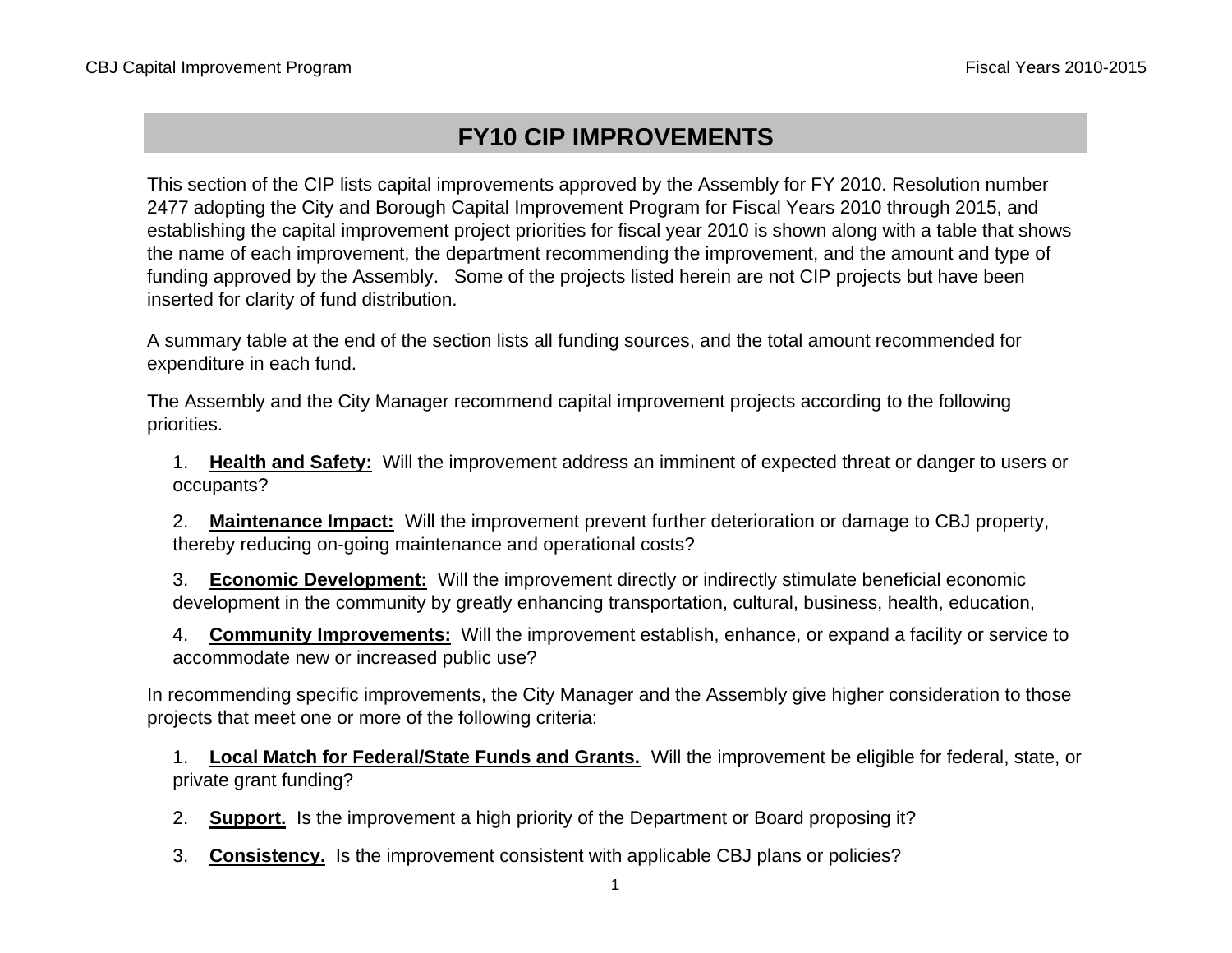Presented by: The Manager Introduced: 05/18/2009 Drafted by: Finance

FYlO

 $\bar{z}$ 

#### RESOLUTION OF THE CITY AND BOROUGH OF JUNEAU, ALASKA

#### Serial No. **2477**

**A** Resolution Adopting the City and Borough Capital Improvement Program for Fiscal Years 2010 Through 2015, and Establishing the Capital Improvement Project Priorities for Fiscal Year 2010.

WHEREAS, the Capital Improvement Program is a plan for capital improvement projects proposed for the next six fiscal years; and

WHEREAS, the Assembly has reviewed the Capital Improvement Program for Fiscal Year 2010 through Fiscal Year 2015, and has determined the capital improvement project priorities for Fiscal Year 3010.

NOW. THEREFORE. BE IT RESOLVED BY THE ASSEMBLY OF THE CITY AND BOROUGH OF JUNEAU, ALASKA:

Section 1. Capital Improvement Program. Attachment A, entitled "City and Borough of Juneau Capital Improvement Program. Fiscal Years 2010 - 201 *5.* Preliminary Report" dated April 3. 2009, is adopted as the Capital Improvement Program for the City and Borough with the following revisions:

#### FISCAL YEAR 2010 GENERAL SALES TAX IMPROVEMENTS

 $\bar{z}$ 

|                    |                                                  |    | .             |
|--------------------|--------------------------------------------------|----|---------------|
| <b>DEPARTMENT</b>  | <b>PROJECT</b>                                   |    | <b>BUDGET</b> |
| Administration     | PRISM - Core Financial System Replacement Lease  | S. | 564,500       |
| Eaglecrest         | Mountain/Lift Operations/Electrical Improvements |    | 90,000        |
| Eaglecrest         | Lodge Major Maintenance                          |    | 110,000       |
| Parks & Recreation | Treadwell Ditch Trail                            |    | 125,000       |
| Parks & Recreation | Park & Playground Repairs                        |    | 110,500       |
|                    | <b>TOTAL</b>                                     |    | 1,000,000     |

#### FISCAL YEAR 2010 AREAWIDE STREET SALES TAX PRfORlTIES

|                   |                                                  |    | <b>FY10</b>   |
|-------------------|--------------------------------------------------|----|---------------|
| <b>DEPARTMENT</b> | <b>PROJECT</b>                                   |    | <b>BUDGET</b> |
| Administration    | IT Server Room Fire Suppression                  | S. | 50,000        |
| Eaglecrest        | Mountain/Lift Operations/Electrical Improvements |    | 100,000       |
| Engineering       | West Juneau - Douglas Highway Access Study       |    | 75,000        |
| Engineering       | East Valley Drainage                             |    | 150,000       |
| Lands             | Lemon Flats 2nd Access Right-of-Way              |    | 225,000       |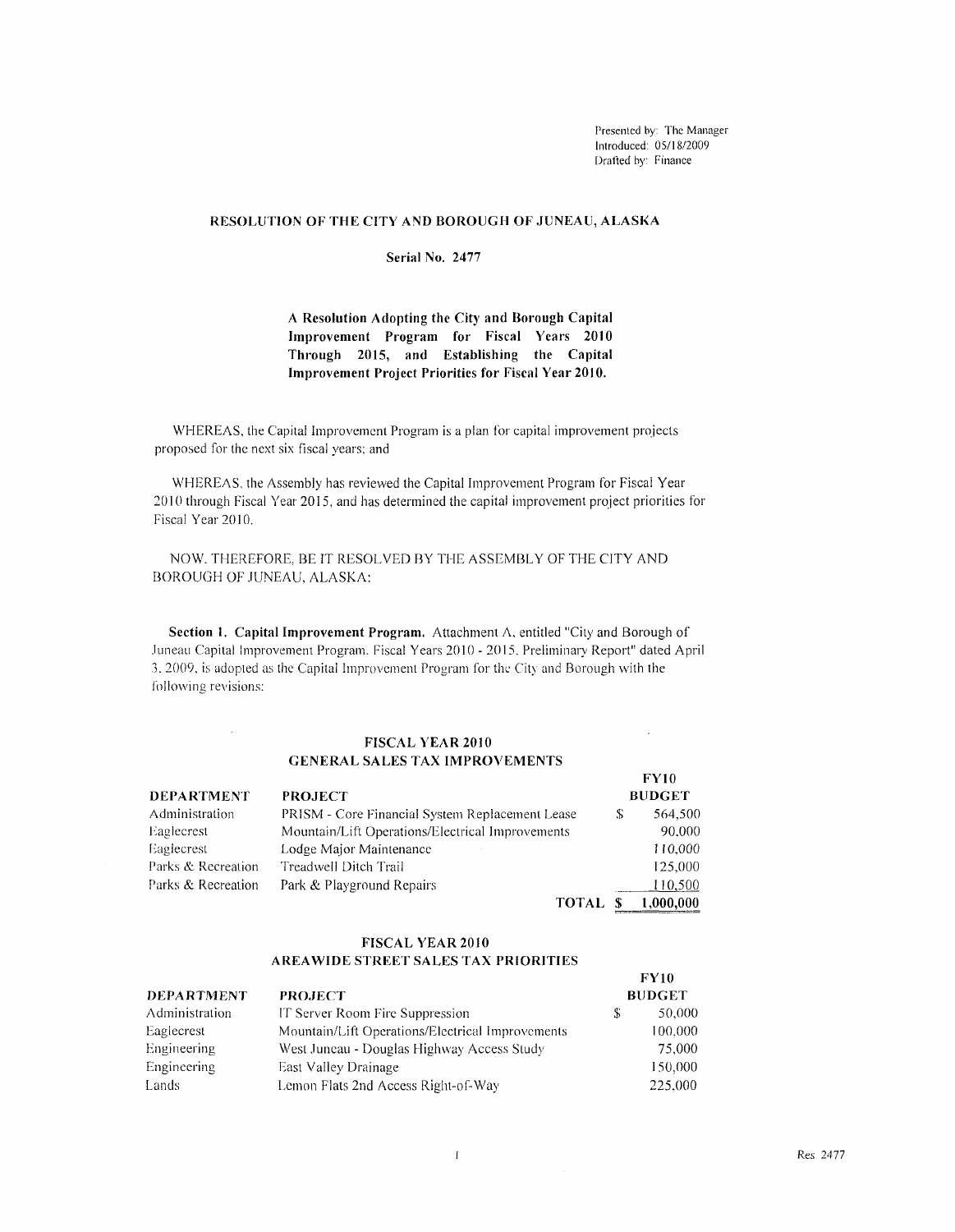| Parks & Recreation | Sportsfield Improvements/Repairs                  | 255,000   |
|--------------------|---------------------------------------------------|-----------|
| Parks & Recreation | Auke Lake Launch Ramp                             | 250,000   |
| Street Maintenance | Pavement Management                               | 1.180,000 |
| Street Maintenance | Gold Creek Flume                                  | 100,000   |
| Street Maintenance | Areawide Snow Storage                             | 250,000   |
| Street Maintenance | Main Street - 2nd to 7th                          | 1,500,000 |
| Street Maintenance | Casey Shattuck Phase V                            | 1,400,000 |
| Street Maintenance | Wood Duck Avenue Improvements                     | 1,375,000 |
| Street Maintenance | Long Run Drive - Safe Routes to School            | 300,000   |
| Street Maintenance | Montana Creek Road Closure/Parking Mods           | 100.000   |
| Capital Transit    | Capital Transit Bus Shelters                      | 100,000   |
| Public Works       | Mendenhall River Bank Stabilization (Melvin Park) | 100,000   |
| Street Maintenance | West Juneau/Douglas Storm Drain Improvements      | 150.000   |
| Sewer Utility      | Main Street - 2nd to 7th                          | 40,000    |
| Sewer Utility      | Casey Shattuck Phase V                            | 300,000   |
|                    | TOTAL                                             | 8,000,000 |

#### **FISCAL YEAR 2010**

#### **TEMPORARY 1** %, **SALES TAX PRIORITIES**

|                    |                                                                        |             | <b>FY10</b>   |
|--------------------|------------------------------------------------------------------------|-------------|---------------|
| <b>DEPARTMENT</b>  | <b>PROJECT</b>                                                         |             | <b>BUDGET</b> |
| Airport            | Terminal Expansion                                                     | \$          | 1,200,000     |
| Schools            | School Debt Retirement                                                 |             | 720,000       |
| Building Maint.    | Deferred Building Maintenance                                          |             | 800,000       |
| Public Works       | Consolidated Public Works Facility                                     |             | 4,600,000     |
|                    |                                                                        |             | 7,320,000     |
|                    | (a) Ordinance $2008-15(AW)$ adopted on February 23, 2009 appropriated: |             |               |
| Sewer Utility      | JD Aeration Basin Repairs & Improves Ph 1                              | S           | 350,000       |
| Sewer Utility      | MWTP Major Mechanical Repairs                                          |             | 158,000       |
| Sewer Utility      | Twin Lakes Pump Station Improvements                                   |             | 462,000       |
| Sewer Utility      | Biosolids Minimization, Handling & Disposal Assessmen                  |             | 70,000        |
| Sewer Utility      | JD Incinerator Major Repairs & Replacement                             |             | 110,000       |
| Sewer Utility      | Berners Ave Sewer                                                      |             | 100,000       |
| Water Utility      | LCB Well Field Improvements                                            |             | 150,000       |
| Parks & Recreation | DPAC Resistance Channel                                                |             | 400.000       |
| Parks & Recreation | DPAC GSHP Loan                                                         |             | 2,000,000     |
|                    |                                                                        |             | 3,800,000     |
|                    | <b>TOTAL</b>                                                           | $S_{\perp}$ | 11,120,000    |

(b) Marine Passenger Fee projects will be as follows:

#### **FISCAL YEAR 2010 MARINE PASSENGER FEE PRIORITIES**

| <b>DEPARTMENT</b>  | <b>PROJECT</b>                                |   | <b>FY10</b><br><b>BUDGET</b> |
|--------------------|-----------------------------------------------|---|------------------------------|
| <b>Docks</b>       | Shoreside Power                               | S | 300,000                      |
| Docks              | Cruise Ship Berth Maintenance/Improvements    |   | 1,343,800                    |
| Docks              | Columbia Lot Covered Staging Area             |   | 100,000                      |
| Community Dev      | Downtown Historic District Development Design |   | 35,000                       |
| Parks & Recreation | Juneau Douglas City Museum Entry Improvements |   | 44,200                       |
|                    | TOTAL                                         |   | .823.000                     |

 $\sim$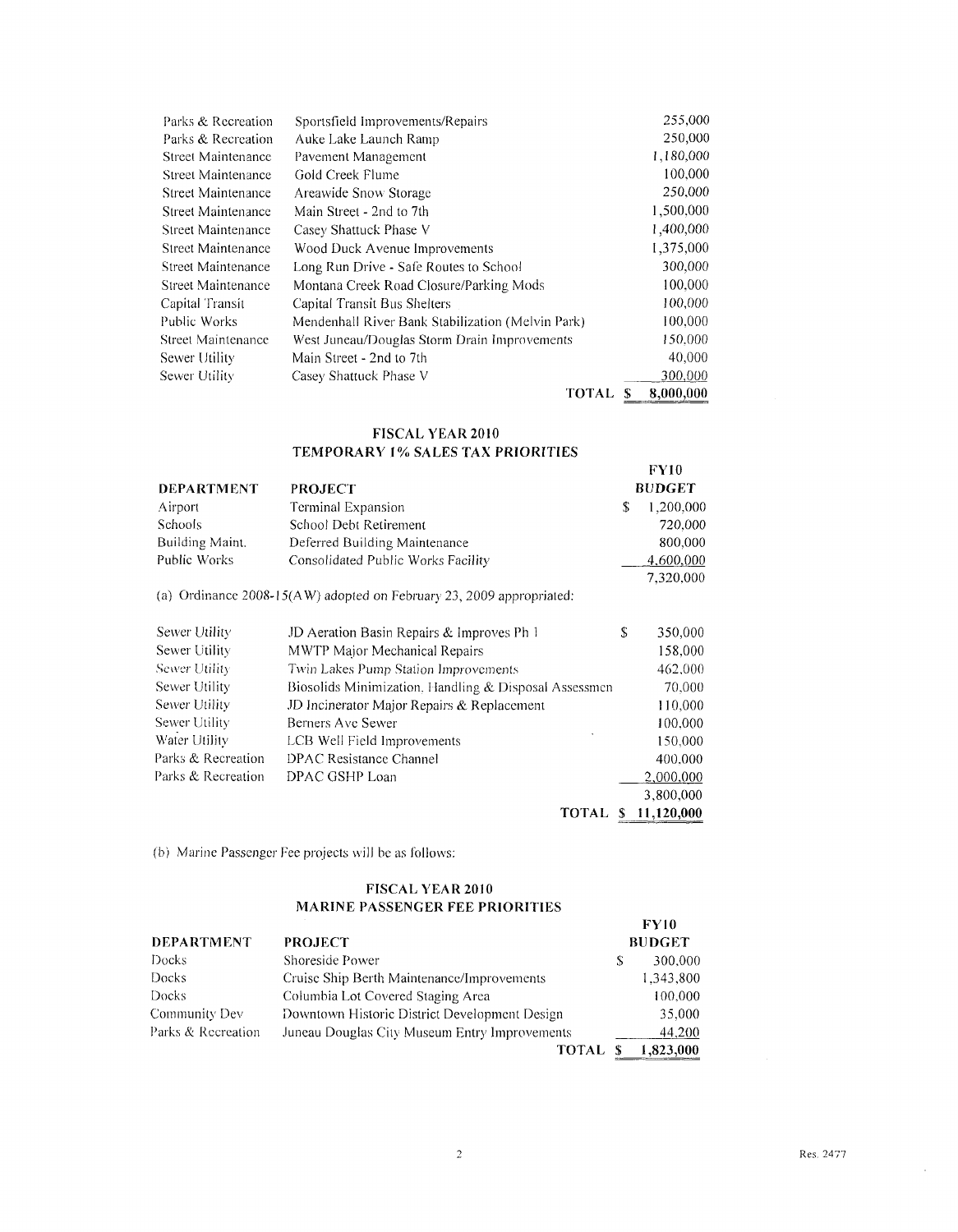#### **FISCAL YEAR 2010 PORT DEVELOPMENT FEE**

|                   |                                        | <b>FY10</b>                                                                  |
|-------------------|----------------------------------------|------------------------------------------------------------------------------|
| <b>DEPARTMENT</b> | <b>PROJECT</b>                         | <b>BUDGET</b>                                                                |
| Port Dev          | Downtown Cruise Ship Berth Enhancement | \$1,750,000                                                                  |
|                   |                                        | TOTAL \$ 1,750,000<br>statement the company of the control of the control of |

#### **FISCAL YEAR 2010 LANDS FUND**

|                   |                                       |              | <b>FY10</b>   |
|-------------------|---------------------------------------|--------------|---------------|
| <b>DEPARTMENT</b> | <b>PROJECT</b>                        |              | <b>BUDGET</b> |
| Engineering       | Lemon Creek Rock Quarry               |              | 25,000        |
| Lands             | Lemon Creek Subdivision               |              | 250,000       |
| Lands             | Peterson Hill Access/Development Plan |              | 200,000       |
|                   |                                       | <b>TOTAL</b> | 475,000       |

#### **FISCAL YEAR 2010 WATER ENTERPRISE FUND**

| <b>DEPARTMENT</b> | <b>PROJECT</b>                               |   | <b>FY10</b><br><b>BUDGET</b> |
|-------------------|----------------------------------------------|---|------------------------------|
| Public Works      | Reservoir Painting & Repairs                 | S | 300,000                      |
| Public Works      | Water Utility Shop & Office EEO Improvements |   | 400,000                      |
| Public Works      | LCB Well Field Improvements                  |   | 1,150,000                    |
| Public Works      | Salmon Creek Secondary Disinfection          |   | 50,000                       |
| Public Works      | Casey Shattuck Phase V                       |   | 400.000                      |
| Public Works      | Berners Avenue Reconstruction                |   | 20.000                       |
| Public Works      | Bear Creek Road, Drainage, Dam Improvements  |   | 100,000                      |
|                   | TOTAL                                        |   | 2,420,000                    |

#### **FISCAL \'EAR 2010**

#### **WASTEWATER ENTERPRISE FUND**

No projects scheduled for funding during FY2010

(c) The following projects are identified as priorities for FY2010 but are dependent on other unsecured funding sources:

#### **FISCAL YEAR 2010**

#### **PASSENGER FACILITY CHARGES, FEDERAL AND STATE GRANTS**

|             |                                                       | <b>FY10</b>         |
|-------------|-------------------------------------------------------|---------------------|
| DEPARTMENT  | <b>PROJECT</b>                                        | <b>BUDGET</b>       |
| Airport     | Runway Safety Area Mitigation                         | 5,000,000           |
| Airport     | Runway Safety Area Earthwork                          | 36,000,000          |
| Airport     | Snow Removal Equipment Building                       | 22,500,000          |
| Airport     | SWPPP/SPCC/Concession/DBE/COOP Planning Reporti       | 450,000             |
| Harbor      | Douglas Harbor Float Replacement (State Harbor Grant) | 2,044,230           |
| Harbor      | Taku Harbor Improvements (ADF&G)                      | 93,000              |
| Harbor      | Amalga Harbor Kayak Ramp Improvments (ADF&G)          | 135,000             |
| Engineering | Downtown Transportation Center                        | 3,000,000           |
|             |                                                       | TOTAL \$ 69,222,230 |
|             |                                                       |                     |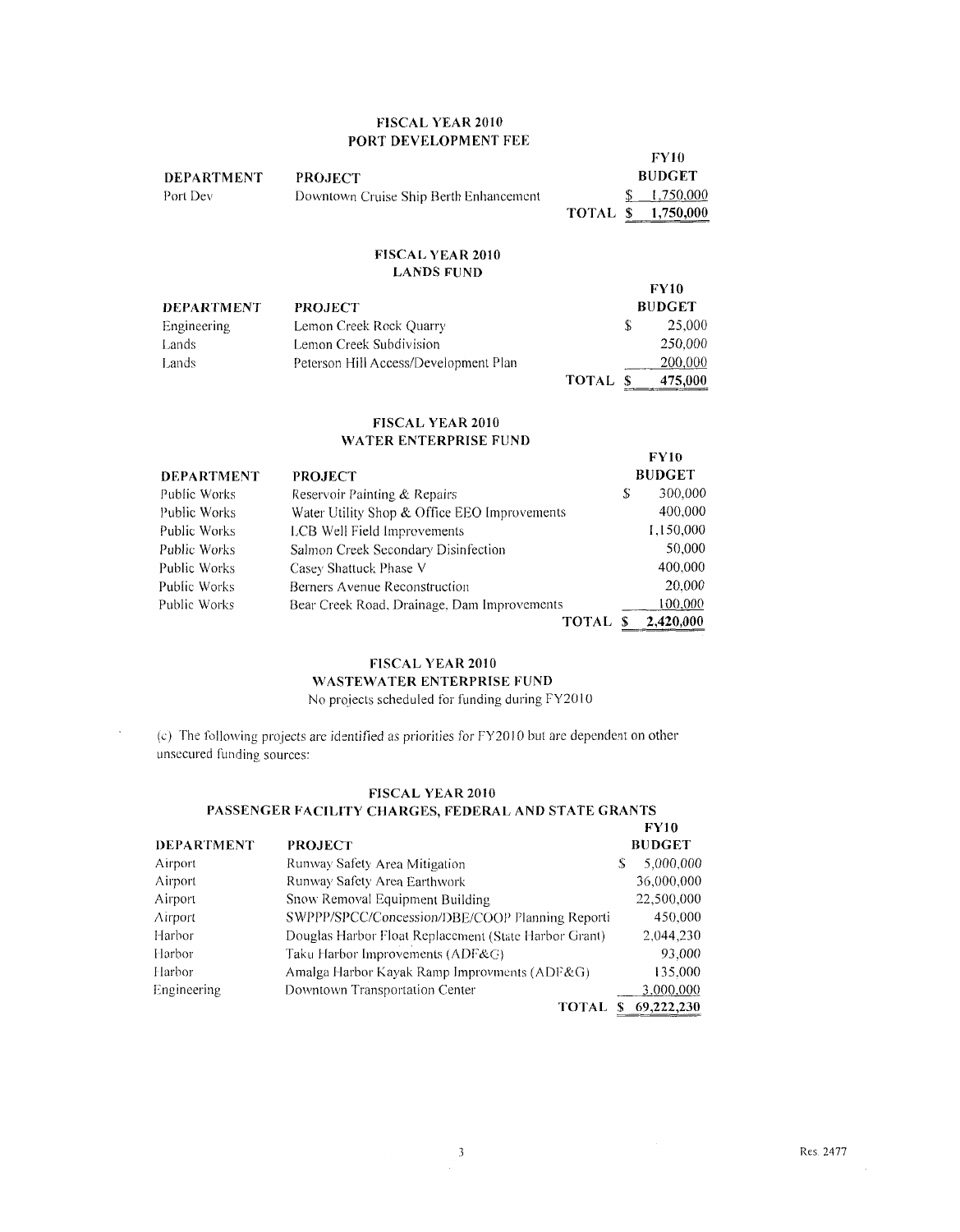#### **FISCAL YEAR 2010 UNSCHEDULED FUNDING**

| <b>DEPARTMENT</b> | <b>PROJECT</b>                             |              |    | <b>FY10</b><br><b>BUDGET</b> |
|-------------------|--------------------------------------------|--------------|----|------------------------------|
| BRH               | 3rd Floor Patient Rooms/Same Day Care Unit |              | S  | 8,000,000                    |
| BRH               | Parking Improvements                       |              |    | 400,000                      |
| BRH               | Landscaping                                |              |    | 50,000                       |
| BRH               | Behavioral Health Building                 |              |    | 40,000,000                   |
| BRH               | 64-128 CT Slice Scanner                    |              |    | 1,200,000                    |
| BRH               | Siding & Painting                          |              |    | 300.000                      |
| <b>BRH</b>        | Ultrasound Equipment                       |              |    | 200,000                      |
| BRH               | Information Systems Upgrades/Replacements  |              |    | 400,000                      |
| BRH               | Laundry Facility                           |              |    | 250,000                      |
| BRH               | Roof Repairs                               |              |    | 400,000                      |
|                   |                                            | <b>TOTAL</b> | S. | 51,200,000                   |

**Section 2. Fiscal Year 2010 Budget.** The capital improvement project budget allocations for sales tas and marine passenger fees established by the tables set forth in the FY20 10 Capital Improvements List section shall become a part of the City and Borough of Juneau's Fiscal Year 2010 Budget.

**Section 3. State and Federal Funding.** To the extent that a project in the Capital Improvement Program includes state funding, federal funding, or both, the amount of funding for that project is an estimate only.

**Section 4. Effective Date.** This resolution shall be effective immediately upon adoption.

4

Adopted this 18th day of May, 2009.

uce Botelho, Mayor

Attest: Elizabeth . McGwen, Ibeputy Clerk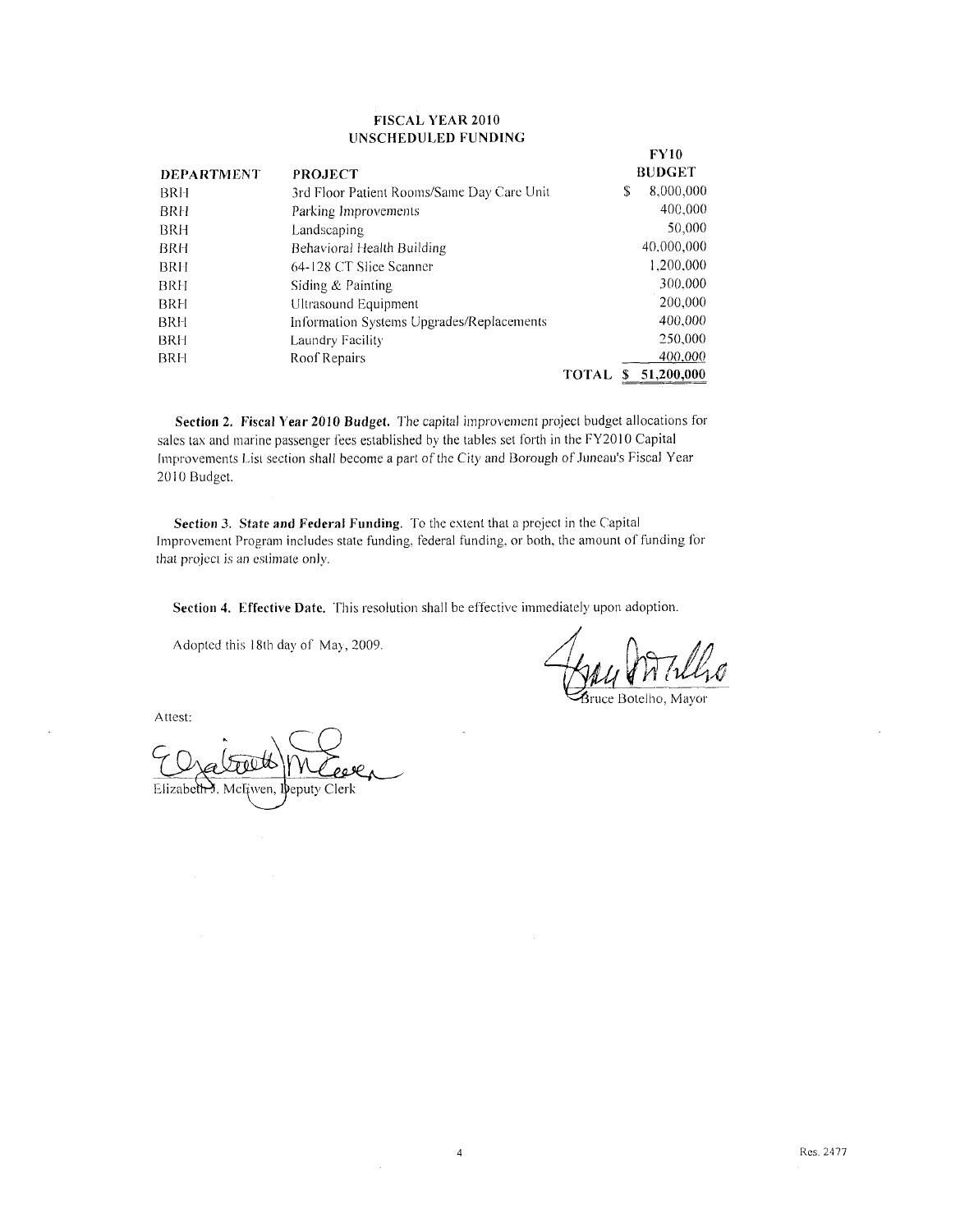| <b>FY10 CAPITAL IMPROVEMENTS</b>  |                         |                         |                                                    |                                      |                    |               |
|-----------------------------------|-------------------------|-------------------------|----------------------------------------------------|--------------------------------------|--------------------|---------------|
| <b>Department</b>                 | <b>Division</b>         | <b>Priority</b>         | Project                                            | <b>Funding Source</b>                |                    | <b>Amount</b> |
| <b>Administration</b>             | <b>Manager's Office</b> |                         | <b>PRISM - Core Financial System Rplcmnt Lease</b> | <b>General Sales Tax</b>             | \$                 | 564,500       |
|                                   | Lands                   | $\mathbf{1}$            | Lemon Creek Subdivision Improvements               | Lands Fund                           | \$                 | 250,000       |
|                                   |                         | $\overline{2}$          | Pederson Hill Access & Development Plan            | <b>Lands Fund</b>                    | \$                 | 200,000       |
|                                   |                         | 3                       | Lemon Flats Second Access Right-of-Way             | <b>Street Sales Tax</b>              | \$                 | 225,000       |
|                                   | <b>MIS</b>              | 1                       | IT Server Room Fire Suppression System             | <b>Street Sales Tax</b>              | \$                 | 50,000        |
|                                   |                         |                         |                                                    | <b>Administration Total Funding:</b> | \$                 | 1,289,500     |
|                                   |                         |                         |                                                    |                                      |                    |               |
| <b>Airport</b>                    |                         | 1                       | <b>JIA Terminal Renovation</b>                     | Temporary 1% Sales Tax               | \$                 | 1,200,000     |
|                                   |                         | $\overline{2}$          | Runway Safety Area Mitigation                      | <b>Passenger Facility Charges</b>    | \$                 | 125,000       |
|                                   |                         |                         |                                                    | <b>ADOT</b>                          | \$                 | 125,000       |
|                                   |                         |                         |                                                    | <b>FAA</b>                           | \$                 | 4,750,000     |
|                                   |                         | 3                       | Runway Safety Area Dirt Work                       | Passenger Facility Charges           | \$                 | 900,000       |
|                                   |                         |                         |                                                    | <b>ADOT</b>                          | \$                 | 900,000       |
|                                   |                         |                         |                                                    | FAA                                  | $\mathsf{\$}$      | 34,200,000    |
|                                   |                         | $\overline{4}$          | <b>Construct Snow Removal Equipment Shop</b>       | Sales Tax/Royalty Fees               | \$                 | 562,500       |
|                                   |                         |                         |                                                    | <b>ADOT</b>                          | \$                 | 562,500       |
|                                   |                         |                         |                                                    | FAA                                  | \$                 | 21,375,000    |
|                                   |                         |                         | Complete SWPPP/SPCC/Concession DBE/COOP            |                                      |                    |               |
|                                   |                         | 5                       | & Planning Study                                   | Passenger Facility Charges           | \$                 | 11,250        |
|                                   |                         |                         |                                                    | <b>ADOT</b>                          | \$                 | 11,250        |
|                                   |                         |                         |                                                    | <b>FAA</b>                           | $\mathsf{\$}$      | 427,500       |
|                                   |                         |                         |                                                    | Airport Total Funding: \$            |                    | 65,150,000    |
|                                   |                         |                         |                                                    |                                      |                    |               |
|                                   |                         |                         | 3rd Floor Patient Rooms/Same Day Care Unit         |                                      |                    |               |
| <b>Bartlett Regional Hospital</b> |                         | 1                       | Remodel                                            | Unscheduled                          | \$                 | 8,000,000     |
|                                   |                         | $\mathbf 2$             | Parking                                            | Unscheduled                          | \$                 | 400,000       |
|                                   |                         | 3                       | Landscaping                                        | Unscheduled                          | \$                 | 50,000        |
|                                   |                         | $\overline{\mathbf{4}}$ | Behavioral Health Building                         | Unscheduled                          | \$                 | 40,000,000    |
|                                   |                         | 5                       | 64-128 CT Slice Scanner                            | Unscheduled                          | \$                 | 1,200,000     |
|                                   |                         | 6                       | Siding and Painting                                | Unscheduled                          | \$                 | 300,000       |
|                                   |                         | $\overline{7}$          | Additional Ultrasound Unit                         | Unscheduled                          | \$                 | 200,000       |
|                                   |                         | 8                       | Information Systems - Upgrades & Replacements      | Unscheduled                          | \$                 | 400,000       |
|                                   |                         | 9                       | <b>Laundry Facility</b>                            | Unscheduled                          | \$                 | 250,000       |
|                                   |                         | 10                      | Roofs                                              | Unscheduled                          | $\mathbf{\hat{S}}$ | 400,000       |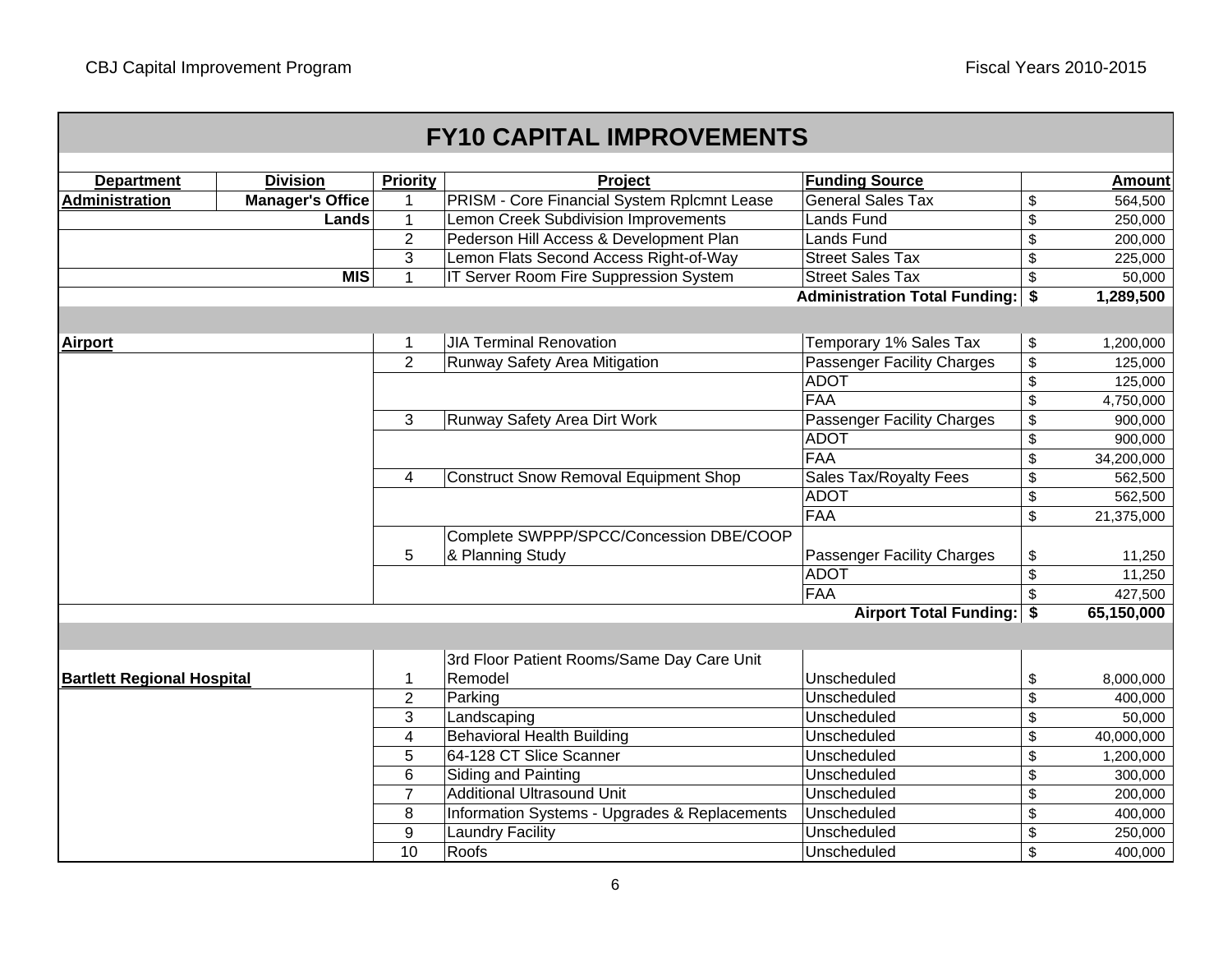| <b>FY10 CAPITAL IMPROVEMENTS</b>             |                                            |                 |                                                                     |                                                  |         |               |
|----------------------------------------------|--------------------------------------------|-----------------|---------------------------------------------------------------------|--------------------------------------------------|---------|---------------|
|                                              |                                            |                 |                                                                     |                                                  |         |               |
| <b>Department</b>                            | <b>Division</b>                            | <b>Priority</b> | <b>Project</b>                                                      | <b>Funding Source</b>                            |         | <b>Amount</b> |
|                                              |                                            |                 |                                                                     | <b>Bartlett Regional Hospital Total Funding:</b> | \$      | 51,200,000    |
|                                              |                                            |                 |                                                                     |                                                  |         |               |
| <b>Building Maintenance</b>                  |                                            | 1               | Deferred Building Maintenance                                       | Temporary 1% Sales Tax                           | \$      | 800,000       |
|                                              | <b>Building Maintenance Total Funding:</b> |                 |                                                                     | \$                                               | 800,000 |               |
|                                              |                                            |                 |                                                                     |                                                  |         |               |
| <b>Community Development</b>                 |                                            | 1               | Downtown Historic District Development Design                       | Marine Passenger Fees                            | \$      | 35,000        |
|                                              |                                            |                 |                                                                     | <b>Community Development Total Funding:</b>      | \$      | 35,000        |
|                                              |                                            |                 |                                                                     |                                                  |         |               |
| <b>Docks &amp; Harbors</b>                   | <b>Docks</b>                               | $\mathbf{1}$    | Cruise Ship Berth Maintenance/Improvements                          | Marine Passenger Fees                            | \$      | 1,343,800     |
|                                              |                                            |                 |                                                                     | Port Development Fees                            | \$      | 1,750,000     |
|                                              |                                            | $\overline{2}$  | Columbia Lot Covered Staging Area                                   | <b>Marine Passenger Fees</b>                     | \$      | 100,000       |
|                                              |                                            | 3               | <b>Shoreside Power</b>                                              | Marine Passenger Fees                            | \$      | 300,000       |
| <b>Harbors</b>                               |                                            | $\mathbf{1}$    | Douglas Harbor Float Replacement                                    | <b>State Harbor Grant</b>                        | \$      | 2,044,230     |
|                                              |                                            | $\overline{2}$  | <b>Taku Harbor Improvements</b>                                     | <b>ADF&amp;G Grant</b>                           | \$      | 93,000        |
|                                              |                                            | 3               | Amalga Harbor Kayak Ramp Improvements                               | <b>ADF&amp;G Grant</b>                           | \$      | 135,000       |
| Docks & Harbors Total Funding: \$            |                                            |                 |                                                                     | 5,766,030                                        |         |               |
|                                              |                                            |                 |                                                                     |                                                  |         |               |
| <b>Eaglecrest</b>                            |                                            | 1               | Mountain/Lift Operations/Electrical Improvements                    | <b>Street Sales Tax</b>                          | \$      | 100,000       |
|                                              |                                            |                 |                                                                     | <b>General Sales Tax</b>                         | \$      | 90,000        |
|                                              |                                            | $\overline{2}$  | Lodge Major Maintenance                                             | <b>General Sales Tax</b>                         | \$      | 110,000       |
|                                              |                                            |                 |                                                                     | Eaglecrest Total Funding: \$                     |         | 300,000       |
|                                              |                                            |                 |                                                                     |                                                  |         |               |
| Engineering                                  |                                            | 1               | West Juneau-Douglas Highway Access Study                            | <b>Street Sales Tax</b>                          | \$      | 75,000        |
|                                              |                                            | $\overline{2}$  | East Valley Drainage                                                | <b>Street Sales Tax</b>                          | \$      | 150,000       |
|                                              |                                            | 3               | <b>Lemon Creek Rock Quarry</b>                                      | Lands Fund                                       | \$      | 25,000        |
| <b>Engineering Department Total Funding:</b> |                                            |                 |                                                                     | \$                                               | 250,000 |               |
|                                              |                                            |                 |                                                                     |                                                  |         |               |
|                                              |                                            |                 |                                                                     |                                                  |         |               |
| <b>Parks &amp; Recreation</b>                | <b>Rec Buildings</b>                       | 1               | Juneau Douglas City Museum Entry Improvements Marine Passenger Fees |                                                  | \$      | 44,200        |
|                                              | <b>Parks/Rec Areas</b>                     | $\mathbf{1}$    | Sports Field Improvements/Repairs                                   | <b>Street Sales Tax</b>                          | \$      | 255,000       |
|                                              |                                            | $\overline{2}$  | Park & Playground Repairs                                           | <b>General Sales Tax</b>                         | \$      | 110,500       |
|                                              |                                            | 3               | Auke Lake Launch Ramp                                               | <b>Street Sales Tax</b>                          | \$      | 250,000       |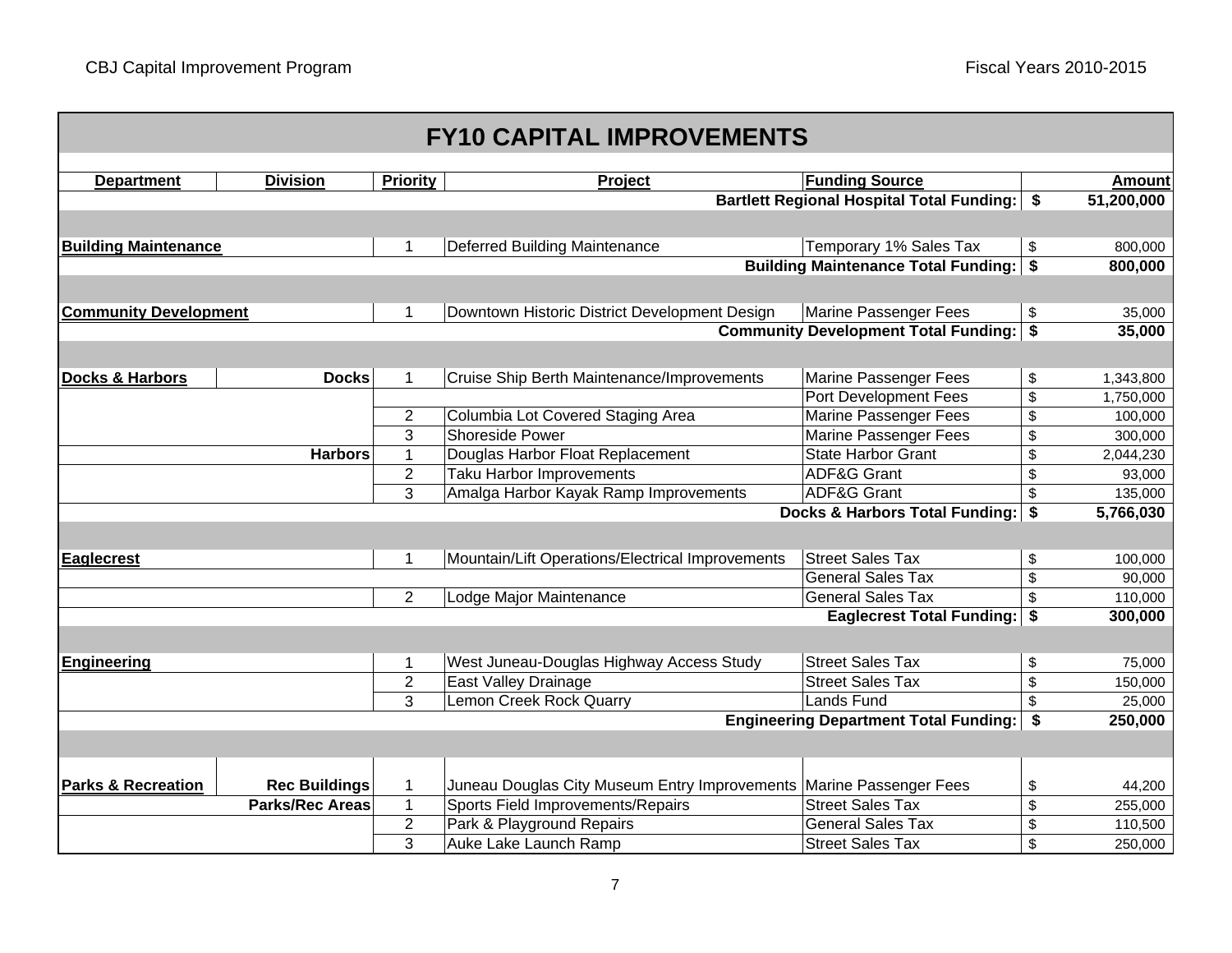|                     |                           |                 | <b>FY10 CAPITAL IMPROVEMENTS</b>                                     |                                                |                 |
|---------------------|---------------------------|-----------------|----------------------------------------------------------------------|------------------------------------------------|-----------------|
| <b>Department</b>   | <b>Division</b>           | <b>Priority</b> | <b>Project</b>                                                       | <b>Funding Source</b>                          | <b>Amount</b>   |
|                     | <b>Trail Maintenance</b>  | -1              | Treadwell Ditch Trail/Lawson Creek Bridge                            | <b>General Sales Tax</b>                       | \$<br>125,000   |
|                     |                           |                 |                                                                      | Parks & Recreation Department Total Funding:   | \$<br>784,700   |
|                     |                           |                 |                                                                      |                                                |                 |
| <b>Public Works</b> | <b>Existing Projects</b>  | $\mathbf 1$     | <b>Consolidated Public Works Facility-TAN Repay</b>                  | Temporary 1% Sales Tax                         | \$<br>4,600,000 |
|                     |                           | $\overline{2}$  | <b>Downtown Transportation Center</b>                                | FTA & State of AK Grants                       | \$<br>3,000,000 |
|                     | <b>Capital Transit</b>    | $\mathbf{1}$    | <b>Bus Shelters</b>                                                  | <b>Street Sales Tax</b>                        | \$<br>100,000   |
|                     | <b>Streets</b>            | $\mathbf{1}$    | Pavement Management Program                                          | <b>Street Sales Tax</b>                        | \$<br>1,180,000 |
|                     |                           | $\overline{2}$  | Areawide Snow Storage Facilities Development                         | <b>Street Sales Tax</b>                        | \$<br>250,000   |
|                     |                           | $\overline{3}$  | <b>Gold Creek Flume Repairs</b>                                      | <b>Street Sales Tax</b>                        | \$<br>100,000   |
|                     |                           |                 | Main Street Improvements - 2nd Street to 7th                         |                                                |                 |
|                     |                           | 4               | <b>Street</b>                                                        | <b>Street Sales Tax</b>                        | \$<br>1,500,000 |
|                     |                           | 5               | Casey Shattuck Reconstruction, Phase 5                               | <b>Street Sales Tax</b>                        | \$<br>1,400,000 |
|                     |                           | 6               | Safe Routes to Schools - Long Run Drive Sidewalk Street Sales Tax    |                                                | \$<br>300,000   |
|                     |                           |                 | Montana Creek Rd Closure & Parking Lot                               |                                                |                 |
|                     |                           | $\overline{7}$  | Development (Design)                                                 | <b>Street Sales Tax</b>                        | \$<br>100,000   |
|                     |                           |                 | Mendenhall Riverbank Stabilization Project -                         |                                                |                 |
|                     |                           | 8               | Riverside Drive at Melvin Park                                       | <b>Street Sales Tax</b>                        | \$<br>100,000   |
|                     |                           | 9               | W. Juneau/Douglas Storm Drain Improvements                           | <b>Street Sales Tax</b>                        | \$<br>150,000   |
|                     |                           |                 |                                                                      | CIP 375-45 Manager's Energy                    |                 |
|                     |                           | 10              | Areawide Street Light LED Upgrade Program                            | <b>Efficiency Projects</b>                     | \$<br>200,000   |
|                     |                           | 11              | <b>Wood Duck Avenue Improvements</b>                                 | <b>Street Sales Tax</b>                        | \$<br>1,375,000 |
|                     | <b>Wastewater Utility</b> | $\mathbf{1}$    | JD Treatment Plant Aeration Basin Repairs &<br>Improvements, Phase 1 | Temporary 1% Sales Tax<br>(Funded during FY09) | \$<br>350,000   |
|                     |                           |                 | MW Treatment Plant Major Mechanical & Control                        | Temporary 1% Sales Tax                         |                 |
|                     |                           | $\overline{2}$  | Repairs                                                              | (Funded during FY09)                           | \$<br>158,000   |
|                     |                           |                 | Twin Lakes Pump Station Improvements                                 | Temporary 1% Sales Tax                         |                 |
|                     |                           | 3               | (Construction Phase)                                                 | (Funded during FY09)                           | \$<br>462,000   |
|                     |                           |                 | Biosolids Minimization, Handling, & Disposal                         | Temporary 1% Sales Tax                         |                 |
|                     |                           | $\overline{4}$  | Assessment                                                           | (Funded during FY09)                           | \$<br>70,000    |
|                     |                           |                 | JD Major Incinerator Repairs & Replacement (Pre-                     | Temporary 1% Sales Tax                         |                 |
|                     |                           | 5               | Design)                                                              | (Funded during FY09)                           | \$<br>110,000   |
|                     |                           |                 | Main Street Improvements - 2nd Street to 7th                         |                                                |                 |
|                     |                           | 6               | <b>Street</b>                                                        | <b>Street Sales Tax</b>                        | \$<br>40,000    |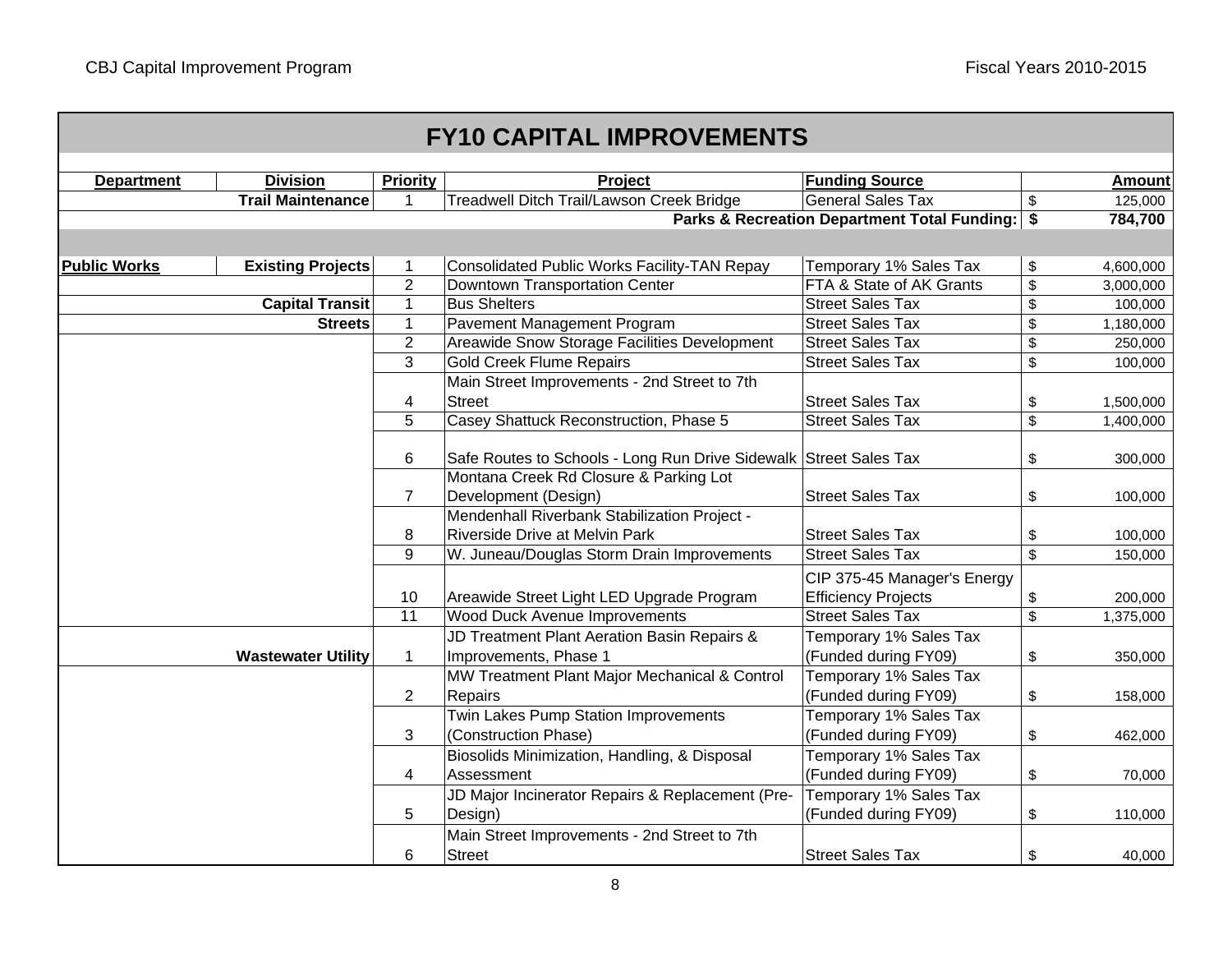|                   |                      |                 | <b>FY10 CAPITAL IMPROVEMENTS</b>              |                                               |      |             |
|-------------------|----------------------|-----------------|-----------------------------------------------|-----------------------------------------------|------|-------------|
|                   |                      |                 |                                               |                                               |      |             |
| <b>Department</b> | <b>Division</b>      | <b>Priority</b> | <b>Project</b>                                | <b>Funding Source</b>                         |      | Amount      |
|                   |                      | 7               | Casey Shattuck Subd Reconstruction, Phase 5   | <b>Street Sales Tax</b>                       | \$   | 300,000     |
|                   |                      |                 |                                               | Temporary 1% Sales Tax                        |      |             |
|                   |                      | 8               | Berners Avenue Improvements                   | (Funded during FY09)                          | \$   | 100,000     |
|                   | <b>Water Utility</b> |                 | <b>Reservoir Painting and Repairs</b>         | <b>Water Enterprise Fund</b>                  | \$   | 300,000     |
|                   |                      | $\overline{2}$  | Water Utility Shop & Office EEO Improvements  | Water Enterprise Fund                         | \$   | 400,000     |
|                   |                      |                 |                                               | \$150,000 Temp 1% Sales Tax                   |      |             |
|                   |                      |                 |                                               | (Funded During FY09);                         |      |             |
|                   |                      |                 | Last Chance Basin Well Field Improvements     | \$1,150,000 Water Enterprise                  |      |             |
|                   |                      | 3               | (Construction Phase)                          | Fund                                          | \$   | 1,300,000   |
|                   |                      |                 | Salmon Creek Secondary Disinfection (Design   |                                               |      |             |
|                   |                      | 4               | Phase)                                        | Water Enterprise Fund                         | \$   | 50,000      |
|                   |                      | 5               | Casey Shattuck Subd Reconstruction, Phase 5   | Water Enterprise Fund                         | \$   | 400,000     |
|                   |                      | 6               | Berners Avenue Improvements                   | Water Enterprise Fund                         | \$   | 20,000      |
|                   |                      |                 | Bear Creek Access Road, Storm Drainage, & Dam |                                               |      |             |
|                   |                      | 7               | Improvements                                  | <b>Water Enterprise Fund</b>                  | \$   | 100,000     |
|                   |                      |                 |                                               | <b>Public Works Department Total Funding:</b> | \$   | 18,515,000  |
|                   |                      |                 |                                               |                                               |      |             |
| <b>Schools</b>    |                      |                 | <b>School Debt Retirement</b>                 | Temporary 1% Sales Tax                        | \$   | 720,000     |
|                   |                      |                 |                                               | <b>Schools Total Funding:</b>                 | \$   | 720,000     |
|                   |                      |                 |                                               |                                               |      |             |
|                   |                      |                 |                                               | <b>FY10 Capital Improvements Total:</b>       | - \$ | 144,810,230 |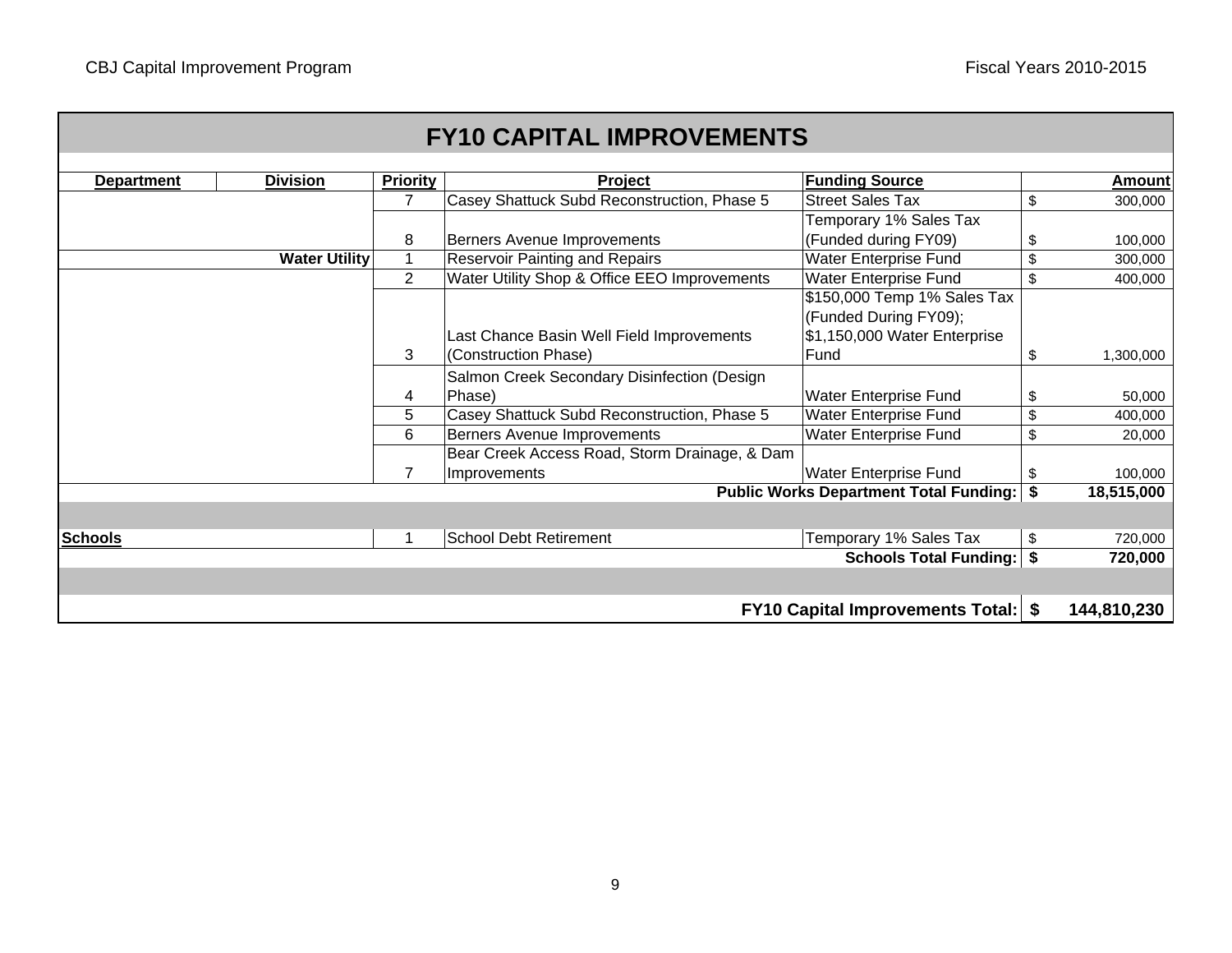# **SUMMARY OF FY10 CAPITAL PROJECT FUNDING SOURCES**

| <b>FUNDING</b> | General Sales Tax Priorities                              | \$<br>1,000,000  |
|----------------|-----------------------------------------------------------|------------------|
| <b>SOURCES</b> | <b>Areawide Street Sales Tax Priorities</b>               | \$<br>8,000,000  |
|                | 1% Temp Sales Tax                                         | \$<br>7,320,000  |
|                | 1% Temp Sales Tax - Funded in FY09                        | \$<br>1,400,000  |
|                | <b>Marine Passenger Fee Priorities</b>                    | \$<br>1,823,000  |
|                | <b>Port Development Fee Priorities</b>                    | \$<br>1,750,000  |
|                | <b>Land Fund Priorities</b>                               | \$<br>475,000    |
|                | <b>Water Enterprise Fund Priorities</b>                   | \$<br>2,420,000  |
|                | <b>Passenger Facility Charge Priorities</b>               | \$<br>1,036,250  |
|                | CIP 375-45 Manager's Energy Efficiency Projects           | \$<br>200,000    |
|                | <b>ADOT</b>                                               | \$<br>1,598,750  |
|                | <b>FAA</b>                                                | \$<br>60,752,500 |
|                | FTA & State of AK Grants - Public Works-Existing Projects | \$<br>3,000,000  |
|                | <b>ADF&amp;G Grant - Harbors</b>                          | \$<br>228,000    |
|                | <b>State Harbor Grant</b>                                 | \$<br>2,044,230  |
|                | Sales Tax/Royalty Fees - Airport                          | \$<br>562,500    |
|                | Unscheduled - BRH                                         | \$<br>51,200,000 |
|                |                                                           |                  |
|                | <b>TOTAL</b> \$                                           | 144,810,230      |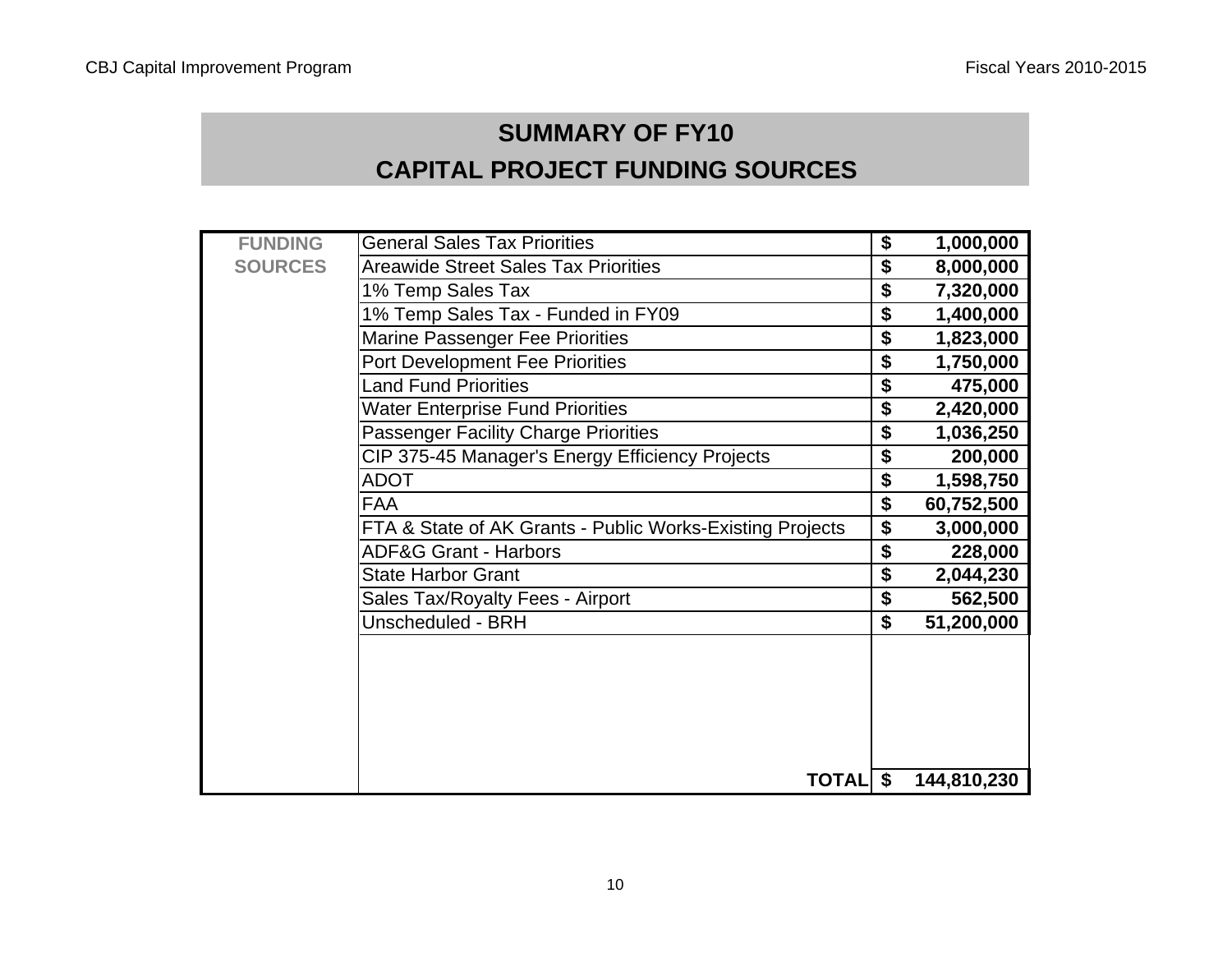|                              | <b>SIX-YEAR DEPARTMENT IMPROVEMENT PLANS</b>          |                         |             |                |                  |                      |                      |                      |                                                     |     |                |
|------------------------------|-------------------------------------------------------|-------------------------|-------------|----------------|------------------|----------------------|----------------------|----------------------|-----------------------------------------------------|-----|----------------|
|                              |                                                       |                         |             |                |                  |                      |                      |                      |                                                     |     |                |
| <b>Division</b>              | Project                                               | <b>Priority</b>         |             | <b>FY10</b>    | <b>FY11</b>      | <b>FY12</b>          | <b>FY13</b>          | <b>FY14</b>          | <b>FY15</b>                                         |     | <b>Future</b>  |
| <b>Administration</b>        |                                                       |                         |             |                |                  |                      |                      |                      |                                                     |     |                |
| <b>Manager's Office</b>      | <b>PRISM - Core Financial System Replcment Lease</b>  | $\mathbf{1}$            | \$          | 564,500 \$     | 752,900 \$       | 752,900 \$           | 752,900 \$           | 752,900 \$           | 752,900 \$                                          |     | 690,467        |
|                              | Seawalk                                               | $\overline{2}$          |             |                | \$<br>2,000,000  | \$<br>$2,000,000$ \$ | $2,000,000$ \$       | $2,000,000$ \$       | 2,000,000                                           |     |                |
|                              | <b>Manager's Office Total:</b>                        |                         | \$          | 564,500 \$     | $2,752,900$ \$   | 2,752,900 \$         | $2,752,900$ \$       | $2,752,900$ \$       | $2,752,900$ \$                                      |     | 690,467        |
| <b>Lands &amp; Resources</b> | Lemon Creek Subdivision Improvements                  | $\mathbf{1}$            | \$          | $250,000$ \$   | 250,000          |                      |                      |                      |                                                     |     |                |
|                              | Pederson Hill Access and Development Plan             | $\overline{2}$          | \$          | 200,000        |                  |                      |                      |                      |                                                     |     |                |
|                              | Lemon Flats Second Access Right-of-Way                | 3                       | \$          | 225,000        |                  |                      |                      |                      |                                                     |     |                |
|                              | Armory Parking Lot Repairs                            | $\overline{\mathbf{4}}$ |             |                | \$<br>10,000     |                      |                      |                      |                                                     |     |                |
|                              | <b>Lands &amp; Resources Total:</b>                   |                         | \$          | 675,000 \$     | $250,000$ \$     | $\sim$               | \$<br>$\overline{a}$ | \$<br>$\overline{a}$ | \$<br>$\blacksquare$                                | \$  | $\overline{a}$ |
| <b>MIS</b>                   | IT Server Room Fire Suppression System                | $\mathbf{1}$            | \$          | 50,000         |                  |                      |                      |                      |                                                     |     |                |
|                              | <b>Procurement Software</b>                           | $\overline{2}$          |             |                |                  |                      |                      |                      |                                                     | \$  | 50,000         |
|                              | <b>MIS Total:</b>                                     |                         | \$          | $50,000$ \$    | $\sim$           | \$<br>$\sim$         | \$                   | \$                   | \$<br>$\overline{a}$                                | \$  | 50,000         |
|                              | <b>Administration Total:</b>                          |                         | \$          | $1,289,500$ \$ | 3,002,900        |                      |                      |                      | $$2,752,900$ $$2,752,900$ $$2,752,900$ $$2,752,900$ | -\$ | 740,467        |
|                              |                                                       |                         |             |                |                  |                      |                      |                      |                                                     |     |                |
| <b>Airport</b>               |                                                       |                         |             |                |                  |                      |                      |                      |                                                     |     |                |
|                              | <b>JIA Terminal Renovation</b>                        | $\mathbf{1}$            | \$          | 1,200,000      |                  |                      |                      |                      |                                                     |     |                |
|                              | Runway Safety Area Mitigation                         | $\overline{2}$          | $\mathbb S$ | 5,000,000      |                  |                      |                      |                      |                                                     |     |                |
|                              | Runway Safety Area Dirt Work                          | 3                       | \$          | 36,000,000     |                  |                      |                      |                      |                                                     |     |                |
|                              | <b>Construct Snow Removal Equipment Shop</b>          | $\overline{4}$          | \$          | 22,500,000     |                  |                      |                      |                      |                                                     |     |                |
|                              | Complete SWPPP/SPCC/Concession DBE/COOP               |                         |             |                |                  |                      |                      |                      |                                                     |     |                |
|                              | & Planning Study                                      | 5                       | \$          | 450,000        |                  |                      |                      |                      |                                                     |     |                |
|                              | Construct SRE Chemical/Materials Bldg.                | 6                       |             |                | \$<br>22,000,000 |                      |                      |                      |                                                     |     |                |
|                              | Construct 8-26 RSA, NE & NW Quad Areas,               |                         |             |                |                  |                      |                      |                      |                                                     |     |                |
|                              | Electrical, Signage, Lighting & Pavement              | $\overline{7}$          |             |                | \$<br>21,480,000 |                      |                      |                      |                                                     |     |                |
|                              | Replace Terminal North Wing-Design Work               | 8                       |             |                | \$<br>1,000,000  |                      |                      |                      |                                                     |     |                |
|                              | Construct Snow Removal Equipment &                    |                         |             |                |                  |                      |                      |                      |                                                     |     |                |
|                              | Emergency Vehicle Access Route/Dike Trail             |                         |             |                |                  |                      |                      |                      |                                                     |     |                |
|                              | <b>Auxiliary Maintenance Building</b>                 | 9                       |             |                | \$<br>500,000    |                      |                      |                      |                                                     |     |                |
|                              | Improvements to Terminal North Wing                   | 10                      |             |                |                  | \$<br>45,000,000     |                      |                      |                                                     |     |                |
|                              | Construct FEIS/ROD Aprovs (NE&NW Quad                 |                         |             |                |                  |                      |                      |                      |                                                     |     |                |
|                              | Areas) Storm Drainage, Twys & Tie-Downs               | 11                      |             |                |                  | \$<br>12,000,000     |                      |                      |                                                     |     |                |
|                              | Relocate Civil Air Patrol & US Fish & Game            |                         |             |                |                  |                      |                      |                      |                                                     |     |                |
|                              | Hangars                                               | 12                      |             |                |                  | \$<br>1,200,000      |                      |                      |                                                     |     |                |
|                              | Construct SE Emergency Access Road & Ramps            | 13                      |             |                |                  | \$<br>650,000        |                      |                      |                                                     |     |                |
|                              | <b>Construct SE Side Perimeter Fence</b>              | 14                      |             |                |                  | \$<br>450,000        |                      |                      |                                                     |     |                |
|                              | Rehabilitate Runway 8-26 per Pavement Condition       |                         |             |                |                  |                      |                      |                      |                                                     |     |                |
|                              | Report-Design & Construct.                            | 15                      |             |                |                  |                      |                      | \$<br>6,650,000      |                                                     |     |                |
|                              | Acquire/Construct Aircraft Deicing Recovery<br>System |                         |             |                |                  |                      |                      |                      |                                                     |     |                |
|                              | Acquire & Install Wildlife & Bird Observation         | 16                      |             |                |                  |                      |                      | \$<br>3,000,000      |                                                     |     |                |
|                              | System                                                | 17                      |             |                |                  |                      |                      | \$<br>100,000        |                                                     |     |                |
|                              | Construct Aircraft, Rescue & Firefighting (ARFF)      |                         |             |                |                  |                      |                      |                      |                                                     |     |                |
|                              | Vehicle Bay - Index C                                 | 18                      |             |                |                  |                      |                      | \$<br>532,000        |                                                     |     |                |
|                              | Rehabilitate Part 135 per Pavement Condition          |                         |             |                |                  |                      |                      |                      |                                                     |     |                |
|                              | Report-Design & Construct                             | 19                      |             |                |                  |                      |                      | \$<br>4,000,000      |                                                     |     |                |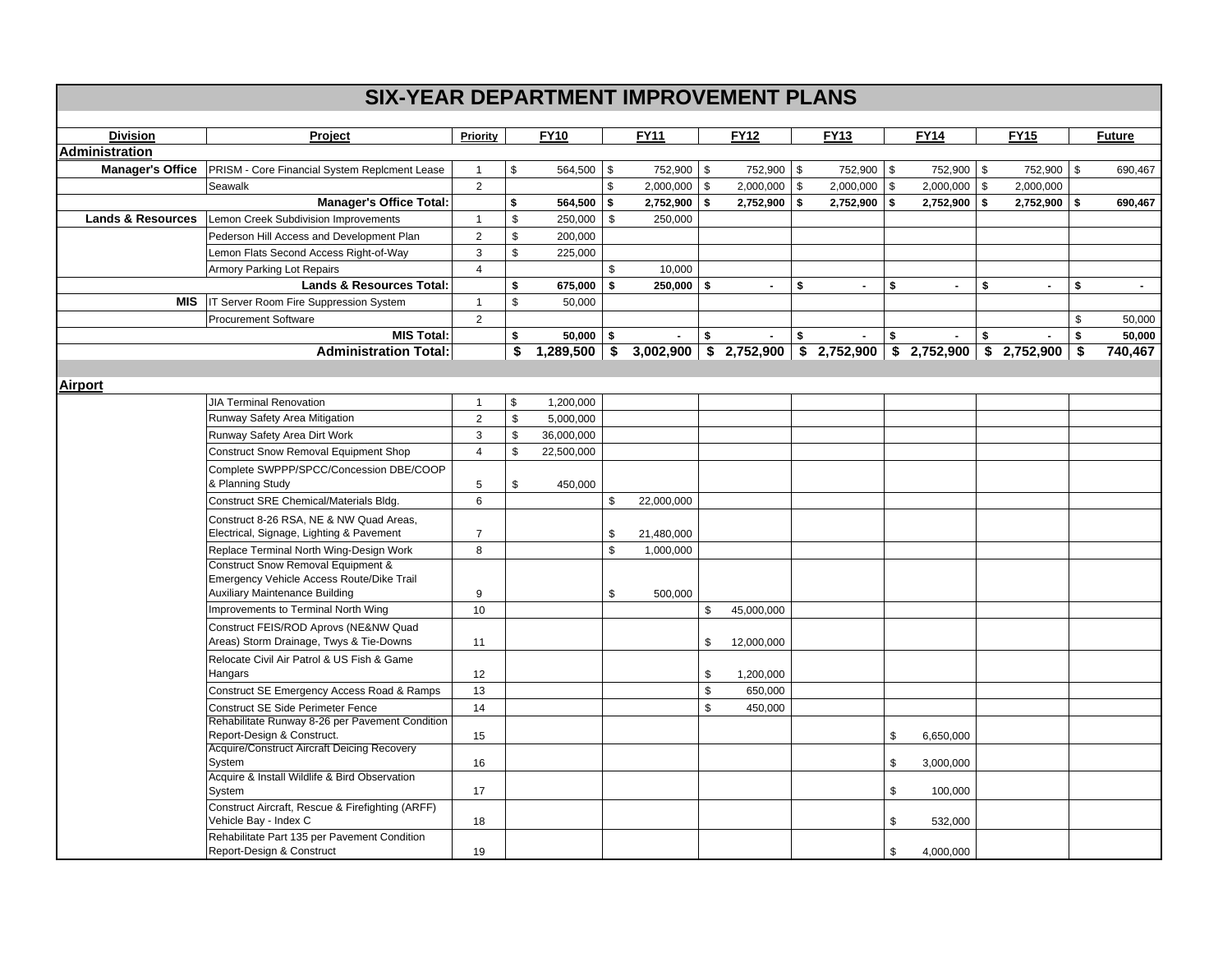|                                         | <b>SIX-YEAR DEPARTMENT IMPROVEMENT PLANS</b>   |                           |              |                  |              |                                                                 |              |                             |                |                           |                             |               |                             |                |               |
|-----------------------------------------|------------------------------------------------|---------------------------|--------------|------------------|--------------|-----------------------------------------------------------------|--------------|-----------------------------|----------------|---------------------------|-----------------------------|---------------|-----------------------------|----------------|---------------|
|                                         |                                                |                           |              |                  |              |                                                                 |              |                             |                |                           |                             |               |                             |                |               |
| <b>Division</b>                         | Project                                        | Priority                  |              | <b>FY10</b>      |              | <b>FY11</b>                                                     |              | <b>FY12</b>                 | <b>FY13</b>    |                           | <b>FY14</b>                 |               | <b>FY15</b>                 |                | <b>Future</b> |
|                                         | Update Airport Master Plan                     | 20                        |              |                  |              |                                                                 |              |                             |                | \$                        | 600,000                     |               |                             |                |               |
|                                         | Construct Part 121 Aircraft Parking Apron      | 21                        |              |                  |              |                                                                 |              |                             |                |                           |                             | \$            | 1,000,000                   |                |               |
|                                         | Upgrade Cessna/Alex Holden Way                 | 22                        |              |                  |              |                                                                 |              |                             |                |                           |                             | \$            | 1,500,000                   |                |               |
|                                         | <b>Construct Overflow Parking Area</b>         | 23                        |              |                  |              |                                                                 |              |                             |                |                           |                             | \$            | 500,000                     |                |               |
|                                         | <b>Construct Parking Garage</b>                | 24                        |              |                  |              |                                                                 |              |                             |                |                           |                             |               |                             | \$             | 35,000,000    |
|                                         | Acquire Land for Future Development            | 25                        |              |                  |              |                                                                 |              |                             |                |                           |                             |               |                             | \$             | 2,000,000     |
|                                         | Upgrade Crest Street at Glacier Fire Station   | 26                        |              |                  |              |                                                                 |              |                             |                |                           |                             |               |                             | $\mathfrak{S}$ | 500,000       |
|                                         | <b>Airport Total:</b>                          |                           |              |                  |              | $$65,150,000 \;   \; $44,980,000 \;   \; $59,300,000 \;   \; $$ |              |                             | $\blacksquare$ |                           |                             |               | $$14,882,000$ $$3,000,000$  |                | \$37,500,000  |
|                                         |                                                |                           |              |                  |              |                                                                 |              |                             |                |                           |                             |               |                             |                |               |
| <b>Bartlett Regional Hospital</b>       |                                                |                           |              |                  |              |                                                                 |              |                             |                |                           |                             |               |                             |                |               |
|                                         | 3rd Floor Patient Rooms/Same Day Care Unit     |                           |              |                  |              |                                                                 |              |                             |                |                           |                             |               |                             |                |               |
|                                         | Remodel                                        | $\mathbf{1}$              | \$           | 8,000,000        |              |                                                                 |              |                             |                |                           |                             |               |                             |                |               |
|                                         | Parking                                        | 2                         | \$           | 400,000          |              |                                                                 |              |                             |                |                           |                             |               |                             |                |               |
|                                         | Landscaping                                    | 3                         | \$           | 50,000           |              |                                                                 |              |                             |                |                           |                             |               |                             |                |               |
|                                         | <b>Behavioral Health Building</b>              | 4                         | $\mathbb{S}$ | 40,000,000       |              |                                                                 |              |                             |                |                           |                             |               |                             |                |               |
|                                         | 64-128 CT Slice Scanner                        | 5                         | \$           | 1,200,000        |              |                                                                 |              |                             |                |                           |                             |               |                             |                |               |
|                                         | Siding and Painting                            | 6                         | \$           | 300,000          |              |                                                                 |              |                             |                |                           |                             |               |                             |                |               |
|                                         | <b>Additional Ultrasound Unit</b>              | $\overline{7}$            | \$           | 200,000          |              |                                                                 |              |                             |                |                           |                             |               |                             |                |               |
|                                         | Information Systems - Upgrades & Replacements  | 8                         | \$           | 400,000          |              |                                                                 |              |                             |                |                           |                             |               |                             |                |               |
|                                         | <b>Laundry Facility</b>                        | 9                         | \$           | 250,000          |              |                                                                 |              |                             |                |                           |                             |               |                             |                |               |
|                                         | Roofs                                          | 10                        | \$           | 400,000          |              |                                                                 |              |                             |                |                           |                             |               |                             |                |               |
|                                         | <b>Bartlett Regional Hospital Total:</b>       |                           |              | $$51,200,000$ \$ |              | $\mathcal{L}^{\pm}$                                             | $\mathbf{s}$ | $\mathcal{L}^{\mathcal{A}}$ | \$<br>$\sim$   | \$                        | $\mathcal{L}^{\mathcal{A}}$ | s.            | $\mathcal{L}^{\mathcal{L}}$ | \$             | $\sim$        |
|                                         |                                                |                           |              |                  |              |                                                                 |              |                             |                |                           |                             |               |                             |                |               |
| <b>Building Maintenance</b>             |                                                |                           |              |                  |              |                                                                 |              |                             |                |                           |                             |               |                             |                |               |
|                                         | Deferred Building Maintenance                  | $\mathbf{1}$              | \$           | 800,000          | \$           | 350,000                                                         | $\mathbb{S}$ | $350,000$ \$                | 350,000        | $\boldsymbol{\mathsf{S}}$ | 350,000                     | $\sqrt[6]{2}$ | 350,000                     |                |               |
|                                         | <b>Essential Building Repairs</b>              | $\overline{2}$            |              |                  | \$           | $200,000$ \$                                                    |              | $200,000$ \$                | $200,000$ \$   |                           | $200,000$ \$                |               | 200,000                     |                |               |
|                                         | Asbestos Management Program                    | 3                         |              |                  | \$           | $35,000$ \$                                                     |              | $35,000$ \$                 | $35,000$ \$    |                           | $35,000$ \$                 |               | 35,000                      |                |               |
|                                         | <b>Building Maintenance Total:</b>             |                           | \$           | 800,000          | -\$          | 235,000                                                         | -\$          | $235,000$ \$                | 235,000        | -\$                       | $235,000$ \$                |               | $235,000$ \$                |                |               |
|                                         |                                                |                           |              |                  |              |                                                                 |              |                             |                |                           |                             |               |                             |                |               |
| <b>Community Development Department</b> |                                                |                           |              |                  |              |                                                                 |              |                             |                |                           |                             |               |                             |                |               |
|                                         | Downtown Historic District Development Design  | $\mathbf{1}$              | \$           | 35,000           |              |                                                                 |              |                             |                |                           |                             |               |                             |                |               |
|                                         | Complete EIS N. Douglas Crossing               | $\overline{2}$            |              |                  | \$           | 3,000,000                                                       |              |                             |                |                           |                             |               |                             |                |               |
|                                         | W. Juneau Access Improvements to Douglas       |                           |              |                  |              |                                                                 |              |                             |                |                           |                             |               |                             |                |               |
|                                         | Highway                                        | $\ensuremath{\mathsf{3}}$ |              |                  | \$           | 75,000                                                          | \$           | 800,000                     |                |                           |                             |               |                             |                |               |
|                                         | Library/Parking Garage Enhancements            | $\overline{4}$            |              |                  | $\mathbb{S}$ | 130,000                                                         | \$           | 1,000,000                   |                |                           |                             |               |                             |                |               |
|                                         | <b>Community Development Department Total:</b> |                           | \$           | 35,000           | \$           | 3,205,000                                                       | \$           | $1,800,000$ \$              | $\blacksquare$ | \$                        | $\blacksquare$              | \$            | $\blacksquare$              | \$             |               |
|                                         |                                                |                           |              |                  |              |                                                                 |              |                             |                |                           |                             |               |                             |                |               |
| <b>Docks &amp; Harbors</b>              |                                                |                           |              |                  |              |                                                                 |              |                             |                |                           |                             |               |                             |                |               |
| <b>Docks</b>                            | Cruise Ship Berth Maintenance/Improvements     | $\mathbf{1}$              | \$           | 3,093,800        |              |                                                                 |              |                             |                |                           |                             |               |                             |                |               |
|                                         | Columbia Lot Staging                           | $\overline{2}$            | \$           | 100,000          |              |                                                                 |              |                             |                |                           |                             |               |                             |                |               |
|                                         | Shoreside Power                                | 3                         | \$           | 300,000          |              |                                                                 |              |                             |                |                           |                             |               |                             |                |               |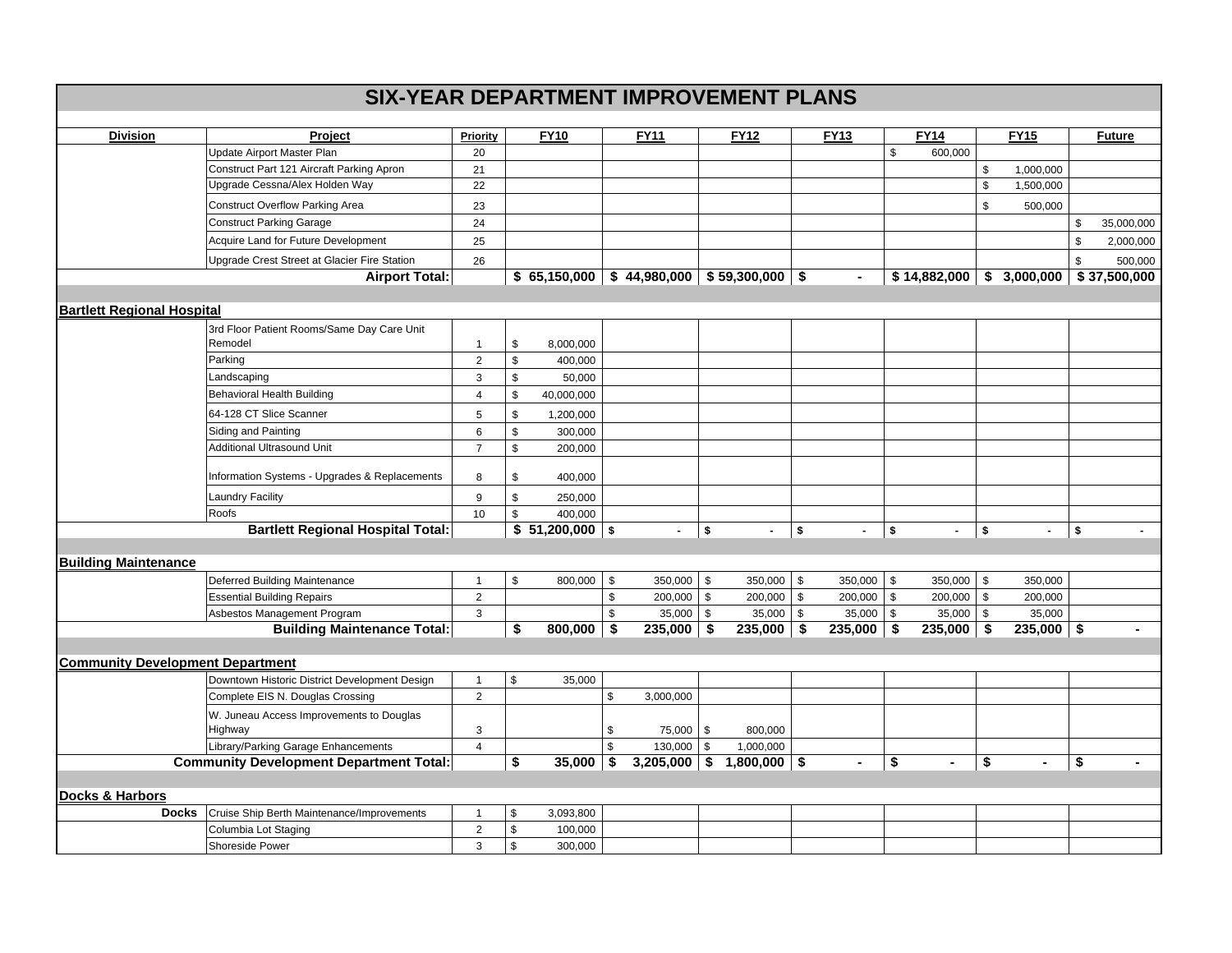| <b>Division</b>                                         | Project                                                                        | Priority                |               | <b>FY10</b>    |      | <b>FY11</b>                 |              | <b>FY12</b>    |            | <b>FY13</b>    |                                      | <b>FY14</b>    |                      | <b>FY15</b>    | <b>Future</b>   |
|---------------------------------------------------------|--------------------------------------------------------------------------------|-------------------------|---------------|----------------|------|-----------------------------|--------------|----------------|------------|----------------|--------------------------------------|----------------|----------------------|----------------|-----------------|
|                                                         | Visitor Center, Customers/Port Building &<br>Esplanade at Cruise Ship Terminal | 3                       |               |                | \$   | 9,687,500                   |              |                |            |                |                                      |                |                      |                |                 |
|                                                         | Cruise Ship Terminal & Columbia Lot Staging Area                               |                         |               |                |      |                             |              |                |            |                |                                      |                |                      |                |                 |
|                                                         | Reconfiguration & Improvements                                                 | $\overline{4}$          |               |                | \$   | 1,500,000                   |              |                |            |                |                                      |                |                      |                |                 |
|                                                         | Norway Point Frontage Road/Development Area                                    | 5                       |               |                |      |                             | \$           | 50,000         |            |                |                                      |                |                      |                | \$<br>5,000,000 |
|                                                         | <b>Harbors Total:</b>                                                          |                         | \$            | $3,493,800$ \$ |      | 9,687,500                   | \$           | 50,000         | $\sqrt{2}$ | $\blacksquare$ | \$                                   | $\blacksquare$ | \$                   | $\blacksquare$ | \$<br>5,000,000 |
| <b>Harbors</b>                                          | Douglas Harbor Float Replacement                                               | $\mathbf{1}$            | \$            | 2,044,230      |      |                             |              |                |            |                |                                      |                |                      |                |                 |
|                                                         | Taku Harbor Improvements                                                       | $\overline{\mathbf{c}}$ | \$            | 93,000         |      |                             |              |                |            |                |                                      |                |                      |                |                 |
|                                                         | Amalga Harbor Kayak Ramp Improvements                                          | 3                       | \$            | 135,000        |      |                             |              |                |            |                |                                      |                |                      |                |                 |
|                                                         | Statter Harbor Launch Ramp Replacement &                                       |                         |               |                |      |                             |              |                |            |                |                                      |                |                      |                |                 |
|                                                         | Moorage Rehabilitation                                                         | $\overline{4}$          |               |                | \$   | 13,000,000                  |              |                |            |                |                                      |                |                      |                |                 |
|                                                         | Aurora Harbor Replacement                                                      | 5                       |               |                | \$   | 20,000,000                  |              |                |            |                |                                      |                |                      |                |                 |
|                                                         | <b>Docks Total:</b>                                                            |                         | \$            | 2,272,230      | \$   | $33,000,000$ \$             |              | $\blacksquare$ | \$         | $\blacksquare$ | \$                                   |                | \$                   | $\sim$         | \$              |
|                                                         | <b>Docks &amp; Harbors Total:</b>                                              |                         | \$            |                |      | $5,766,030$ \$42,687,500 \$ |              | $50,000$ \$    |            | $\blacksquare$ | $\overline{\boldsymbol{\mathsf{s}}}$ | $\blacksquare$ | $\overline{\bullet}$ |                | \$<br>5,000,000 |
| Eaglecrest Ski Area                                     |                                                                                |                         |               |                |      |                             |              |                |            |                |                                      |                |                      |                |                 |
|                                                         | Mountain/Lift Operations/Electrical Improvements                               | $\overline{1}$          | \$            | 190,000        |      |                             |              |                |            |                |                                      |                |                      |                |                 |
|                                                         | Lodge Major Maintenance                                                        | $\overline{2}$          | \$            | 110,000        |      |                             |              |                |            |                |                                      |                |                      |                |                 |
|                                                         | Lift Operations - Lifting Frames                                               | 3                       |               |                | $\,$ | 10,000                      | $\mathbb{S}$ | 10,000         | \$         | 10,000         | $\mathbb{S}$                         | 10,000         |                      |                |                 |
|                                                         | Snow Safety Mountain Signage                                                   | $\overline{\mathbf{4}}$ |               |                | \$   | $5,000$ \$                  |              | 5,000          | $\vert$ \$ | $5,000$ \$     |                                      | $5,000$ \$     |                      | 5,000          |                 |
| Possible Rasmuson Foundation<br><b>Matching Project</b> | Snow Sports School - Learning/Special Event Area                               | 5                       |               |                | \$   | 75,000                      |              |                |            |                |                                      |                |                      |                |                 |
|                                                         | Mountain Operations - Trail Conditioning                                       | 6                       |               |                | \$   | 85,000                      | \$           | 50,000         | - \$       | 50,000         | \$                                   | 50,000         | \$                   | 50,000         |                 |
|                                                         | Mountain Operations - Carl's Bridge                                            | $\overline{7}$          |               |                |      |                             | \$           | 75,000         |            |                |                                      |                |                      |                |                 |
| $\mathbf{u}$                                            | Mountain Operations - Hiking Trails                                            | 8                       |               |                | \$   | 30,000                      | \$           | 30,000         |            |                |                                      |                |                      |                |                 |
|                                                         | Snow Safety - New Explosive Building                                           | 9                       |               |                | \$   | 25,000                      |              |                |            |                |                                      |                |                      |                |                 |
|                                                         | <b>Mountain Operations - Hiking Trails</b>                                     | 10                      |               |                | \$   | 25,000                      |              |                |            |                |                                      |                |                      |                |                 |
|                                                         | Mountain Operations - Cropley Lake Development                                 | 11                      |               |                | \$   | 25,000                      | \$           | 25,000         |            |                |                                      |                |                      |                |                 |
|                                                         | Snow Sports School - Skis and Snowboards                                       | 12                      |               |                |      |                             | \$           | 75,000         |            |                |                                      |                |                      |                |                 |
|                                                         | Mountain Operations - Increased Snowmaking                                     | 13                      |               |                |      |                             | \$           | 75,000         |            |                |                                      |                |                      |                |                 |
|                                                         | Mountain Operations - Septic System Upgrades                                   | 14                      |               |                |      |                             | \$           | 75,000         |            |                |                                      |                |                      |                |                 |
|                                                         | Mountain Operations - Caretaker Shack                                          | 15                      |               |                |      |                             |              |                | \$         | 35,000         |                                      |                |                      |                |                 |
|                                                         | Eaglecrest Ski Area Total:                                                     |                         | \$            | $300,000$ \$   |      | $280,000$ \$                |              | 420,000        | $\sqrt{5}$ | $100,000$ \$   |                                      | 65,000         | $\vert$ \$           | $55,000$ \$    |                 |
| Engineering                                             |                                                                                |                         |               |                |      |                             |              |                |            |                |                                      |                |                      |                |                 |
|                                                         | West Juneau-Douglas Highway Access Study                                       | $\overline{1}$          | \$            | 75,000         |      |                             |              |                |            |                |                                      |                |                      |                |                 |
|                                                         | East Valley Drainage                                                           | $\overline{2}$          | $\mathfrak s$ | 150,000        |      |                             |              |                |            |                |                                      |                |                      |                |                 |
|                                                         |                                                                                |                         |               |                |      |                             |              |                |            |                |                                      |                |                      |                |                 |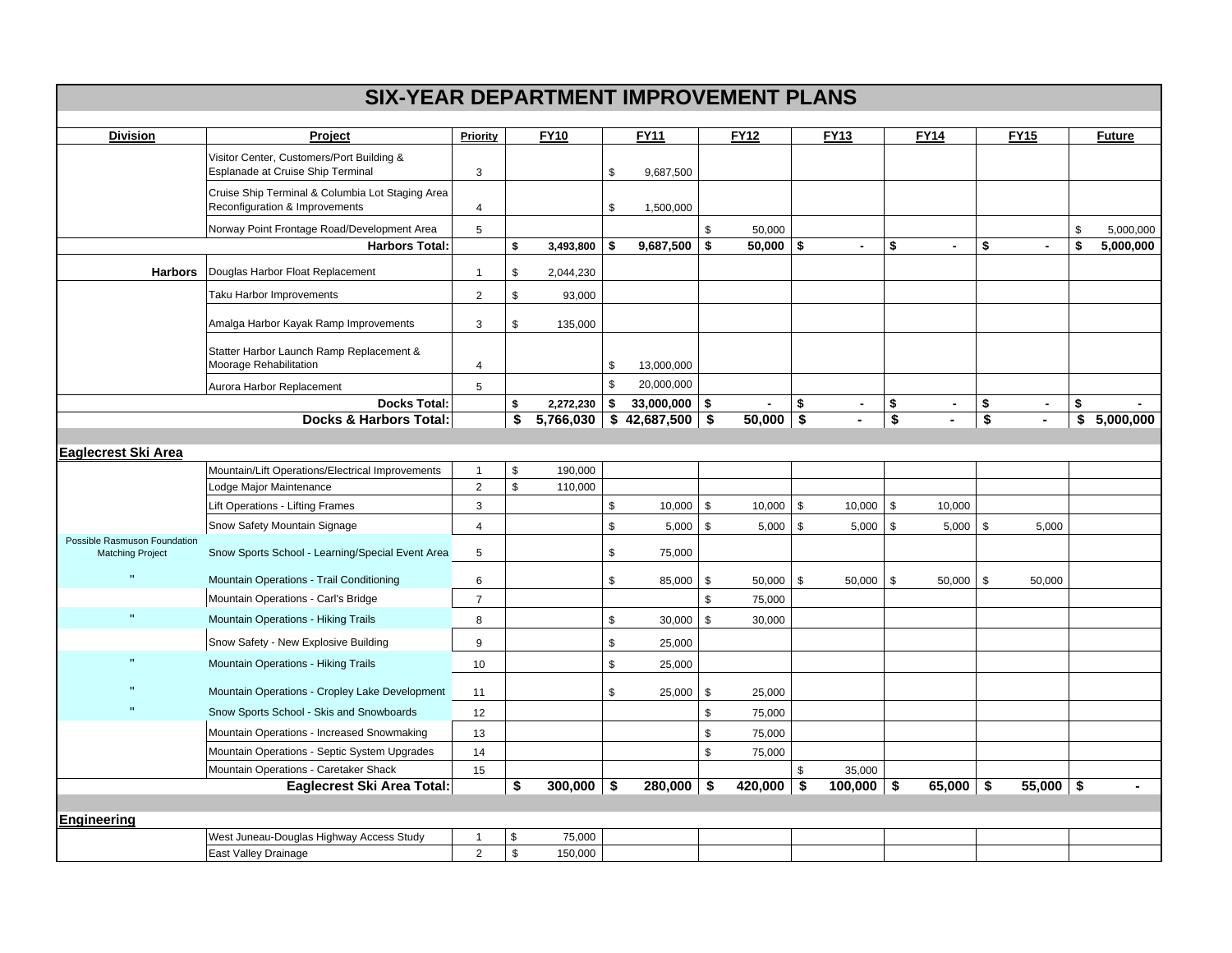| <b>Division</b>               | Project                                        | Priority                |               | <b>FY10</b>    |             | <b>FY11</b>    | <b>FY12</b>       | <b>FY13</b>    | <b>FY14</b>          | <b>FY15</b>          | <b>Future</b> |
|-------------------------------|------------------------------------------------|-------------------------|---------------|----------------|-------------|----------------|-------------------|----------------|----------------------|----------------------|---------------|
|                               | Lemon Creek Rock Quarry                        | 3                       | $\mathfrak s$ | $25,000$ \$    |             | $150,000$ \$   | 125,000           |                |                      |                      |               |
|                               | <b>Engineering Department Total:</b>           |                         | \$            | $250,000$ \$   |             | $150,000$ \$   | $125,000$ \$      | $\blacksquare$ | \$<br>$\blacksquare$ | \$<br>$\blacksquare$ | \$            |
|                               |                                                |                         |               |                |             |                |                   |                |                      |                      |               |
| Fire                          |                                                |                         |               |                |             |                |                   |                |                      |                      |               |
|                               | Juneau Station Repairs/Upgrades                | $\mathbf{1}$            |               |                | \$          | 250,000        |                   |                |                      |                      |               |
|                               | <b>Glacier Station Repairs/Upgrades</b>        | $\overline{2}$          |               |                | $\mathbb S$ | 52,000         |                   |                |                      |                      |               |
|                               | Lemon Creek Fire Station (Station #6)          | 3                       |               |                |             |                |                   |                | \$<br>6,000,000      |                      |               |
|                               | Auke Bay Station Repairs/Upgrades              | $\overline{4}$          |               |                |             |                | \$<br>40,000.000  |                |                      |                      |               |
|                               | Auke Bay Station Addition                      | 5                       |               |                |             |                | \$<br>750,000.000 |                |                      |                      |               |
|                               | Auke Bay & Lynn Canal Fire Stations Sprinkler  |                         |               |                |             |                |                   |                |                      |                      |               |
|                               | Systems                                        | 6                       |               |                |             |                |                   |                | \$<br>200,000        |                      |               |
|                               | Hagevig Regional Training Center Grounds       |                         |               |                |             |                |                   |                |                      |                      |               |
|                               | Development                                    | $\overline{7}$          |               |                |             |                |                   |                |                      | \$<br>350,000        |               |
|                               | <b>Fire Department Total:</b>                  |                         | \$            | $\blacksquare$ | \$          | $302,000$ \$   | 790,000 \$        | $\blacksquare$ | $$6,200,000$ \$      | $350,000$ \$         |               |
|                               |                                                |                         |               |                |             |                |                   |                |                      |                      |               |
| <b>Parks &amp; Recreation</b> |                                                |                         |               |                |             |                |                   |                |                      |                      |               |
| <b>Centennial Hall</b>        | Portable Staging & Accessories                 | $\mathbf{1}$            |               |                | \$          | 80,000         |                   |                |                      |                      |               |
|                               | Overhead Dimmable Lighting in Ballrooms        | $\overline{2}$          |               |                | $\mathbb S$ | 70,000         |                   |                |                      |                      |               |
|                               | <b>ADA Door Operators</b>                      | $\sqrt{3}$              |               |                | \$          | 20,000         |                   |                |                      |                      |               |
|                               | <b>Plumbing Replacement</b>                    | $\overline{4}$          |               |                | \$          | 300,000        |                   |                |                      |                      |               |
|                               | Roof Repairs                                   | 5                       |               |                | \$          | 1,200,000      |                   |                |                      |                      |               |
|                               | Parking Lot Paving                             | 6                       |               |                | $\mathbb S$ | 151,000        |                   |                |                      |                      |               |
|                               | <b>Theatrical Curtain</b>                      | $\overline{7}$          |               |                |             |                | \$<br>50,000      |                |                      |                      |               |
|                               | Café                                           | 8                       |               |                |             |                |                   | \$<br>20,000   |                      |                      |               |
|                               | <b>Centennial Hall Total:</b>                  |                         | \$            | $\blacksquare$ | \$          | 1,821,000      | \$<br>$50,000$ \$ | $20,000$ \$    | $\sim$               | \$<br>$\blacksquare$ | \$<br>$\sim$  |
| <b>Land Acquisition</b>       | West Mendenhall Valley Wetlands                | $\mathbf{1}$            |               |                |             |                | \$<br>430,000     |                |                      |                      |               |
|                               | Smith/Honsinger Property                       | $\overline{2}$          |               |                |             |                |                   | \$<br>750,000  |                      |                      |               |
|                               | Peterson Creek/Outer Point                     | 3                       |               |                |             |                |                   |                | \$<br>1,300,000      |                      |               |
|                               | North Bridget Cove                             | $\overline{\mathbf{4}}$ |               |                |             |                |                   |                |                      | \$<br>475,000        |               |
|                               | <b>Land Acquisition Total:</b>                 |                         | \$            |                | \$          | $\blacksquare$ | \$<br>430,000 \$  | 750,000        | \$<br>$1,300,000$ \$ | 475,000 \$           |               |
|                               |                                                |                         |               |                |             |                |                   |                |                      |                      |               |
| <b>Rec Buildings</b>          | Juneau Douglas City Museum Entry Improvements  | $\mathbf{1}$            | \$            | 44,200         |             |                |                   |                |                      |                      |               |
|                               | Museum-JDCM Mechanical Ventilation, Humidity   |                         |               |                |             |                |                   |                |                      |                      |               |
|                               | and Heating                                    | $\overline{2}$          |               |                | \$          | 572,000        |                   |                |                      |                      |               |
|                               | Augustus Brown Pool-Pool Lobby Repair          | 3                       |               |                | $\mathbb S$ | 260,000        |                   |                |                      |                      |               |
|                               | Augustus Brown Pool-Replacement of Lockers     | $\overline{4}$          |               |                | \$          | 80,000         |                   |                |                      |                      |               |
|                               | Treadwell Arena - Parking Lot Paving           | 5                       |               |                | \$          | 260,000        |                   |                |                      |                      |               |
|                               | Museum-JDCM Basement Collections Storage       |                         |               |                |             |                |                   |                |                      |                      |               |
|                               | Upgrade                                        | 6                       |               |                | \$          | 334,000        |                   |                |                      |                      |               |
|                               | Museum - JDCM-Interior Upgrades, Main Exhibit  |                         |               |                |             |                |                   |                |                      |                      |               |
|                               | Floor                                          | $\boldsymbol{7}$        |               |                | \$          | 100,000        |                   |                |                      |                      |               |
|                               | Treadwell Area-Custom Bleachers & Storage Unit | 8                       |               |                | \$          | 80,000         |                   |                |                      |                      |               |
|                               | Augustus Brown Pool - Storage Space Design     | 9                       |               |                | $\mathbb S$ | 50,000         |                   |                |                      |                      |               |
|                               |                                                |                         |               |                |             |                |                   |                |                      |                      |               |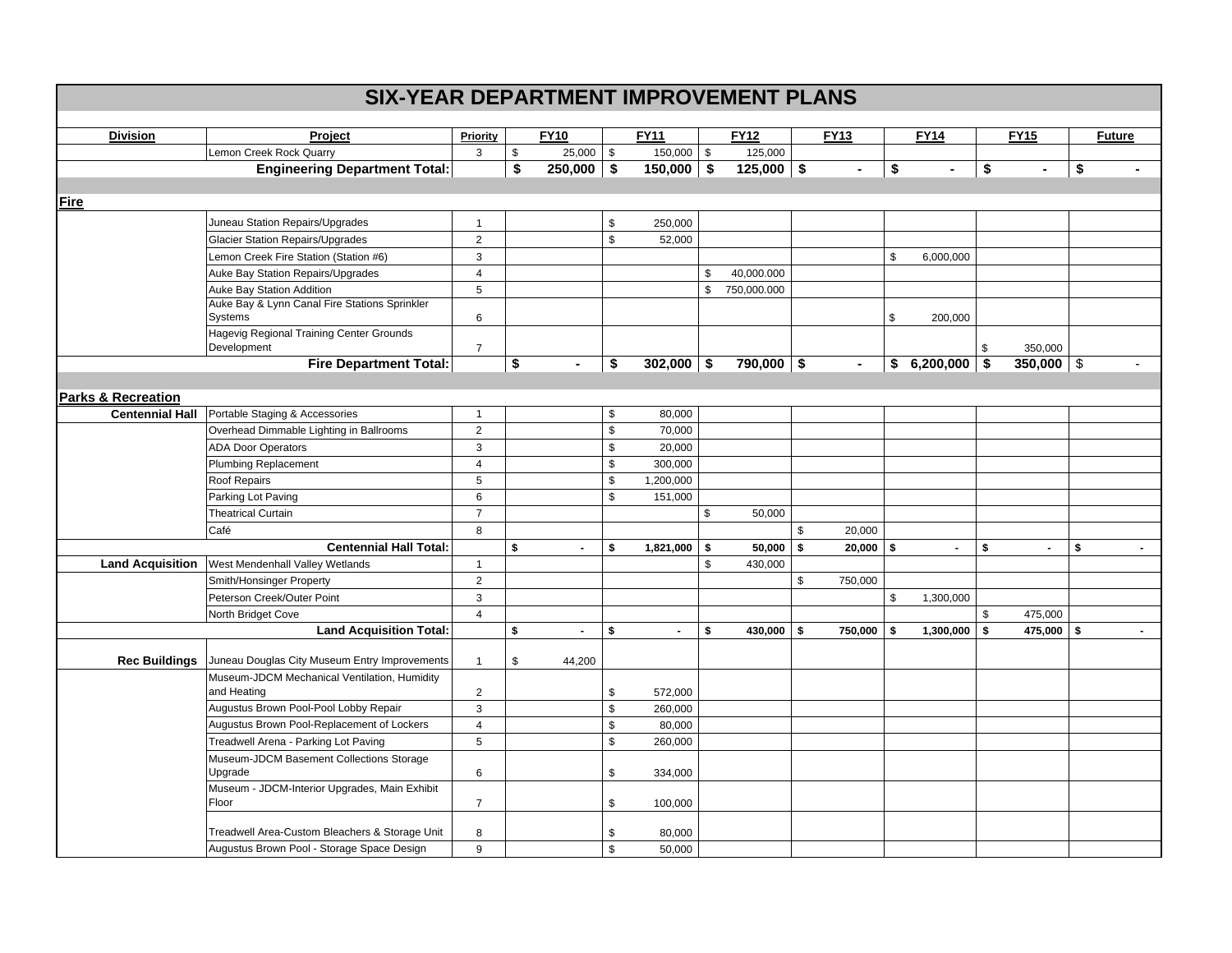| <b>Division</b>        | Project                                              | Priority       |               | <b>FY10</b>  |               | <b>FY11</b>  | <b>FY12</b>   |                | <b>FY13</b> |             | <b>FY14</b>  | <b>FY15</b>    | <b>Future</b> |
|------------------------|------------------------------------------------------|----------------|---------------|--------------|---------------|--------------|---------------|----------------|-------------|-------------|--------------|----------------|---------------|
|                        | Museum-CBJ Public Art & Historical Archives          |                |               |              |               |              |               |                |             |             |              |                |               |
|                        | Inventory                                            | 10             |               |              | \$            | 30,000       |               |                |             |             |              |                |               |
|                        | Augustus Brown Pool - Storage Space<br>Construction  |                |               |              |               |              |               |                |             |             |              |                |               |
|                        |                                                      | 11             |               |              |               |              | \$<br>200,000 |                |             |             |              |                |               |
|                        | Museum-New Exhibit Design & Installation             | 12             |               |              |               |              | \$<br>270,000 |                |             |             |              |                |               |
|                        | Museum-Exterior Site Upgrades                        | 13             |               |              |               |              | \$<br>76,950  |                |             |             |              |                |               |
|                        | Museum-Last Chance Basin Bridge-Phase 2              | 14             |               |              |               |              | \$<br>60,000  |                |             |             |              |                |               |
|                        | Museum-Historic/Cultural Resources Master Plan       | 15             |               |              |               |              | \$<br>40,000  |                |             |             |              |                |               |
|                        | Museum-Last Chance Basin Historic Master Plan        | 16             |               |              |               |              | \$<br>40,000  |                |             |             |              |                |               |
|                        | Museum-Treadwell Historic District Master Plan       | 17             |               |              |               |              |               | \$             | 30,000      |             |              |                |               |
|                        | Museum-Last Chance Historic District<br>Improvements | 18             |               |              |               |              |               | \$             | 30,000      |             |              |                |               |
|                        | Museum-Museum/Visitor Center Architectural           |                |               |              |               |              |               |                |             |             |              |                |               |
|                        | Planning                                             | 21             |               |              |               |              |               | \$             | $30,000$ \$ |             | 150,000      |                |               |
|                        | <b>Recreation Buildings Total:</b>                   |                | \$            | $44,200$ \$  |               | 1,766,000 \$ | 686,950 \$    |                | $90,000$ \$ |             | $150,000$ \$ | $\blacksquare$ | $\mathbf{s}$  |
| <b>Parks/Rec Areas</b> | Sports Field Improvements/Repairs                    | $\mathbf{1}$   | \$            | 255,000 \$   |               | 268,000 \$   | 280,000 \$    |                | 295,000 \$  |             | $310,000$ \$ | 325,000        |               |
|                        | Park & Playground Repairs                            | $\overline{2}$ | $\mathfrak s$ | $110,500$ \$ |               | $152,000$ \$ | 159,000 \$    |                | 167,000 \$  |             | 176,000 \$   | 185,000        |               |
|                        | Auke Lake Launch Ramp                                | 3              | $\mathbb{S}$  | 250,000      |               |              |               |                |             |             |              |                |               |
|                        | Improvements - Phase 1                               | $\overline{4}$ |               |              | \$            | 300,000      |               |                |             |             |              |                |               |
|                        | City Founding Figures - Juneau, Harris, Kowee        | 5              |               |              | $\mathfrak s$ | 30,000       |               |                |             |             |              |                |               |
|                        | Restroom                                             | 6              |               |              | $\mathfrak s$ | 500,000      |               |                |             |             |              |                |               |
|                        | Arboretum Greenhouse                                 | $\overline{7}$ |               |              | $\mathbb{S}$  | 200,000      |               |                |             |             |              |                |               |
|                        | Auke Lake Wayside - Phase 1                          | 8              |               |              | \$            | 600,000      |               |                |             |             |              |                |               |
|                        | abutment replacement--ADA                            | 9              |               |              | $\mathfrak s$ | 30,000       |               |                |             |             |              |                |               |
|                        | Arboretum Parking Lot                                | 10             |               |              |               |              | \$<br>420,000 |                |             |             |              |                |               |
|                        | Auke Lake Wayside - Phase 2                          | 11             |               |              |               |              | \$<br>525,000 |                |             |             |              |                |               |
|                        | Hank Harmon Rifle Range Improvements                 | 12             |               |              |               |              | \$<br>375,000 |                |             |             |              |                |               |
|                        | Adair Kennedy Tennis Court Repairs/Repaint           | 13             |               |              |               |              | \$<br>65,000  |                |             |             |              |                |               |
|                        | Auke Cape/Indian Point Master Plan                   | 14             |               |              |               |              | \$<br>45,000  |                |             |             |              |                |               |
|                        | Dimond Park Restroom/Concession Construct            | 15             |               |              |               |              |               | \$             | 550,000     |             |              |                |               |
|                        | West Juneau Park - Phase 2                           | 16             |               |              |               |              |               | \$             | 420,000     |             |              |                |               |
|                        | Riverside Rotary Park Pathway Reconstruction         | 17             |               |              |               |              |               | \$             | 250,000     |             |              |                |               |
|                        | Dimond Park Field 3 Soccer/Baseball Field Exp        | 18             |               |              |               |              |               | \$             | 315,000     |             |              |                |               |
|                        | Riverside Rotary Park Restroom Construction          | 19             |               |              |               |              |               | \$             | 275,000     |             |              |                |               |
|                        | Homestead Park ADA Improvements                      | 20             |               |              |               |              |               | \$             | 320,000     |             |              |                |               |
|                        | Arboretum Gift Shop                                  | 21             |               |              |               |              |               | $$\mathbb{S}$$ | 110,000     |             |              |                |               |
|                        | Twin Lakes Park Pathway ADA Upgrade                  | 22             |               |              |               |              |               | $\mathfrak s$  | 75,000      |             |              |                |               |
|                        | Arboretum ADA Walkways                               | 23             |               |              |               |              |               | $\,$           | 220,000     |             |              |                |               |
|                        | Sports Field Turf Installation                       | 24             |               |              |               |              |               | $\,$           | 4,725,000   |             |              |                |               |
|                        | Improvements - Phase 2                               | 25             |               |              |               |              |               | \$             | 330,000     |             |              |                |               |
|                        | Dimond Park Softball Field Lighting                  | 26             |               |              |               |              |               |                |             | \$          | 600,000      |                |               |
|                        | Dzantik'i Heeni Baseball/Soccer Field Expansion      | 27             |               |              |               |              |               |                |             | $\mathbb S$ | 175,000      |                |               |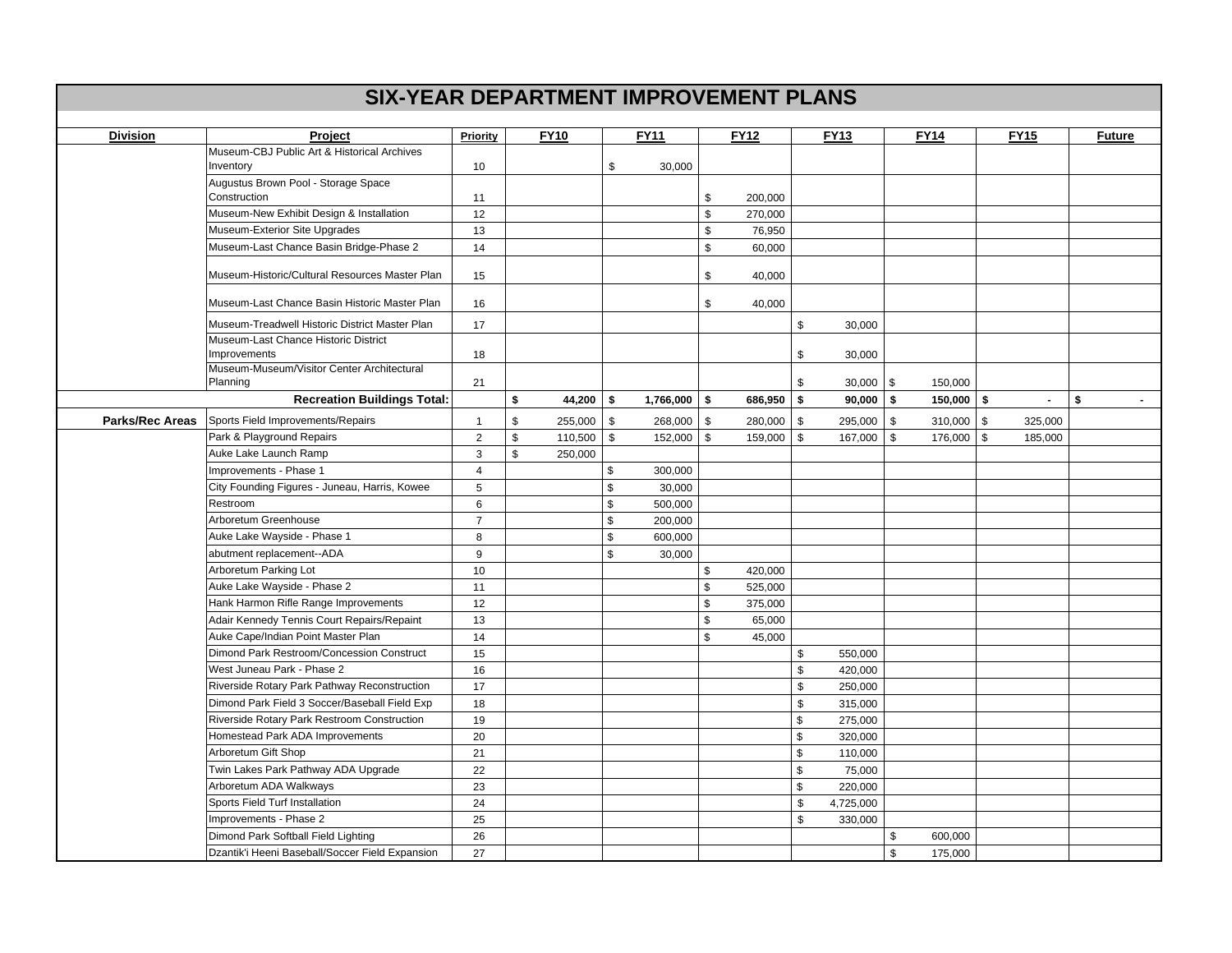| <b>Division</b>                     | Project                                                          | Priority       |             | <b>FY10</b>    |             | <b>FY11</b>    | <b>FY12</b>     |          | <b>FY13</b>    |    | <b>FY14</b>                                                     |      | <b>FY15</b>    | <b>Future</b>   |
|-------------------------------------|------------------------------------------------------------------|----------------|-------------|----------------|-------------|----------------|-----------------|----------|----------------|----|-----------------------------------------------------------------|------|----------------|-----------------|
|                                     | Renninger Park Parking Lot Paving                                | 28             |             |                |             |                |                 |          |                |    |                                                                 | \$   | 285,000        |                 |
|                                     | DZ Soccer Field Development                                      | 29             |             |                |             |                |                 |          |                |    |                                                                 |      |                | \$<br>500,000   |
|                                     | DZ Restroom Construction                                         | 30             |             |                |             |                |                 |          |                |    |                                                                 |      |                | \$<br>425,000   |
|                                     | <b>Parks/Rec Areas Total:</b>                                    |                | \$          | $615,500$ \$   |             | $2,080,000$ \$ | 1,869,000       | <b>S</b> | 8,052,000      | -S | 1,261,000                                                       | - \$ | 795,000 \$     | 925,000         |
| <b>Trail Maintenance</b>            | Treadwell Ditch Trail/Lawson Creek Bridge                        | $\mathbf{1}$   | \$          | 125,000        |             |                |                 |          |                |    |                                                                 |      |                |                 |
|                                     | Under Thunder Trail-Jennifer Dr to Kanata St                     | $\overline{2}$ |             |                | \$          | 150,000        |                 |          |                |    |                                                                 |      |                | \$<br>150,000   |
|                                     | Outer Point Trail ADA Upgrade                                    | 3              |             |                | \$          | 125,000        |                 |          |                |    |                                                                 |      |                |                 |
|                                     | <b>Fish Creek Trail Improvements</b>                             | $\overline{4}$ |             |                |             |                | \$<br>125,000   |          |                |    |                                                                 |      |                |                 |
|                                     | Auke Cape/Indian Point Trail Improvements                        | 5              |             |                |             |                |                 | \$       | 125,000        |    |                                                                 |      |                |                 |
|                                     | <b>Treadwell Ditch Trail-Eaglecrest Access</b>                   | 6              |             |                |             |                |                 |          |                | \$ | 125,000                                                         |      |                |                 |
|                                     | Mt. Jumbo Trail Improvements                                     | $\overline{7}$ |             |                |             |                |                 |          |                |    |                                                                 | \$   | 125,000        |                 |
|                                     | <b>ORV Trail Construction</b>                                    | 8              |             |                |             |                |                 |          |                |    |                                                                 |      |                | \$<br>150,000   |
|                                     | Mendenhall Peninsula Trail Development                           | 9              |             |                |             |                |                 |          |                |    |                                                                 |      |                | \$<br>150,000   |
|                                     | Treadwell Ditch Trail - Bonnie Brae Access                       | 10             |             |                |             |                |                 |          |                |    |                                                                 |      |                | \$<br>150,000   |
|                                     | Blackerby Ridge Trail Parking Lot Construct.                     | 11             |             |                |             |                |                 |          |                |    |                                                                 |      |                | \$<br>150,000   |
|                                     | Pt. Stephens Trail Improvements                                  | 12             |             |                |             |                |                 |          |                |    |                                                                 |      |                | \$<br>150,000   |
|                                     | <b>Trail Maintenance Total:</b>                                  |                | \$          | $125,000$ \$   |             | 275,000 \$     | 125,000         | \$       | $125,000$ \$   |    | 125,000                                                         | \$   | $125,000$ \$   | 900,000         |
|                                     | Parks & Recreation Department Total:                             |                | \$          | 784,700 \$     |             |                |                 |          |                |    | $5,942,000$ \$ 3,160,950 \$ 9,037,000 \$ 2,836,000 \$ 1,395,000 |      |                | \$<br>1,825,000 |
|                                     |                                                                  |                |             |                |             |                |                 |          |                |    |                                                                 |      |                |                 |
| <b>Police</b>                       |                                                                  |                |             |                |             |                |                 |          |                |    |                                                                 |      |                |                 |
|                                     | Police Dept. Vehicle Service & Storage Bldg                      | $\mathbf{1}$   |             |                | \$          | 1,500,000      |                 |          |                |    |                                                                 |      |                |                 |
|                                     | Firearms & Explosive Ordinance Disposal Range                    | $\overline{2}$ |             |                | \$          | 1,020,000      |                 |          |                |    |                                                                 |      |                |                 |
|                                     | <b>Replace Carpet</b>                                            | 3              |             |                | \$          | 15,000         |                 |          |                |    |                                                                 |      |                |                 |
|                                     | Replace Air Conditioner-Comm/Electric Room                       | $\overline{4}$ |             |                | $\mathbb S$ | 30,000         |                 |          |                |    |                                                                 |      |                |                 |
|                                     | <b>Police Department Total:</b>                                  |                | \$          | $\blacksquare$ | \$          | $2,565,000$ \$ |                 | \$       | $\blacksquare$ | \$ |                                                                 | \$   |                | \$              |
|                                     |                                                                  |                |             |                |             |                |                 |          |                |    |                                                                 |      |                |                 |
| <b>Public Works</b>                 |                                                                  |                |             |                |             |                |                 |          |                |    |                                                                 |      |                |                 |
|                                     | Existing Project Consolidated PW Shop (TAN Repayment)            | $\mathbf{1}$   | \$          | 4,600,000      |             |                |                 |          |                |    |                                                                 |      |                |                 |
|                                     | Downtown Transportation Center                                   | $\overline{2}$ | $\mathbb S$ | 3,000,000      |             |                |                 |          |                |    |                                                                 |      |                |                 |
| <b>Capital Transit</b> Bus Shelters |                                                                  | 1              | \$          | 100,000        | - \$        | $50,000$ \$    | 50,000          | - \$     | $50,000$ \$    |    | 50,000                                                          | \$   | 50,000         |                 |
|                                     | <b>Operations Facility Building Renovations</b>                  | $\overline{2}$ |             |                | \$          | 4,500,000      |                 |          |                |    |                                                                 |      |                |                 |
|                                     | Operations Facility Paving, Phase 2                              | $\mathbf{3}$   |             |                | $\mathbb S$ | 100,000        |                 |          |                |    |                                                                 |      |                |                 |
|                                     | Electronic Fare System                                           | $\overline{4}$ |             |                | \$          | 750,000        |                 |          |                |    |                                                                 |      |                |                 |
|                                     | Bus Replacement (5)                                              | 5              |             |                |             |                | \$<br>2,000,000 |          |                |    |                                                                 | \$   | 2,000,000      |                 |
|                                     | <b>Capital Transit Department &amp; Existing Projects Total:</b> |                | \$          | 7,700,000      | \$          | 5,400,000      | \$<br>2,050,000 | -\$      | $50,000$ \$    |    | 50,000                                                          | \$   | $2,050,000$ \$ | $\blacksquare$  |
| <b>Streets</b>                      | Pavement Management Program                                      | $\mathbf{1}$   | \$          | 1,180,000      | \$          | 1,200,000      | \$<br>1,200,000 | <b>S</b> | $1,400,000$ \$ |    | 1,400,000                                                       | \$   | 1,400,000      |                 |
|                                     | Areawide Snow Storage Facilities Development                     | $\overline{2}$ | \$          | 250,000        | <b>S</b>    | 500,000        | \$<br>500,000   | \$       | 500,000        | \$ | 500,000                                                         |      |                |                 |
|                                     | <b>Gold Creek Flume Repairs</b>                                  | 3              | \$          | 100,000        |             |                |                 |          |                |    |                                                                 |      |                |                 |
|                                     | Main St Improvements-2nd St to 7th St                            | 4              | \$          | 1,500,000      |             |                |                 |          |                |    |                                                                 |      |                |                 |
|                                     | Casey Shattuck Reconstruction, Phase 5                           | 5              | \$          | 1,400,000      |             |                |                 |          |                |    |                                                                 |      |                |                 |
|                                     | Safe Routes to Schools-Long Run Dr Sidewalk                      | 6              | \$          | 300,000        |             |                |                 |          |                |    |                                                                 |      |                |                 |
|                                     | Montana Ck Rd Closure & Parking Lot                              |                |             |                |             |                |                 |          |                |    |                                                                 |      |                |                 |
|                                     | Development (Design)                                             | $\overline{7}$ | \$          | 100,000        |             |                |                 |          |                |    |                                                                 |      |                |                 |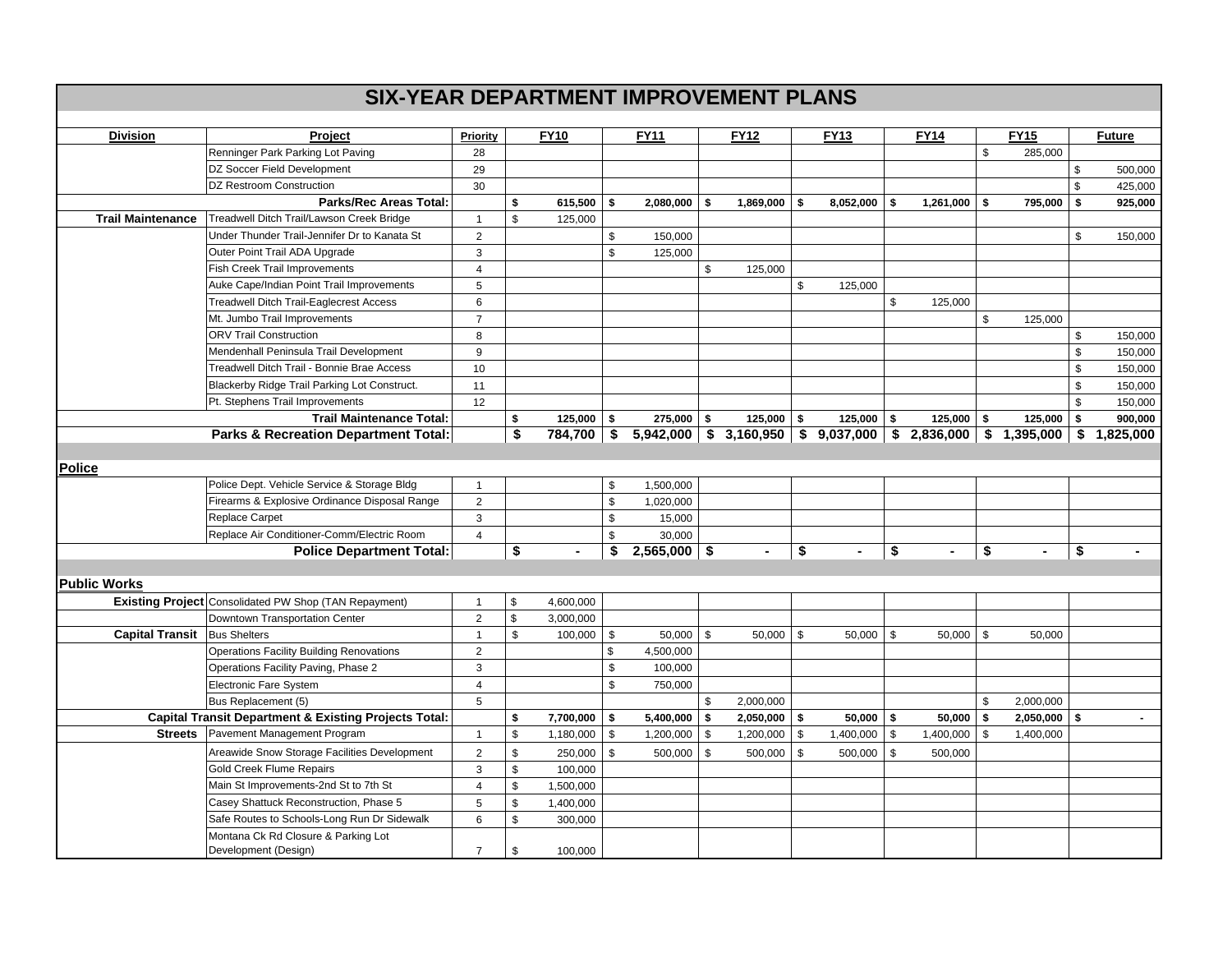| <b>Division</b>             | Project                                                                  | Priority     | <b>FY10</b>          |               | <b>FY11</b>     | <b>FY12</b>     | <b>FY13</b>      | <b>FY14</b>          | <b>FY15</b>          | <b>Future</b>        |
|-----------------------------|--------------------------------------------------------------------------|--------------|----------------------|---------------|-----------------|-----------------|------------------|----------------------|----------------------|----------------------|
|                             | Mendenhall Riverbank Stabilization-Riverside Dr at<br><b>Melvin Park</b> | 8            | \$<br>100,000        |               |                 |                 |                  |                      |                      |                      |
|                             | West Juneau & Douglas Storm Drainage                                     |              |                      |               |                 |                 |                  |                      |                      |                      |
|                             | Improvements                                                             | 9            | \$<br>150,000 \$     |               | 250,000         |                 |                  |                      |                      |                      |
|                             | Areawide Street Light LED Upgrade Program                                | 10           | \$<br>200,000        |               |                 |                 |                  |                      |                      |                      |
|                             | Wood Duck Avenue Improvements                                            | 11           | \$<br>$1,375,000$ \$ |               | 200,000 \$      | 200,000 \$      | 200,000          | \$<br>200,000 \$     | 200,000              |                      |
|                             | Berners Avenue Improvements                                              | 12           |                      | \$            | 1,400,000       |                 |                  |                      |                      |                      |
|                             | Mendenhall Valley Storm Drainage Improvements                            | 13           |                      | \$            | 150,000 \$      | 250,000         |                  |                      |                      |                      |
|                             | Consolidated PW Shop - Streets Wing                                      | 14           |                      | $\mathfrak s$ | 3,000,000       |                 |                  |                      |                      |                      |
|                             | Sidewalk and Stairway Repairs                                            | 15           |                      | \$            | 200,000         |                 | \$<br>300,000    |                      | \$<br>300,000        |                      |
|                             | Whittier Avenue Improvements                                             | 16           |                      | $\mathfrak s$ | 1,200,000       |                 |                  |                      |                      |                      |
|                             | Pioneer Avenue Improvements                                              | 17           |                      | \$            | 1,000,000       |                 |                  |                      |                      |                      |
|                             | Safe Routes to Schools-Central Ave Sidewalk                              | 18           |                      | \$            | 300,000         |                 |                  |                      |                      |                      |
|                             | Wood Duck Avenue Improvements                                            | 19           |                      | \$            | 1,100,000       |                 |                  |                      |                      |                      |
|                             | Dixon Ave Improvements                                                   | 20           |                      | \$            | 1,200,000       |                 |                  |                      |                      |                      |
|                             | Street Maintenance Vehicle Wash Bays, Ph 1                               | 21           |                      |               |                 | \$<br>400,000   |                  |                      |                      |                      |
|                             | Casey Shattuck Reconstruction, Phase 6                                   | 22           |                      |               |                 | \$<br>1,000,000 |                  |                      |                      |                      |
|                             | Industrial Blvd. Improvements                                            | 23           |                      |               |                 | \$<br>1,200,000 |                  |                      |                      |                      |
|                             | Douglas Side Streets, Phase 1                                            | 24           |                      |               |                 | \$<br>1,000,000 |                  |                      |                      |                      |
|                             | Lakewood Subd Improvements, Phase 2                                      | 25           |                      |               |                 | \$<br>1,000,000 |                  |                      |                      |                      |
|                             | Bonnie Brae Subd Improvements-Wee Burn Dr                                | 26           |                      |               |                 | \$<br>800,000   |                  |                      |                      |                      |
|                             | <b>Retaining Wall Repairs</b>                                            | 27           |                      |               |                 | \$<br>100,000   |                  |                      | \$<br>100,000        |                      |
|                             | Street Maintenance Vehicle Wash Bays, Ph 2                               | 28           |                      |               |                 |                 | \$<br>400,000    |                      |                      |                      |
|                             | West Ninth St & Indian St Improvements                                   | 29           |                      |               |                 |                 | \$<br>1,200,000  |                      |                      |                      |
|                             | Horizon Dr Improvements                                                  | 30           |                      |               |                 |                 | \$<br>1,000,000  |                      |                      |                      |
|                             | <b>Birch Lane Improvements</b>                                           | 31           |                      |               |                 |                 | \$<br>1,000,000  |                      |                      |                      |
|                             | Columbia Avenue Improvements                                             | 32           |                      |               |                 |                 | \$<br>1,000,000  |                      |                      |                      |
|                             | Areawide Drainage Improvements                                           | 33           |                      |               |                 |                 | \$<br>400,000 \$ | $400,000$ \$         | 500,000              |                      |
|                             | Lakewood Subd Improvements, Phase 3                                      | 34           |                      |               |                 |                 |                  | \$<br>1,800,000      |                      |                      |
|                             | Douglas Side Streets, Phase 2                                            | 35           |                      |               |                 |                 |                  | \$<br>1,200,000      |                      |                      |
|                             | Abbey Way Improvements                                                   | 36           |                      |               |                 |                 |                  | \$<br>1,000,000      |                      |                      |
|                             | Bonnie Brae Subd Improvements - Bonnie Doon<br>Dr                        | 37           |                      |               |                 |                 |                  | \$<br>800,000        |                      |                      |
|                             | Calhoun Ave Improvements - West 8th St. to Gold<br>Creek                 | 38           |                      |               |                 |                 |                  |                      | \$<br>1,200,000      |                      |
|                             | Lakewood Subd Improvements, Phase 4                                      | 39           |                      |               |                 |                 |                  |                      | \$<br>1,100,000      |                      |
|                             | Second Street Douglas Improvements                                       | 40           |                      |               |                 |                 |                  |                      | \$<br>1,200,000      |                      |
|                             | Downtown Side Streets, Phase 4                                           | 41           |                      |               |                 |                 |                  |                      | \$<br>600,000        |                      |
|                             | <b>Brothers Ave Improvements</b>                                         | 42           |                      |               |                 |                 |                  |                      | \$<br>1,000,000      |                      |
|                             | <b>Streets Department Total:</b>                                         |              | \$<br>$6,655,000$ \$ |               | $11,700,000$ \$ | $7,650,000$ \$  | 7,400,000        | \$<br>7,300,000      | \$<br>7,600,000 \$   |                      |
| <b>Waste Management Prg</b> | <b>Material Handling Facility</b>                                        | $\mathbf{1}$ |                      | \$            | 4,500,000       |                 |                  |                      |                      |                      |
|                             | Replace Baling Machine                                                   | 2            |                      |               |                 | \$<br>500,000   |                  |                      |                      |                      |
|                             | <b>Waste Management Program Total:</b>                                   |              | \$<br>$\blacksquare$ | \$            | $4,500,000$ \$  | $500,000$ \$    | $\blacksquare$   | \$<br>$\blacksquare$ | \$<br>$\blacksquare$ | \$<br>$\blacksquare$ |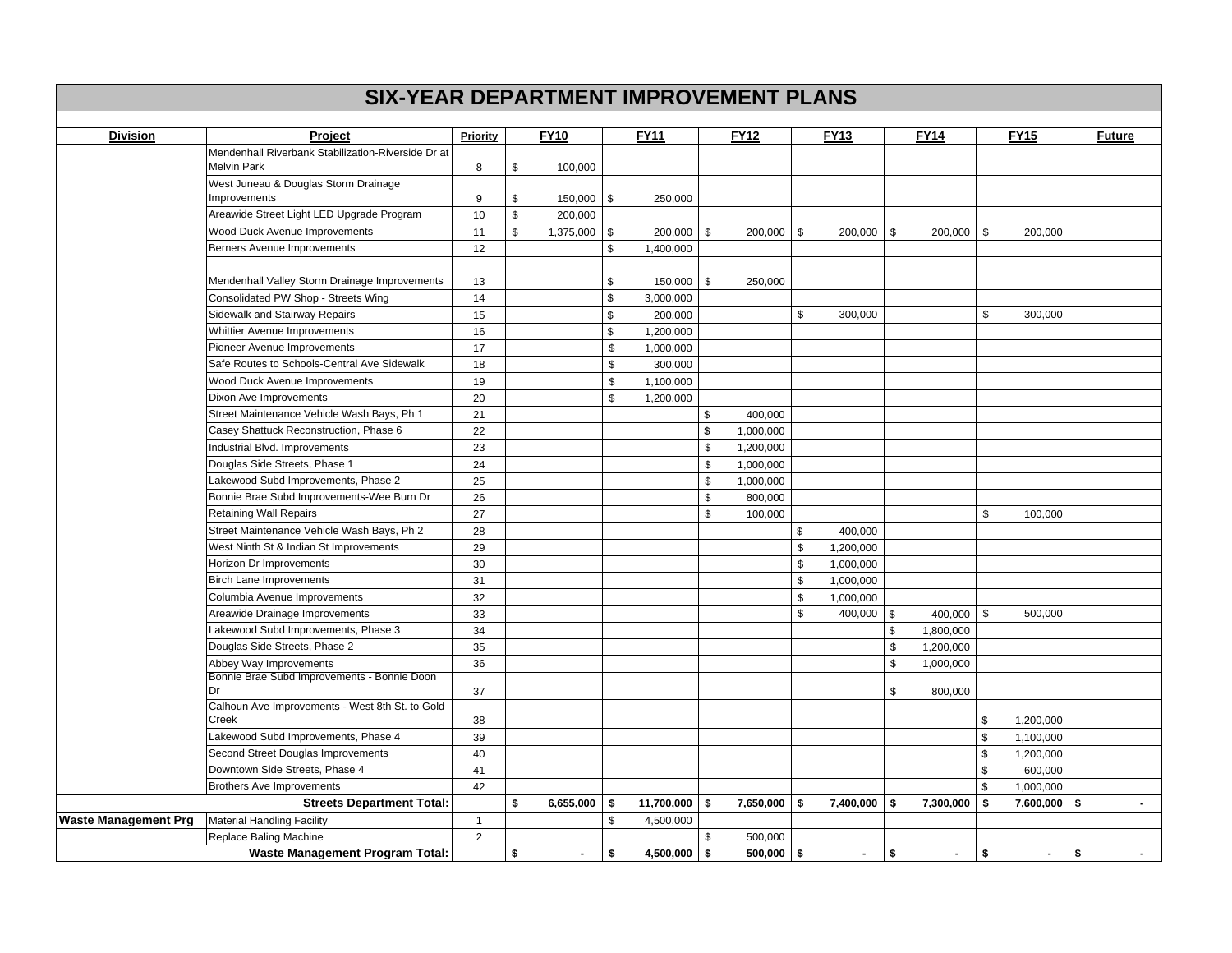| <b>Division</b>           | Project                                                    | Priority       | <b>FY10</b>   |               | <b>FY11</b> | <b>FY12</b>      | <b>FY13</b> |         | <b>FY14</b> |        | <b>FY15</b> | <b>Future</b> |
|---------------------------|------------------------------------------------------------|----------------|---------------|---------------|-------------|------------------|-------------|---------|-------------|--------|-------------|---------------|
|                           | JDTP Aeration Basin Repairs & Improvements,                |                |               |               |             |                  |             |         |             |        |             |               |
| <b>Wastewater Utility</b> | Phase 1                                                    | $\mathbf{1}$   | \$<br>350,000 |               |             |                  |             |         |             |        |             |               |
|                           | <b>MWTP Major Mechanical &amp; Control Repairs</b>         | $\overline{2}$ | \$<br>158,000 |               |             |                  |             |         |             |        |             |               |
|                           | Twin Lakes Pump Station Improvements                       |                |               |               |             |                  |             |         |             |        |             |               |
|                           | (Construction Phase)                                       | 3              | \$<br>462,000 |               |             |                  |             |         |             |        |             |               |
|                           | Biosolids Minimization, Handling, & Disposal<br>Assessment |                |               |               |             |                  |             |         |             |        |             |               |
|                           | Major Incinerator Repairs & Replacement (Pre-              | 4              | \$<br>70,000  |               |             |                  |             |         |             |        |             |               |
|                           | Design)                                                    | 5              | \$<br>110,000 |               |             |                  |             |         |             |        |             |               |
|                           | Main St Improvements - 2nd St to 7th St                    | 6              | \$<br>40,000  |               |             |                  |             |         |             |        |             |               |
|                           | Casey Shattuck Subd Reconstruction, Phase 5                | $\overline{7}$ | \$<br>300,000 |               |             |                  |             |         |             |        |             |               |
|                           | Berners Avenue Improvements                                | 8              | \$<br>100,000 |               |             |                  |             |         |             |        |             |               |
|                           | Douglas Hwy Sewer Main Extension - Vista Dr to             |                |               |               |             |                  |             |         |             |        |             |               |
|                           | David St                                                   | 9              |               | \$            | 100,000     |                  |             |         |             |        |             |               |
|                           | Major Incinerator Repairs & Replacement (Design)           | 10             |               | \$            | 1,000,000   |                  |             |         |             |        |             |               |
|                           | JDTP Aeration Basin Repairs & Improvements,<br>Phase 2     | 11             |               | \$            | 350,000     |                  |             |         |             |        |             |               |
|                           | Lawson Ck Lift Station Improvements (Design)               | 12             |               | $\mathbb S$   | 100,000     |                  |             |         |             |        |             |               |
|                           | Collection Sys. Facility Plan Update and I&I<br>Assessment | 13             |               | \$            | 100,000     |                  |             |         |             |        |             |               |
|                           | Collection Sys. SCADA Improvements, Phase 1                | 14             |               | $\mathbb S$   | 50,000      |                  |             |         |             |        |             |               |
|                           | Whittier St Improvements                                   | 15             |               | $\mathfrak s$ | 40,000      |                  |             |         |             |        |             |               |
|                           | Pioneer Ave. Improvements                                  | 16             |               | \$            | 30,000      |                  |             |         |             |        |             |               |
|                           | Central Ave Collection Sys Improvements                    | 17             |               | $\mathbb S$   | 80,000      |                  |             |         |             |        |             |               |
|                           | Wood Duck Ave Improvements                                 | 18             |               | \$            | 50,000      |                  |             |         |             |        |             |               |
|                           | Dixon Ave Improvements                                     | 19             |               | \$            | 75,000      |                  |             |         |             |        |             |               |
|                           | Major Incinerator Repairs & Replacement                    |                |               |               |             |                  |             |         |             |        |             |               |
|                           | (Construction)                                             | 20             |               |               |             | \$<br>14,000,000 |             |         |             |        |             |               |
|                           | JDTP Digester Basin Repairs & Improvements                 | 21             |               |               |             | \$<br>350,000    |             |         |             |        |             |               |
|                           | Lawson Ck Lift Station Improvements                        |                |               |               |             |                  |             |         |             |        |             |               |
|                           | (Construction)                                             | 22             |               |               |             | \$<br>900,000    |             |         |             |        |             |               |
|                           | Casey Shattuck Subd Reconstruction, Phase 6                | 23             |               |               |             | \$<br>300,000    |             |         |             |        |             |               |
|                           | <b>Industrial Blvd Improvements</b>                        | 24             |               |               |             | \$<br>25,000     |             |         |             |        |             |               |
|                           | Douglas Side Streets, Phase 1                              | 25             |               |               |             | \$<br>200,000    |             |         |             |        |             |               |
|                           | Lakewood Subd Improvements, Phase 2                        | 26             |               |               |             | \$<br>100,000    |             |         |             |        |             |               |
|                           | Bonnie Brae Subd Improvements-Wee Burn Dr                  | 27             |               |               |             | \$<br>25,000     |             |         |             |        |             |               |
|                           | Long Run Dr Lift Station Wet Well Improvements             | 28             |               |               |             | \$               |             | 300,000 |             |        |             |               |
|                           | MWTP Facility Plan Update                                  | 29             |               |               |             | \$               |             | 55,000  |             |        |             |               |
|                           | West Ninth St & Indian St Improvements                     | 30             |               |               |             | $\mathfrak s$    |             | 40,000  |             |        |             |               |
|                           | Horizon Dr Sewer Improvements                              | 31             |               |               |             | \$               |             | 300,000 |             |        |             |               |
|                           | Birch Lane Improvements                                    | 32             |               |               |             | \$               |             | 50,000  |             |        |             |               |
|                           | Columbia Ave Sewer Improvements                            | 33             |               |               |             | \$               |             | 300,000 |             |        |             |               |
|                           | <b>ABTP Facility Plan Update</b>                           | 34             |               |               |             |                  |             |         | \$          | 20,000 |             |               |
|                           |                                                            |                |               |               |             |                  |             |         |             |        |             |               |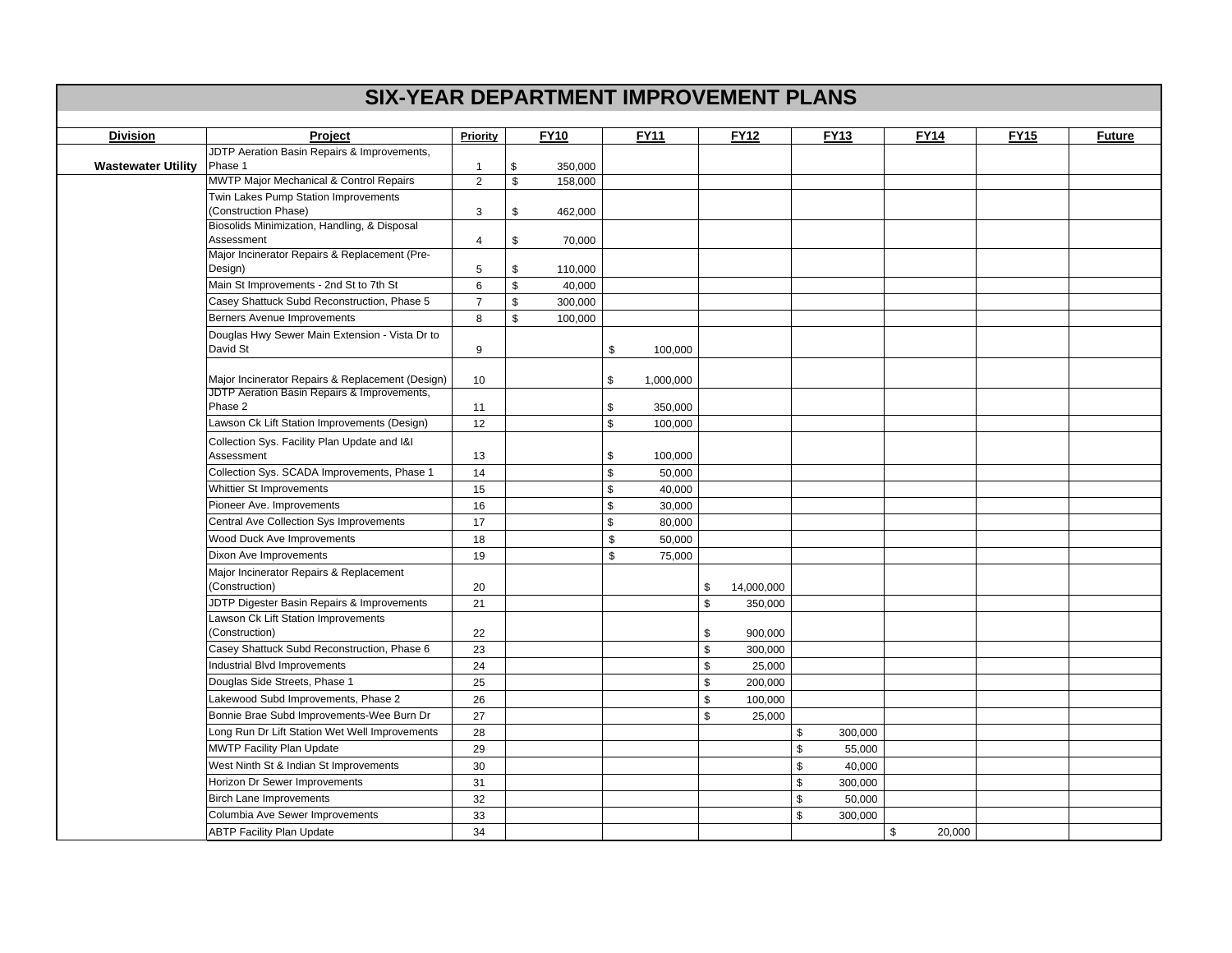| <b>Division</b>      | Project                                                   | <b>Priority</b> |             | <b>FY10</b>    |               | <b>FY11</b> | <b>FY12</b>           | <b>FY13</b>    |      | <b>FY14</b> |    | <b>FY15</b>      | <b>Future</b> |
|----------------------|-----------------------------------------------------------|-----------------|-------------|----------------|---------------|-------------|-----------------------|----------------|------|-------------|----|------------------|---------------|
|                      | Gruening Park Pump Station Improvements                   |                 |             |                |               |             |                       |                |      |             |    |                  |               |
|                      | (Design)                                                  | 35              |             |                |               |             |                       |                | \$   | 100,000     |    |                  |               |
|                      | Areawide Sewer Cleanout Improvements                      | 36              |             |                |               |             |                       |                | \$   | 20,000      |    |                  |               |
|                      | Lakewood Subd Improvements, Phase 3                       | 37              |             |                |               |             |                       |                | $\,$ | 150,000     |    |                  |               |
|                      | Douglas Side Streets, Phase 2                             | 38              |             |                |               |             |                       |                | \$   | 200,000     |    |                  |               |
|                      | Abbey Way Improvements                                    | 39              |             |                |               |             |                       |                | \$   | 100,000     |    |                  |               |
|                      | Bonnie Brae Subd Improvements-Bonnie Doon Dr              | 40              |             |                |               |             |                       |                | \$   | 25,000      |    |                  |               |
|                      | Gruening Park Pump Station Improvements<br>(Construction) | 41              |             |                |               |             |                       |                |      |             | \$ | 1,000,000        |               |
|                      | Calhoun Ave Improvements-W 8th St to Gold<br>Creek        | 42              |             |                |               |             |                       |                |      |             | \$ | 50,000           |               |
|                      | Lakewood Subd Improvements, Phase 4                       | 43              |             |                |               |             |                       |                |      |             | \$ | 150,000          |               |
|                      | Second St Douglas Improvements                            | 44              |             |                |               |             |                       |                |      |             | \$ | 350,000          |               |
|                      | Downtown Side Street, Phase 4                             | 45              |             |                |               |             |                       |                |      |             | \$ | 70,000           |               |
|                      | <b>Brothers Ave Improvements</b>                          | 46              |             |                |               |             |                       |                |      |             | \$ | 50,000           |               |
|                      | <b>Wastewater Utility Department Total:</b>               |                 | \$          | $1,590,000$ \$ |               | 1,875,000   | \$<br>$15,900,000$ \$ | $1,045,000$ \$ |      | 615,000     | S. | $1,670,000$ \ \$ | $\sim$        |
| <b>Water Utility</b> | <b>Reservoir Painting and Repairs</b>                     | $\mathbf{1}$    | $\mathbb S$ | $300,000$ \$   |               | 300,000     |                       |                |      |             |    |                  |               |
|                      |                                                           |                 |             |                |               |             |                       |                |      |             |    |                  |               |
|                      | Water Utility Shop and Office EEO Improvements            | $\sqrt{2}$      | \$          | 400,000        |               |             |                       |                |      |             |    |                  |               |
|                      | <b>LCB Well Field Improvements (Construction)</b>         | 3               | \$          | 1,300,000      |               |             |                       |                |      |             |    |                  |               |
|                      | Salmon Creek Secondary Disinfection (Design               |                 |             |                |               |             |                       |                |      |             |    |                  |               |
|                      | Phase)                                                    | 4               | \$          | $50,000$ \$    |               | 50,000      |                       |                |      |             |    |                  |               |
|                      | Casey Shattuck Subd Reconstruction, Phase 5               | 5               | $\mathbb S$ | 400,000        |               |             |                       |                |      |             |    |                  |               |
|                      | Berners Avenue Improvements                               | 6               | \$          | 20,000         |               |             |                       |                |      |             |    |                  |               |
|                      | Bear Creek Access Road, Storm Drainage, and               |                 |             |                |               |             |                       |                |      |             |    |                  |               |
|                      | Dam Improvements                                          | $\overline{7}$  | \$          | 100,000        |               |             |                       |                |      |             |    |                  |               |
|                      | Areawide Reservoir Inspection                             | 8               |             |                | \$            | 250,000     |                       |                |      |             |    |                  |               |
|                      | SCADA System Upgrades, Phase 1                            | 9               |             |                | $\mathfrak s$ | 250,000     |                       |                |      |             |    |                  |               |
|                      | <b>LCB Water Utility Building Painting</b>                | 10              |             |                | \$            | 100,000     |                       |                |      |             |    |                  |               |
|                      | Whittier St Improvements                                  | 11              |             |                | \$            | 150,000     |                       |                |      |             |    |                  |               |
|                      | Central Ave Improvements                                  | 12              |             |                | $\mathbb S$   | 20,000      |                       |                |      |             |    |                  |               |
|                      | Wood Duck Ave Improvements                                | 13              |             |                | \$            | 50,000      |                       |                |      |             |    |                  |               |
|                      | Dixon Ave Improvements                                    | 14              |             |                | $\mathbb{S}$  | 10,000      |                       |                |      |             |    |                  |               |
|                      | Pioneer Ave Improvements                                  | 15              |             |                | $\mathbb{S}$  | 400,000     |                       |                |      |             |    |                  |               |
|                      | Salmon Creek Secondary Disinfection                       |                 |             |                |               |             |                       |                |      |             |    |                  |               |
|                      | (Construction)                                            | 16              |             |                |               |             | \$<br>800,000         |                |      |             |    |                  |               |
|                      | Water Utility Buildings Painting - Salmon Ck              | 17              |             |                |               |             | \$<br>100,000         |                |      |             |    |                  |               |
|                      | Casey Shattuck Subd Reconstruction, Phase 6               | 18              |             |                |               |             | \$<br>300,000         |                |      |             |    |                  |               |
|                      | Industrial Blvd Improvements                              | 19              |             |                |               |             | \$<br>25,000          |                |      |             |    |                  |               |
|                      | Douglas Side Streets, Phase 1                             | 20              |             |                |               |             | \$<br>200,000         |                |      |             |    |                  |               |
|                      | Lakewood Subd Improvements, Phase 2                       | 21              |             |                |               |             | \$<br>100,000         |                |      |             |    |                  |               |
|                      | Bonnie Brae Subd Improvements-Wee Burn Dr                 | 22              |             |                |               |             | \$<br>15,000          |                |      |             |    |                  |               |
|                      | SCADA System Upgrades, Phase 2                            | 23              |             |                |               |             |                       | \$<br>250,000  |      |             |    |                  |               |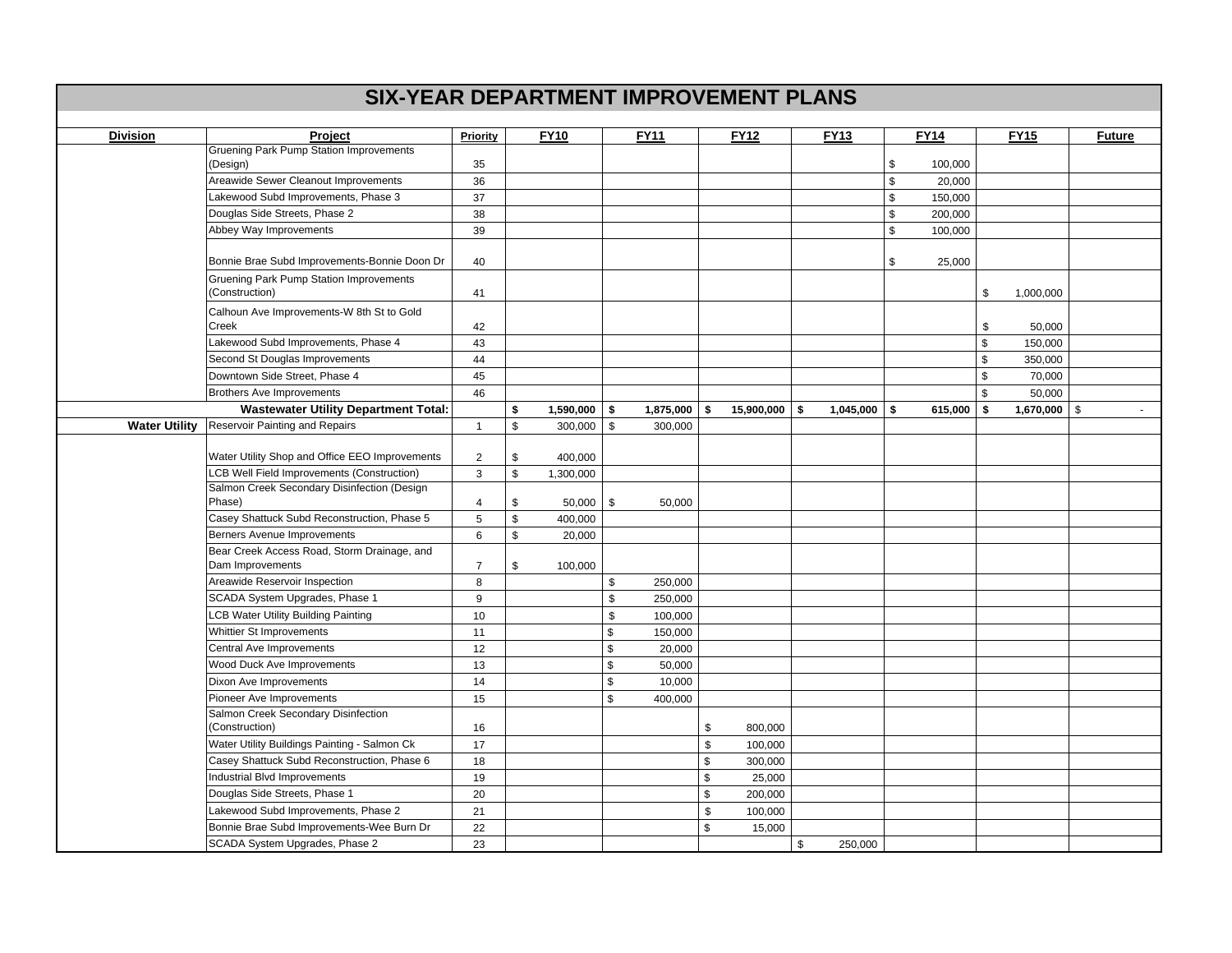| <b>Division</b> | Project                                      | <b>Priority</b> | <b>FY10</b>    | <b>FY11</b>      | <b>FY12</b>     |     | <b>FY13</b>  | <b>FY14</b>     |     | <b>FY15</b>       | <b>Future</b> |
|-----------------|----------------------------------------------|-----------------|----------------|------------------|-----------------|-----|--------------|-----------------|-----|-------------------|---------------|
|                 | West Ninth St & Indian St Improvements       | 24              |                |                  |                 | \$  | 60,000       |                 |     |                   |               |
|                 | Horizon Dr Sewer Improvements                | 25              |                |                  |                 | \$  | 200,000      |                 |     |                   |               |
|                 | <b>Birch Lane Improvements</b>               | 26              |                |                  |                 | \$  | 20,000       |                 |     |                   |               |
|                 | Columbia Ave Improvements                    | 27              |                |                  |                 | \$  | 200,000      |                 |     |                   |               |
|                 | Lakewood Subd Improvements, Phase 3          | 28              |                |                  |                 |     |              | \$<br>50,000    |     |                   |               |
|                 | Douglas Side Streets, Phase 2                | 29              |                |                  |                 |     |              | \$<br>200,000   |     |                   |               |
|                 | Abbey Way Improvements                       | 30              |                |                  |                 |     |              | \$<br>50,000    |     |                   |               |
|                 |                                              |                 |                |                  |                 |     |              |                 |     |                   |               |
|                 | Bonnie Brae Subd Improvements-Bonnie Doon Dr |                 |                |                  |                 |     |              | \$<br>15,000    |     |                   |               |
|                 | Calhoun Ave Improvements-W 8th St to Gold    |                 |                |                  |                 |     |              |                 |     |                   |               |
|                 | Creek                                        |                 |                |                  |                 |     |              |                 | \$  | 200,000           |               |
|                 | Lakewood Subd Improvements, Phase 4          |                 |                |                  |                 |     |              |                 |     | 50,000            |               |
|                 | Second St Douglas Improvements               | 34              |                |                  |                 |     |              |                 | \$. | 400,000           |               |
|                 | Downtown Side Street, Phase 4                | 35              |                |                  |                 |     |              |                 | \$  | 200,000           |               |
|                 | Brothers Ave Improvements                    | 36              |                |                  |                 |     |              |                 |     | 20,000            |               |
|                 | <b>Water Utility Department Total:</b>       |                 | 2,570,000      | -\$<br>1,580,000 | \$<br>1,540,000 | -\$ | 730,000      | \$<br>315,000   | \$  | 870,000 \$        | $\sim$        |
|                 | <b>Public Works Department Total:</b>        |                 | \$18,515,000   | \$25,055,000     | \$27,640,000    | \$  | 9,225,000    | \$<br>8,280,000 |     | $$12,190,000$ \\$ |               |
|                 |                                              |                 |                |                  |                 |     |              |                 |     |                   |               |
| <b>Schools</b>  |                                              |                 |                |                  |                 |     |              |                 |     |                   |               |
|                 | School Debt Retirement                       |                 | \$<br>720,000  |                  |                 |     |              |                 |     |                   |               |
|                 | <b>Schools Total:</b>                        |                 | $720,000$   \$ |                  | $\blacksquare$  | -\$ |              |                 |     |                   |               |
|                 | 6 Year Improvement Totals:                   |                 | \$144,810,230  | \$128,404,400    | \$96,273,850    |     | \$21,349,900 | \$35,250,900    |     | \$19,977,900      | \$45,065,467  |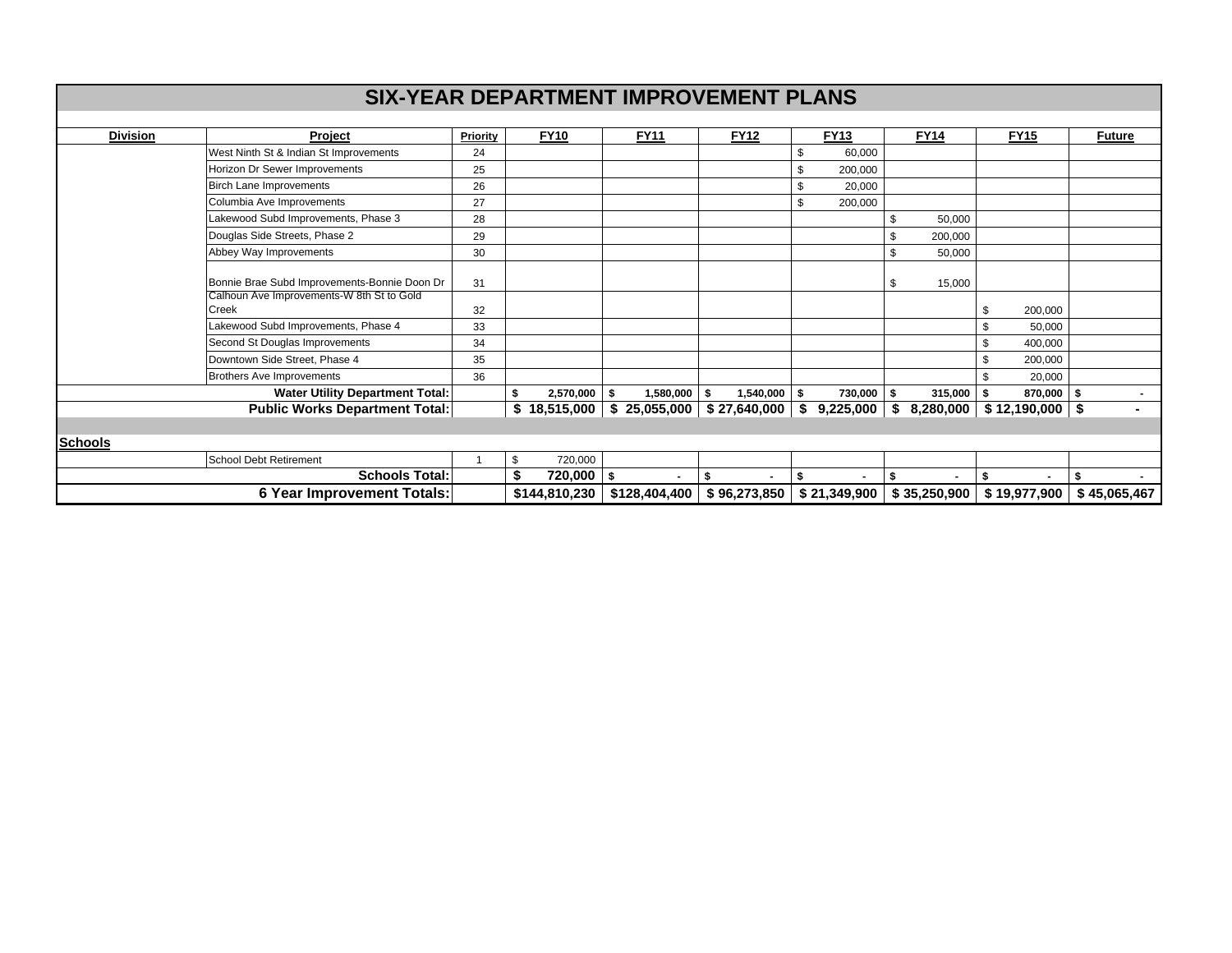|  |  |  |  |  |  | <b>FY10 CIP PROJECT DESCRIPTIONS</b> |
|--|--|--|--|--|--|--------------------------------------|
|--|--|--|--|--|--|--------------------------------------|

| <b>Department</b>                 | <b>Division</b>              | <b>Priority</b> | <b>Project Description</b>                                                                                                                  |
|-----------------------------------|------------------------------|-----------------|---------------------------------------------------------------------------------------------------------------------------------------------|
|                                   |                              |                 | PRISM - Core Financial System Replacement Lease - This project is to replace the CBJ's aged financial and billing                           |
|                                   |                              |                 | systems, the assessor's appraisal system, and the human resources and payroll systems with an integrated and more                           |
| <b>Administration</b>             | <b>Manager's Office</b>      | $\mathbf 1$     | functional system. Funding is for software, hardware, and professional services.                                                            |
|                                   |                              |                 | Lemon Creek Subdivision Improvements - Lands office is in the process of retaining appraisal services to guide                              |
|                                   | <b>Lands &amp; Resources</b> | $\mathbf{1}$    | future subdivision and development scenarios. Based on the outcome, more or less funding may be required prior to a<br>municipal land sale. |
|                                   |                              |                 |                                                                                                                                             |
|                                   |                              |                 | Pederson Hill Access and Development Plan - This project will identify access and utility corridors and develop                             |
|                                   |                              | $\overline{2}$  | subdivision and construction phasing scenarios for the Pederson Hill area.                                                                  |
|                                   |                              |                 | <b>Lemon Flats Second Access Right-of-Way</b> - This project is to resolve the safety and congestion concerns                               |
|                                   |                              | 3               | associated with the existing access at Anka Street and Glacier Highway.                                                                     |
|                                   |                              |                 | IT Server Room Fire Suppression System - There is no fire suppression system in the City Hall server room. The                              |
|                                   |                              |                 | replacement costs of the servers, peripheral equipment, and networking equipment is approximately \$300,000. In the                         |
|                                   |                              |                 | event of a serious fire, because redundant equipment is not available elsewhere in the CBJ, it would be at least one                        |
|                                   | <b>MIS</b>                   |                 | month before all services could be restored. O&M: \$500 annually                                                                            |
|                                   |                              |                 |                                                                                                                                             |
|                                   |                              |                 | JIA Terminal Renovation - This project consists of renovation and expansion of the Juneau International Airport                             |
|                                   |                              |                 | terminal. Work includes a two-story addition plus mechanical penthouse, and interior renovation. The work shall be                          |
| <b>Airport</b>                    |                              | 1               | conducted in five phases.                                                                                                                   |
|                                   |                              |                 |                                                                                                                                             |
|                                   |                              | $\overline{2}$  | Runway Safety Area Mitigation - Payments per 2007 Federal Environmental Impact Statement/Record of Decision.                                |
|                                   |                              | 3               | Safety Area Dirt Work - Per 2007 FEIS/ROPD. Dirt work for RSA. Pavement, electrical and drainage in future FY.                              |
|                                   |                              |                 | Construct Snow Removal Equipment Shop - Needed for inside storage for SRE per FAA Advisory Circulator &                                     |
|                                   |                              | 4               | extend useful life of SRE.                                                                                                                  |
|                                   |                              |                 | <b>Complete SWPPP/SPCC/Concession DBE/COOP and Planning Study</b> - Documents required/recommended by                                       |
|                                   |                              | 5               | different Federal Agencies.                                                                                                                 |
|                                   |                              |                 |                                                                                                                                             |
|                                   |                              |                 | 3rd Floor Patient Rooms/Same Day Care Unit Remodel - Abatement and renovation of remaining Med/Surg rooms                                   |
|                                   |                              |                 | (part of original work in Project 2005 which was cut due to costs) and remodel of Same Day Care areas to increase                           |
| <b>Bartlett Regional Hospital</b> |                              |                 | capacity and improve flow for staff and patients.                                                                                           |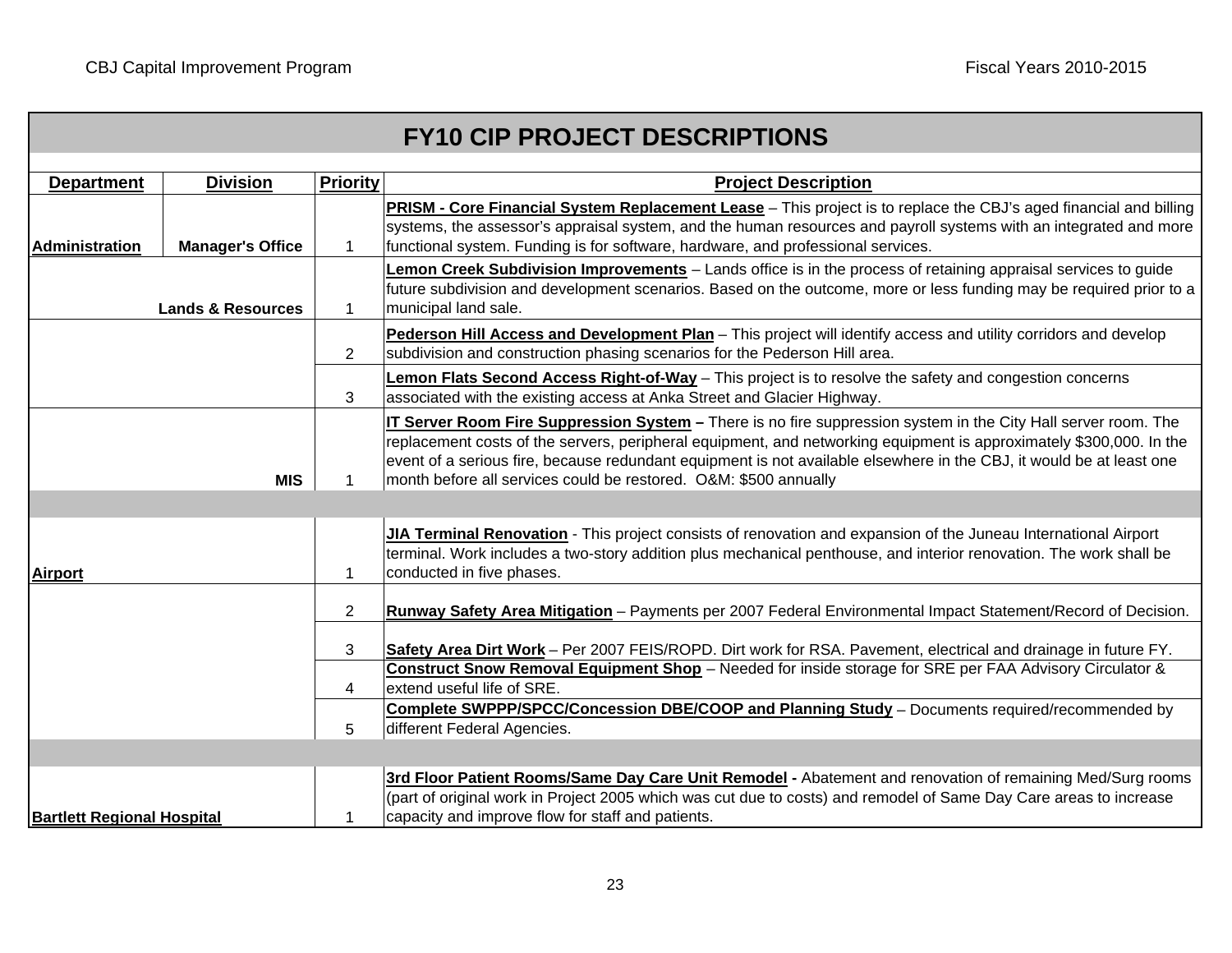|                             |                 |                 | <b>FY10 CIP PROJECT DESCRIPTIONS</b>                                                                                                                                                                                                                                                                                                                                |
|-----------------------------|-----------------|-----------------|---------------------------------------------------------------------------------------------------------------------------------------------------------------------------------------------------------------------------------------------------------------------------------------------------------------------------------------------------------------------|
|                             |                 |                 |                                                                                                                                                                                                                                                                                                                                                                     |
| <b>Department</b>           | <b>Division</b> | <b>Priority</b> | <b>Project Description</b>                                                                                                                                                                                                                                                                                                                                          |
|                             |                 | $\overline{2}$  | Parking - Parking has been identified as a Building Permit Condition and need. The long term plan is to remove the<br>building that IS and Construction is in and create about 50 spaces. Some of the building contains asbestos. Design,<br>curb gutter, drainage site preparation and paving is needed.                                                           |
|                             |                 | 3               | Landscaping - There is a very small amount of money for the project landscaping which should be used to address<br>ease of access to some critical drains. Design and construction of showpiece and interactive landscaping.                                                                                                                                        |
|                             |                 | 4               | Behavioral Health Building - New building on campus to house new Child & Adolescent Mental Health Unit, and<br>relocated RRC & Bartlett Psychiatrist offices.                                                                                                                                                                                                       |
|                             |                 | 5               | 64-128 CT Slice Scanner - Number 1 on QHR report was to expand CT services. This should include cardiac<br>screening and virtual colonoscopies.                                                                                                                                                                                                                     |
|                             |                 | 6               | Siding and Painting - The exterior of the facility needs an upgrade. The exposed rock aggregate in places is falling<br>from the building. We had a solution under the current project, but it was removed to meet budget. The cost could vary<br>greatly - many areas need to be painted, some DRIVIT (EFIS) need to be fixed up. Some solutions involve siding.   |
|                             |                 | $\overline{7}$  | Additional Ultrasound Unit - Possibly need another room. Existing file room.                                                                                                                                                                                                                                                                                        |
|                             |                 | 8               | <b>Information Systems - Upgrades &amp; Replacements -</b> Data Repository, Scanning & Archiving, Bedside Medication<br>Verification, Operating Room Management System, Wireless Controller                                                                                                                                                                         |
|                             |                 | 9               | Laundry Facility - There is a possibility that BRH will no longer be able to contract for laundry service. This facility<br>would add equipment to allow Bartlett to do laundry in-house.                                                                                                                                                                           |
|                             |                 | 10              | Roofs - Several of the roofs vary in age from 26 to 20 years. We currently have maintained the roofs well and repaired<br>them, but they are at or exceeding expected life. The project needs to replace the roofing on the existing Hospital,<br>Penthouses and the Medical Arts Building. The associated flashing, curbing and expansion joints must be included. |
|                             |                 |                 |                                                                                                                                                                                                                                                                                                                                                                     |
| <b>Building Maintenance</b> |                 | 1               | <b>Deferred Building Maintenance</b> – On-going capital funded project to repair CBJ buildings. Reduce maintenance<br>costs and enhance building components by correcting a backlog of problems that have surfaced from years of neglect.                                                                                                                           |
|                             |                 |                 |                                                                                                                                                                                                                                                                                                                                                                     |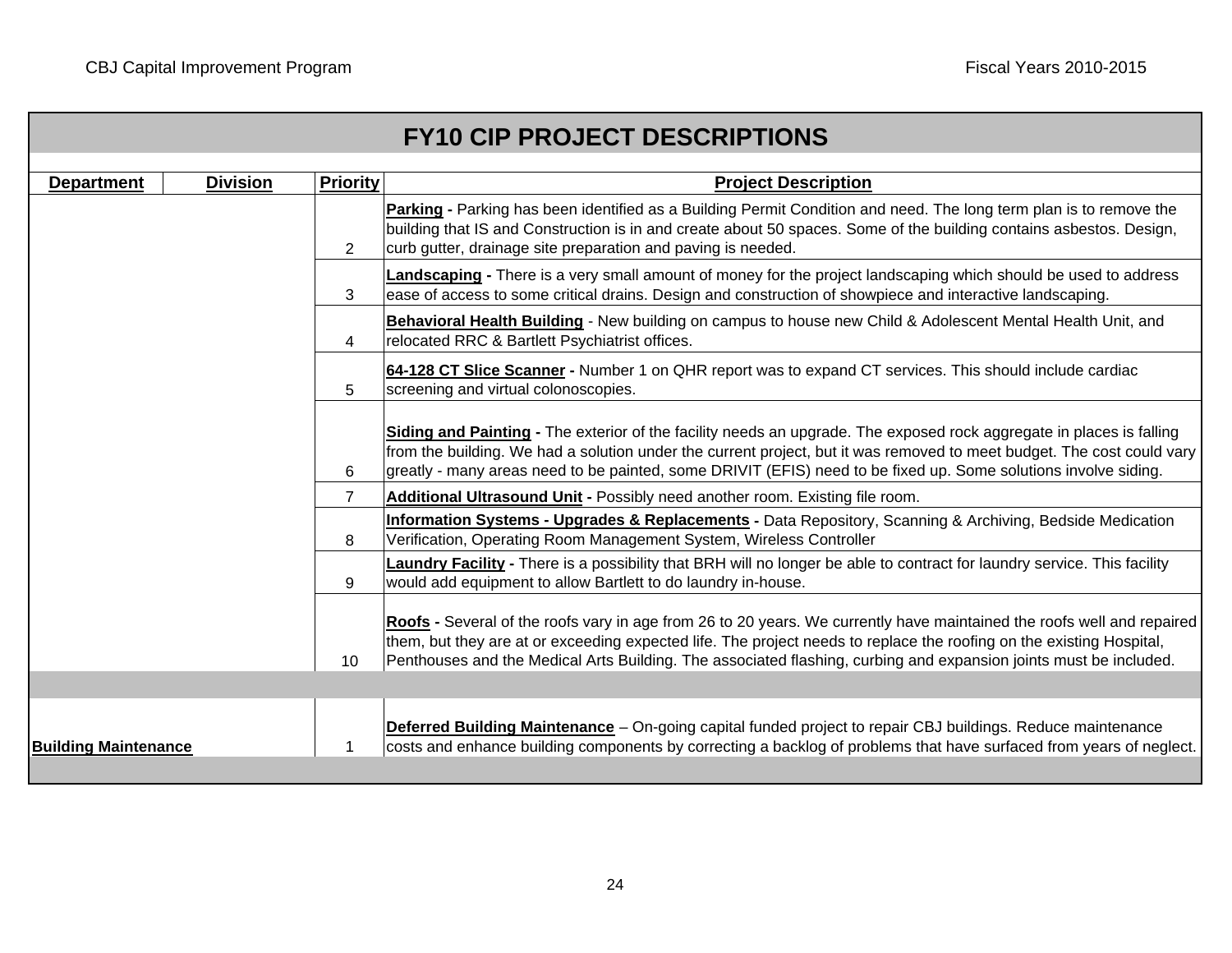|                              |                 |                 | <b>FY10 CIP PROJECT DESCRIPTIONS</b>                                                                                                                                                                                                                                                                                                                                                                                                                                        |
|------------------------------|-----------------|-----------------|-----------------------------------------------------------------------------------------------------------------------------------------------------------------------------------------------------------------------------------------------------------------------------------------------------------------------------------------------------------------------------------------------------------------------------------------------------------------------------|
| <b>Department</b>            | <b>Division</b> | <b>Priority</b> | <b>Project Description</b>                                                                                                                                                                                                                                                                                                                                                                                                                                                  |
| <b>Community Development</b> |                 | 1               | Downtown Historic District Development Design - Funding for this program will be used to hire an architect/design<br>team to produce a conceptual rendering of the downtown historic area. The study area will include the entire downtown<br>and focus on improving vehicle and pedestrian traffic flow, lighting, canopies and general aesthetics. This project will<br>be provided through a private contract administered by the Downtown Business<br>Association.      |
|                              |                 |                 |                                                                                                                                                                                                                                                                                                                                                                                                                                                                             |
| <b>Docks &amp; Harbors</b>   | <b>Docks</b>    | $\overline{1}$  | Cruise Ship Berth Maintenance/Improvements - Funding for this project will help finance cruise ship dock<br>maintenance and improvements in downtown Juneau. Juneau's port infrastructure is currently inadequate to service<br>the number and types of cruise ships making calls and is in need of structural improvements and repairs. This funding<br>will supplement the existing port maintenance fund.                                                                |
|                              |                 | 2               | <b>Columbia Lot Staging - Funding for this project would be used to construct a covered staging area on the sidewalk</b><br>south of the Tram at the Columbia Parking lot. The covered staging area would provide shelter for motor coach<br>passengers to utilize while waiting for their tours and transport.                                                                                                                                                             |
|                              |                 | 3               | Shoreside Power - Princess Cruise Line entered into an agreement with AEL&P that allows Princess Cruise Line to<br>purchase hydroelectric power at the South Franklin Dock. Princess Cruise Line paid for the installation of an AEL&P<br>substation, a distribution line to the dock, and alterations to their vessels. This funding goes into a COPA fund which<br>reduces the surcharge to utility customers in Juneau for the use of AEL&P's standby diesel generators. |
|                              | <b>Harbors</b>  | $\mathbf{1}$    | Douglas Harbor Float Replacement - Provide funding to construct the replacement of the Old Douglas Harbor float<br>system with new floats that can accommodate passenger for hire vessels and passengers.                                                                                                                                                                                                                                                                   |
|                              |                 | 2               | Taku Harbor Improvements - Provide funding for construction of improvements to the Taku Harbor facility. Items<br>include a rubber tire dampening system to protect the floating bridge when tides are low, improvements to mooring<br>floats, and signage.                                                                                                                                                                                                                 |
|                              |                 | 3               | Amalga Harbor Kayak Ramp Improvements - Provide funding for construction of improvements to the existing<br>kayak launch ramp. The project would incorporate a haul ramp to meet the intent of ADA access requirements and to<br>relieve congestion at the top of the existing ramp.                                                                                                                                                                                        |
|                              |                 |                 |                                                                                                                                                                                                                                                                                                                                                                                                                                                                             |
| <b>Eaglecrest</b>            |                 | 1               | Hooter Electrical Conversion - Convert Hooter chairlift to electric drives. The Hooter chairlift was installed in 1977<br>with direct drive diesel engines. IN the summer of 2008, Eaglecrest will be connected to the AEL&P power grid. To<br>reduce maintenance and operating costs and to provide for amore user friendly operation, Eaglecrest will convert the<br>Hooter lift to electric drive in FY10.                                                               |
|                              |                 |                 |                                                                                                                                                                                                                                                                                                                                                                                                                                                                             |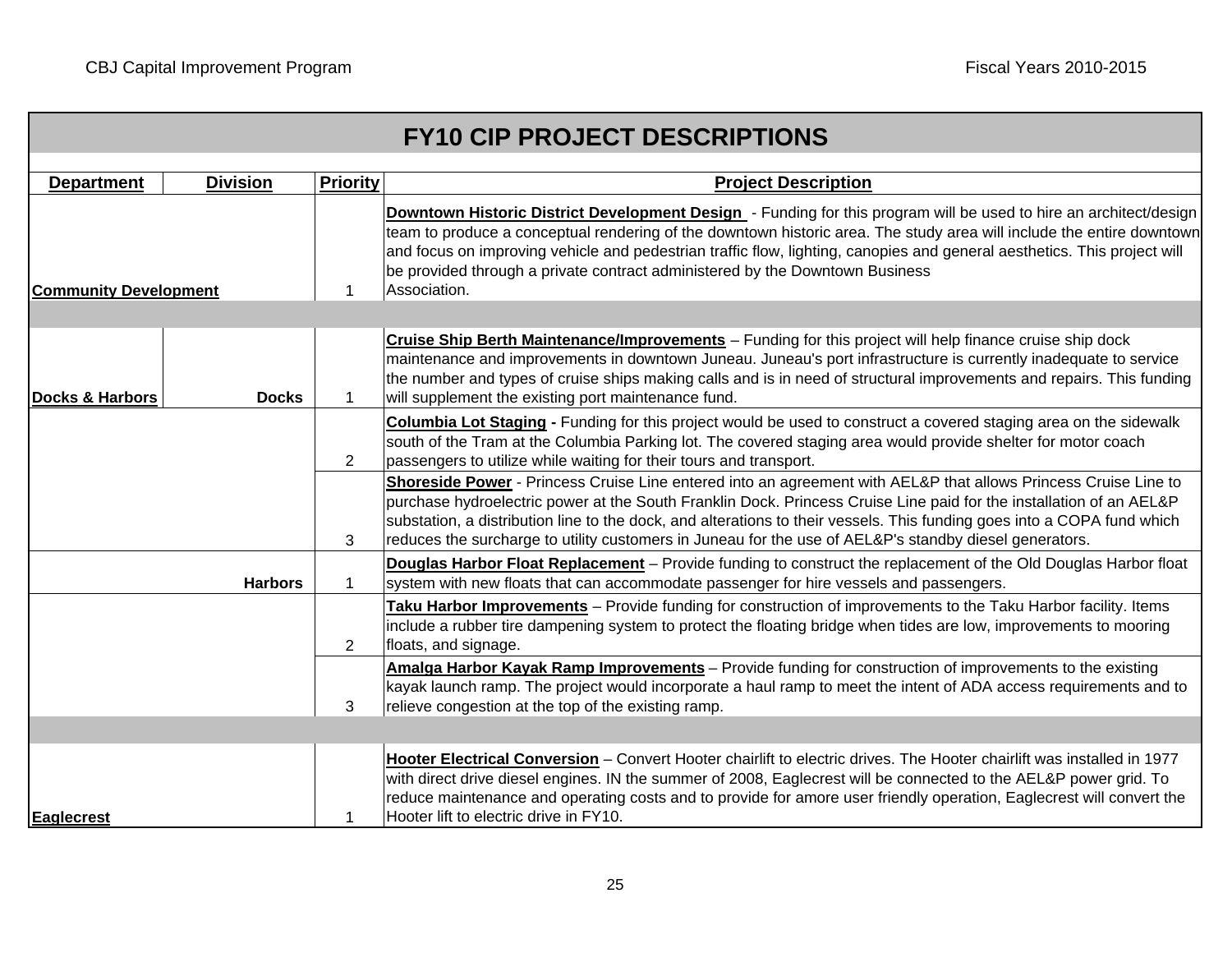| <b>FY10 CIP PROJECT DESCRIPTIONS</b> |                 |                 |                                                                                                                                                                                                                                                                                                                                                                                                                                                                                                                                                                                                                                                                                                                                                               |
|--------------------------------------|-----------------|-----------------|---------------------------------------------------------------------------------------------------------------------------------------------------------------------------------------------------------------------------------------------------------------------------------------------------------------------------------------------------------------------------------------------------------------------------------------------------------------------------------------------------------------------------------------------------------------------------------------------------------------------------------------------------------------------------------------------------------------------------------------------------------------|
| <b>Department</b>                    | <b>Division</b> | <b>Priority</b> | <b>Project Description</b>                                                                                                                                                                                                                                                                                                                                                                                                                                                                                                                                                                                                                                                                                                                                    |
|                                      |                 | $\overline{2}$  | Lodge Operations - Deck & Ski Shop Roof - Replace exterior surface of the lodge deck and rental shop roof. In the<br>early 1990s, the area below the lodge deck was enclosed and rental lockers placed within the enclosed area. The roof<br>over this enclosed area, the lodge deck, has developed a series of leaks which may reduce the amount of revenue that<br>these lockers produce due to people being unwilling to rent lockers in a damp area. The deck needs to be recoated. At<br>the same time, the extension of the lodge that houses the rental shop needs to have its roof replaced. The roof leaks,<br>sheet rock is falling from the ceiling and the skis and snowboards stored in the rental shop can be damaged from<br>these conditions. |
|                                      |                 | 3               | Lift Operations - Lift Shack for Mid-Mountain Lift - The new mid mountain lift has been designed with a small<br>(4'x4') operator shack at the top of the lift. In times when this is the only lift open (during times of low snow conditions),<br>the ski patrol will need to station a patroller at the top of this lift and will need to store needed medical supplies. This<br>money will be used in conjunction with the planned funds for this lift to expand then designed top shack to serve the<br>needs of the east side of the mountain.                                                                                                                                                                                                           |
|                                      |                 | 4               | Lodge Operations - Furnace - Replace boiler with new, more efficient unit. The furnace located in the south end of<br>the lodge is over 25 years old. In order to reduce operating costs this older model must be replaced. In addition, a unit<br>of this age has questionable safety characteristics.                                                                                                                                                                                                                                                                                                                                                                                                                                                       |
|                                      |                 | 5               | Lodge Operations - Restrooms Remodel - Replace flooring, fixtures and walls in northern set of restrooms. The<br>Eaglecrest lodge has two sets of restrooms. The set on the southern side of the lodge were remodeled several years<br>ago. The northern set of restrooms has poor air circulation, the flooring is in poor condition, and the fixtures need to be<br>replaced.                                                                                                                                                                                                                                                                                                                                                                               |
|                                      |                 | 6               | Mountain Operations - Nest Maintenance - Repair or replace existing structure. The original wooden structure was<br>built in the early 1990's with little regard to the use of materials that could withstand the harsh environment. This<br>project would create a smaller facility for the use of the patrol and storage of related items. The facility would be steel<br>framed with metal siding to withstand the environmental conditions.                                                                                                                                                                                                                                                                                                               |
|                                      |                 | $\overline{7}$  | Lift Operations - Ptarmigan Shack - Replace existing structure. The top operator shack is the original structure and<br>the harsh environment in which it is located requires its replacement. The new structure would be steel framed with<br>metal siding.                                                                                                                                                                                                                                                                                                                                                                                                                                                                                                  |
|                                      |                 |                 | Lift Operations - Lifting Frames - Installation of lifting frames on the Mid Mountain and Ptarmigan chairlifts. In order<br>to do maintenance work on individual lift towers, it is necessary to lift the cable off the tower assemblies. Currently this<br>work is performed by a system of cables and pullies which requires very careful attention to a complex method of<br>maintenance. These lifting frames will allow faster and safer maintenance of tower assemblies. The lifting frames are                                                                                                                                                                                                                                                         |
|                                      |                 | 8               | mounted permanently to each tower and a total of 47 lifting frames are needed.                                                                                                                                                                                                                                                                                                                                                                                                                                                                                                                                                                                                                                                                                |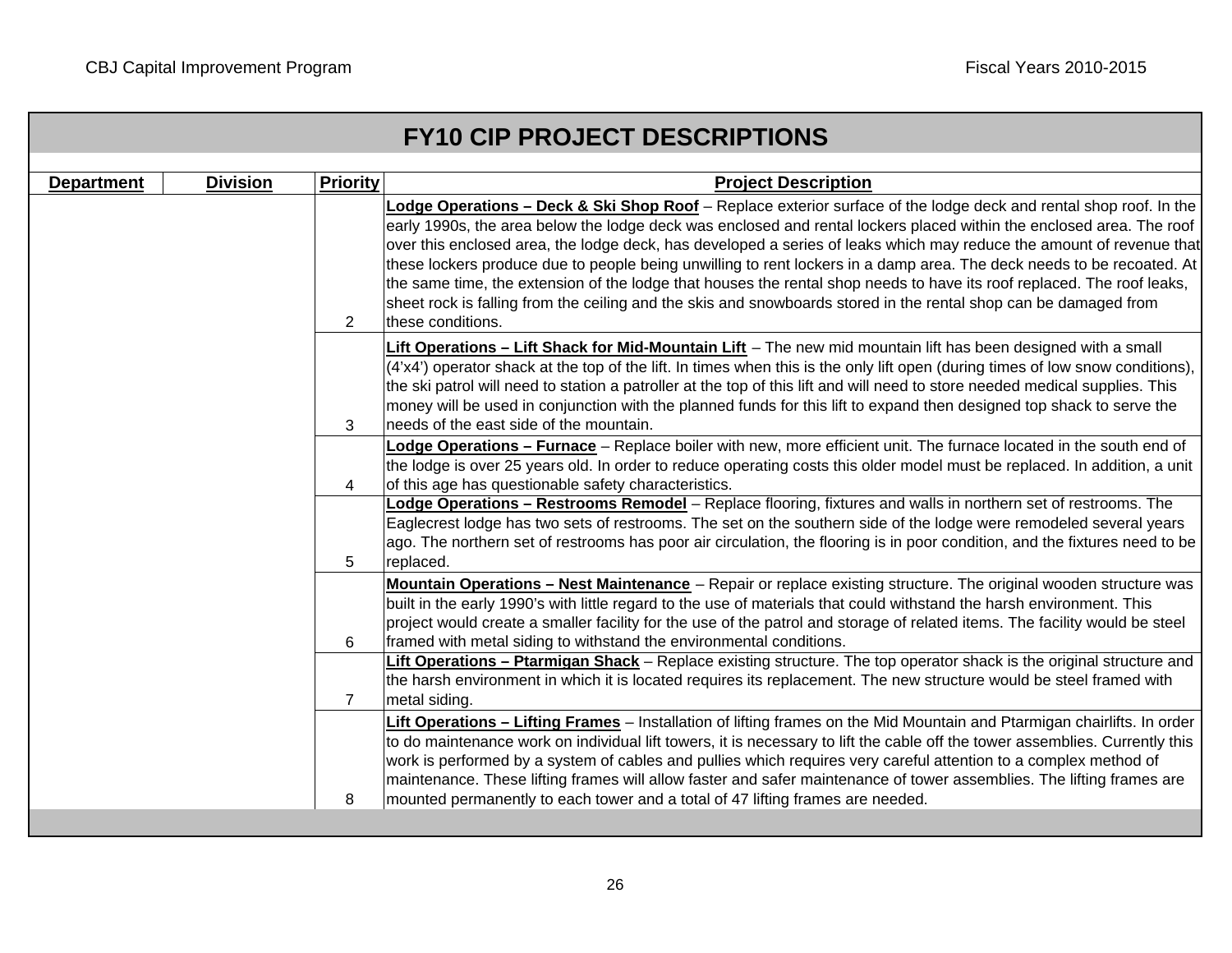|                     |                          |                 | <b>FY10 CIP PROJECT DESCRIPTIONS</b>                                                                                                                                                                                                                                                                                                                                                                                                                                                                                                                |
|---------------------|--------------------------|-----------------|-----------------------------------------------------------------------------------------------------------------------------------------------------------------------------------------------------------------------------------------------------------------------------------------------------------------------------------------------------------------------------------------------------------------------------------------------------------------------------------------------------------------------------------------------------|
|                     |                          |                 |                                                                                                                                                                                                                                                                                                                                                                                                                                                                                                                                                     |
| <b>Department</b>   | <b>Division</b>          | <b>Priority</b> | <b>Project Description</b>                                                                                                                                                                                                                                                                                                                                                                                                                                                                                                                          |
| <b>Engineering</b>  |                          | $\mathbf{1}$    | West Juneau-Douglas Highway Access Study - Study solutions to traffic capacity problem at the intersection of<br>Cordova Street and Douglas Highway.                                                                                                                                                                                                                                                                                                                                                                                                |
|                     |                          | 2               | East Valley Drainage - This project will evaluate the options for removing stormwater from the East Mendenhall Valley<br>area. Currently there is significant flooding of residential crawl spaces and roadways from the lack of stormwater<br>conveyance out of the area.                                                                                                                                                                                                                                                                          |
|                     |                          | 3               | Lemon Creek Rock Quarry - This project was originally proposed as an alternate source for material for the Sunny<br>Point Project. The project has obtained all required permitting and will be developed to serve upcoming public and/or<br>private projects in the Lemon Creek, Downtown and Douglas areas. Once the quarry is developed, it will be a revenue<br>source for the Lands Fund. This project was proposed for FY10 in the FY09-14 CIP process. Project costs have been<br>scaled back to reflect a gradual, phased development plan. |
|                     |                          |                 |                                                                                                                                                                                                                                                                                                                                                                                                                                                                                                                                                     |
| Parks & Rec         | <b>Rec Buildings</b>     | $\mathbf{1}$    | Juneau Douglas City Museum Entry Improvements - This project would expand and create a safer and more<br>attractive approach to the museum for visitors. Specific improvements would include demolition of the existing<br>concrete stairs and a portion of the front retaining wall to open up the approach, the concrete sidewalk will be widened<br>and some utilities relocated, a new rock retaining wall will be added, and better exterior lighting and new sitting<br>benches will be installed.                                            |
|                     | <b>Parks/Rec Areas</b>   | $\mathbf{1}$    | Sports Field Improvements/Repairs - Dimond Park Field #3 field sub-base replacement, soil surface replacement<br>grading and drainage rework.                                                                                                                                                                                                                                                                                                                                                                                                       |
|                     |                          | $\overline{2}$  | Park & Playground Repairs - Melvin Park playground equipment replacement, ADA compliant surfacing replacement,<br>drainage work and rain shield above play area to double as ball deflection shield.                                                                                                                                                                                                                                                                                                                                                |
|                     |                          | 3               | Auke Lake Launch Ramp - The Auke Lake Wayside Boat Launch Ramp project will create a boat launch facility with<br>on-site parking, staging, and maneuvering areas.                                                                                                                                                                                                                                                                                                                                                                                  |
|                     | <b>Trail Maintenance</b> | -1              | Treadwell Ditch Trail/Lawson Creek Bridge - Project involves reconstruction of 120 foot span foot bridge over<br>Lawson Creek that would connect a popular portion of the trail subject to wash outs. The present "ravine" crossing is<br>tenuous and dangerous to trail users. Replacement of the foot bridge was one of the most recommended trail<br>improvements at the autumn 2008 public meetings co-sponsored by CBJ, Trail Mix and the USFS.                                                                                                |
|                     |                          |                 |                                                                                                                                                                                                                                                                                                                                                                                                                                                                                                                                                     |
|                     |                          |                 | Consolidated Public Works Facility-TAN Repay - New building will be home to the Streets Department, the central<br>location for equipment fleet/maintenance, the Water Utility Division, Public Works Administration offices, and the                                                                                                                                                                                                                                                                                                               |
| <b>Public Works</b> | <b>Existing Projects</b> |                 | receiving station for recycling/household hazardous waste.                                                                                                                                                                                                                                                                                                                                                                                                                                                                                          |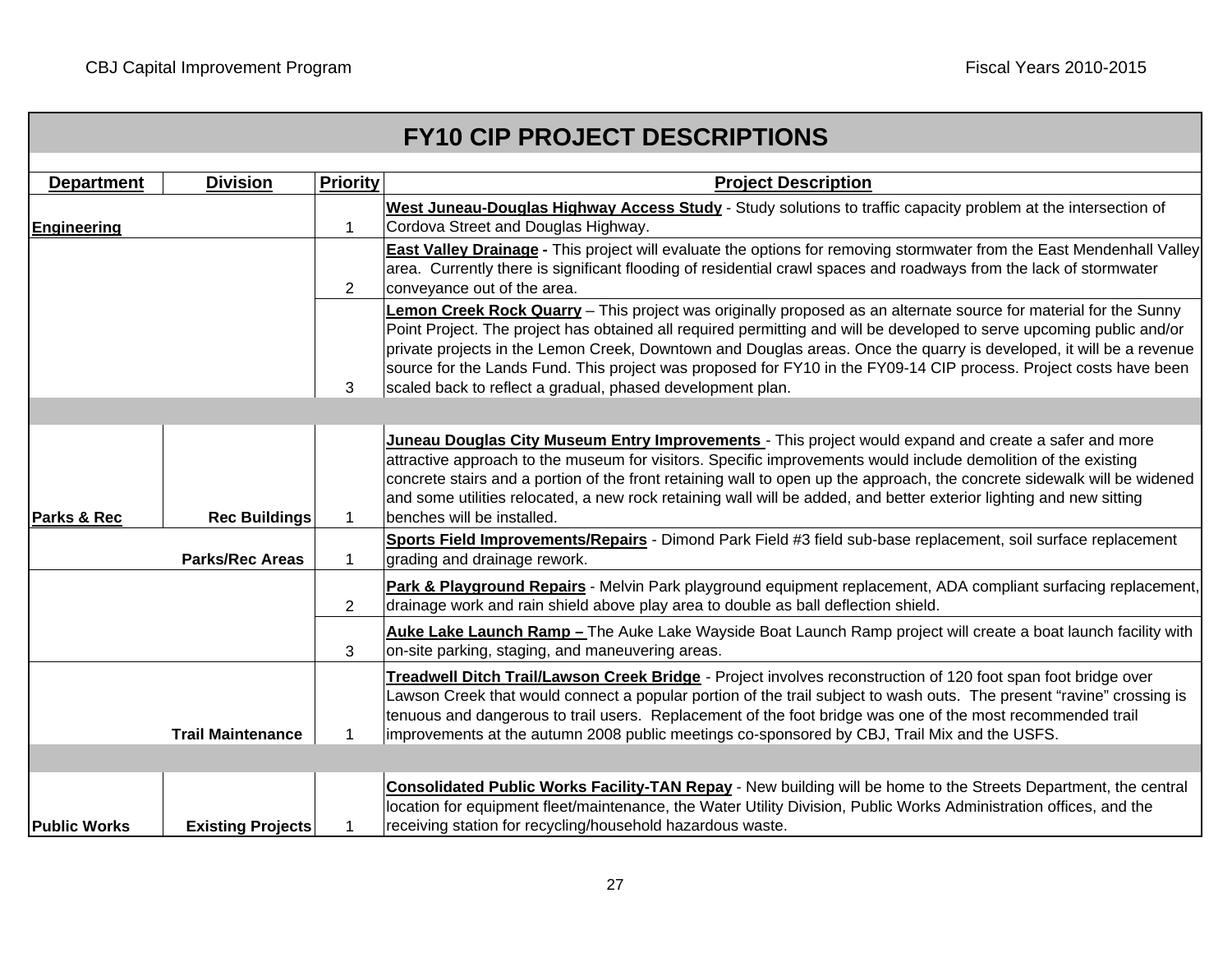|                   |                        |                 | <b>FY10 CIP PROJECT DESCRIPTIONS</b>                                                                                                                                                                                                                                                                                                                                                                                                                                                                                                                                                                                                                                                                                                                                                                                                                                                                                                                                                                                                                                               |
|-------------------|------------------------|-----------------|------------------------------------------------------------------------------------------------------------------------------------------------------------------------------------------------------------------------------------------------------------------------------------------------------------------------------------------------------------------------------------------------------------------------------------------------------------------------------------------------------------------------------------------------------------------------------------------------------------------------------------------------------------------------------------------------------------------------------------------------------------------------------------------------------------------------------------------------------------------------------------------------------------------------------------------------------------------------------------------------------------------------------------------------------------------------------------|
| <b>Department</b> | <b>Division</b>        | <b>Priority</b> | <b>Project Description</b>                                                                                                                                                                                                                                                                                                                                                                                                                                                                                                                                                                                                                                                                                                                                                                                                                                                                                                                                                                                                                                                         |
|                   |                        | 2               | <b>Downtown Transportation Center</b> - A 300 to 500 space parking structure and transit facility at the corner of Main and<br>Egan to provide year-round parking for locals and serve the needs of legislators and their staff during winter.                                                                                                                                                                                                                                                                                                                                                                                                                                                                                                                                                                                                                                                                                                                                                                                                                                     |
|                   | <b>Capital Transit</b> | 1               | Bus Shelters - This project involves the construction of a new bus shelter along Old Glacier Highway adjacent to<br>Western Auto and Vanderbilt Creek. The bus stop location is heavily used and currently requires passengers to wait<br>on the shoulder of a very busy collector road. A new bus shelter will require State and Federal permitting to allow<br>construction to encroach into wetlands, either through fill permits for a conventional foundation or for piling with a<br>structural concrete deck, a standard CBJ metal/plex-i-glass shelter kit, and lighting. The new shelter would be located<br>within the State right-of-way and must comply with ADOT/PF's new standards for shelter construction.                                                                                                                                                                                                                                                                                                                                                         |
|                   | <b>Streets</b>         |                 | Pavement Management Program - On-going pavement management program to provide chip seal, asphalt overlays,<br>and other preventative maintenance treatments to CBJ streets. Pavement maintenance is required to extend the<br>functional life of the road surfaces an additional 5 to 10 years. The program also provides capital funding to purchase<br>and repair specialized asphalt maintenance equipment and the purchase of necessary materials (oil, aggregates,<br>chemicals) for pavement maintenance. The streets tentatively programmed for FY2010 pavement maintenance work<br>include Lemon Creek Road, Patti Avenue, and Lund Street.                                                                                                                                                                                                                                                                                                                                                                                                                                |
|                   |                        | 2               | Areawide Snow Storage Facilities Development - Due to water quality impacts, the Alaska Department of<br>Environmental Conservation no longer allows the disposal of hauled snow into water bodies. Disposal of snow in the<br>ocean has been the historical practice by coastal Alaskan communities. This multi-phase project is to develop upland<br>storage sites in the Mendenhall Valley, Lemon Creek, Downtown Juneau, and Douglas. The intent of the program is to<br>have all sites developed and operational within five years. Each site will be designed to collect and treat melt runoff in<br>compliance with Alaska Water Quality Regulations. The first site to be developed is in the Mendenhall Valley at the end<br>of Crazy Horse Drive and is to be designed, permitted, and constructed to also handle contaminated materials for<br>emergency disaster events such as avalanche, landslide, or fire debris. The permitting and design of the Crazy Horse<br>Drive facility was funded with \$20,000 in the Fy2009 CIP titled Valley Snow Storage Permitting. |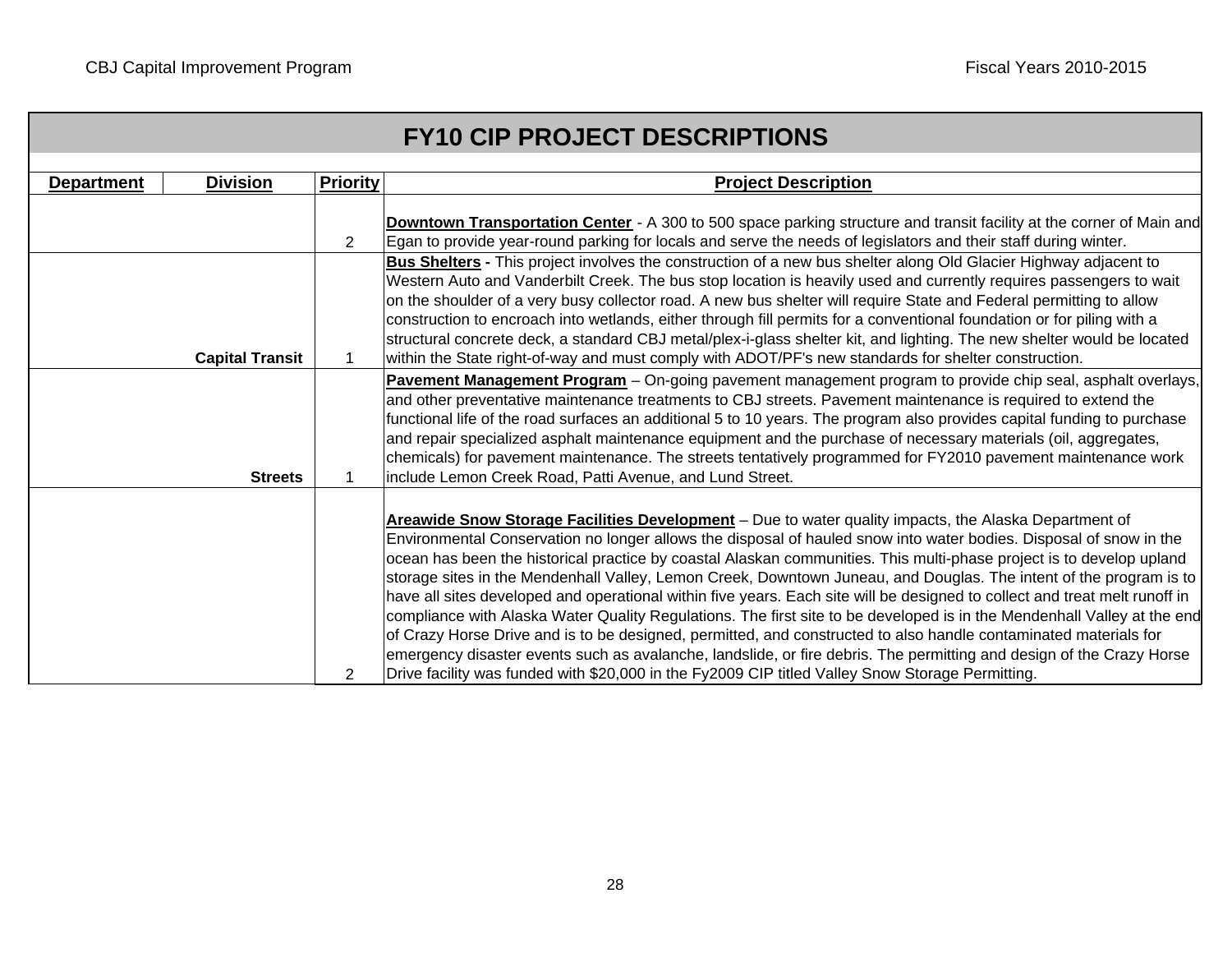|                   |                 |                 | <b>FY10 CIP PROJECT DESCRIPTIONS</b>                                                                                                                                                                                                                                                                                                                                                                                                                                                                                                                                                                                                                                                                                                                                                                                                                                                                                                                                 |
|-------------------|-----------------|-----------------|----------------------------------------------------------------------------------------------------------------------------------------------------------------------------------------------------------------------------------------------------------------------------------------------------------------------------------------------------------------------------------------------------------------------------------------------------------------------------------------------------------------------------------------------------------------------------------------------------------------------------------------------------------------------------------------------------------------------------------------------------------------------------------------------------------------------------------------------------------------------------------------------------------------------------------------------------------------------|
| <b>Department</b> | <b>Division</b> | <b>Priority</b> | <b>Project Description</b>                                                                                                                                                                                                                                                                                                                                                                                                                                                                                                                                                                                                                                                                                                                                                                                                                                                                                                                                           |
|                   |                 | 3               | Gold Creek Flume Repairs - This Gold Creek Flume is a concrete flood control structure that extends from Cope<br>Park through the Casey Shattuck subdivision and the Federal Building/Willoughby Avenue commercial area to just<br>north of the Egan Drive Bridge at Gold Creek. The flume is need of cleaning of moss and lichen which are known to<br>accelerate the deterioration of the concrete surfaces. In addition, portions of the channel bottom have deteriorated to<br>the point that reinforcing steel has been exposed and must be repaired before significant material failure occurs. Prior<br>long term repairs to portions of the channel have been successfully completed on the upper section near Irwin Street<br>using a high strength concrete surfacing material. Replacement of worn chain link fencing along the flume will also be<br>done under this project. The project extends from Cope Park to the Egan Drive Bridge at Gold Creek. |
|                   |                 | 4               | Main Street Improvements - 2nd Street to 7th Street - The project involves replacement of old utilities to reduce<br>operational maintenance costs; separation of storm and sanitary sewer flows in accordance with EPA Clean Water<br>Regulations; replacement of deteriorating road base, asphalt pavement, curb & gutter, and sidewalks, and to improve<br>street lighting. The separation of storm water from the sanitary sewer system reduces the volume of sewer treated at<br>the JDTP, reduces the risk of combined sewer overflow (CSO) events during heavy rain storms, and increases the<br>available capacity of the treatment plant to accommodate future customer growth. The project area extends along<br>Main Street from 2nd Street to 7th Street. This work would be in coordination with the Main Street improvements<br>associated with the new Downtown Transportation Center development as funded in FY2009.                                |
|                   |                 | 5               | Casey Shattuck Subdivision Reconstruction, Phase 5 - This project involves the reconstruction of old water and<br>sewer utilities, installation of new storm sewer system, replacement of sidewalks, curb & gutter, road base, pavement,<br>and street lighting. Replacement of old utilities will reduce operational maintenance costs for the City. The separation<br>of storm water from the sanitary sewer system reduces the volume of sewer treated at the JD Treatment Plant,<br>reduces the risk of combined sewer overflow events (CSO) during heavy rain storms, and increases the available<br>capacity of the treatment plant to accommodate future customers. The project area includes West 12th Street from<br>Glacier Avenue to Irwin Street intersection, a portion of Irwin Street to the Gold Creek Bridge, and associated side<br>streets and alleyways.                                                                                         |
|                   |                 | 6               | Safe Routes to Schools - Long Run Drive Sidewalk - This project involves construction of sidewalks and associated<br>drainage improvements along Long Run Drive and portions of McGinnis Drive. The project purpose is to promote safe<br>pedestrian routes to schools. This is a centrally located pedestrian route extending across East Mendenhall Valley to<br>Floyd Dryden Middle School. The project area extends along Long Run Drive from Richards Drive to the Mendenhall<br>Loop Road.                                                                                                                                                                                                                                                                                                                                                                                                                                                                     |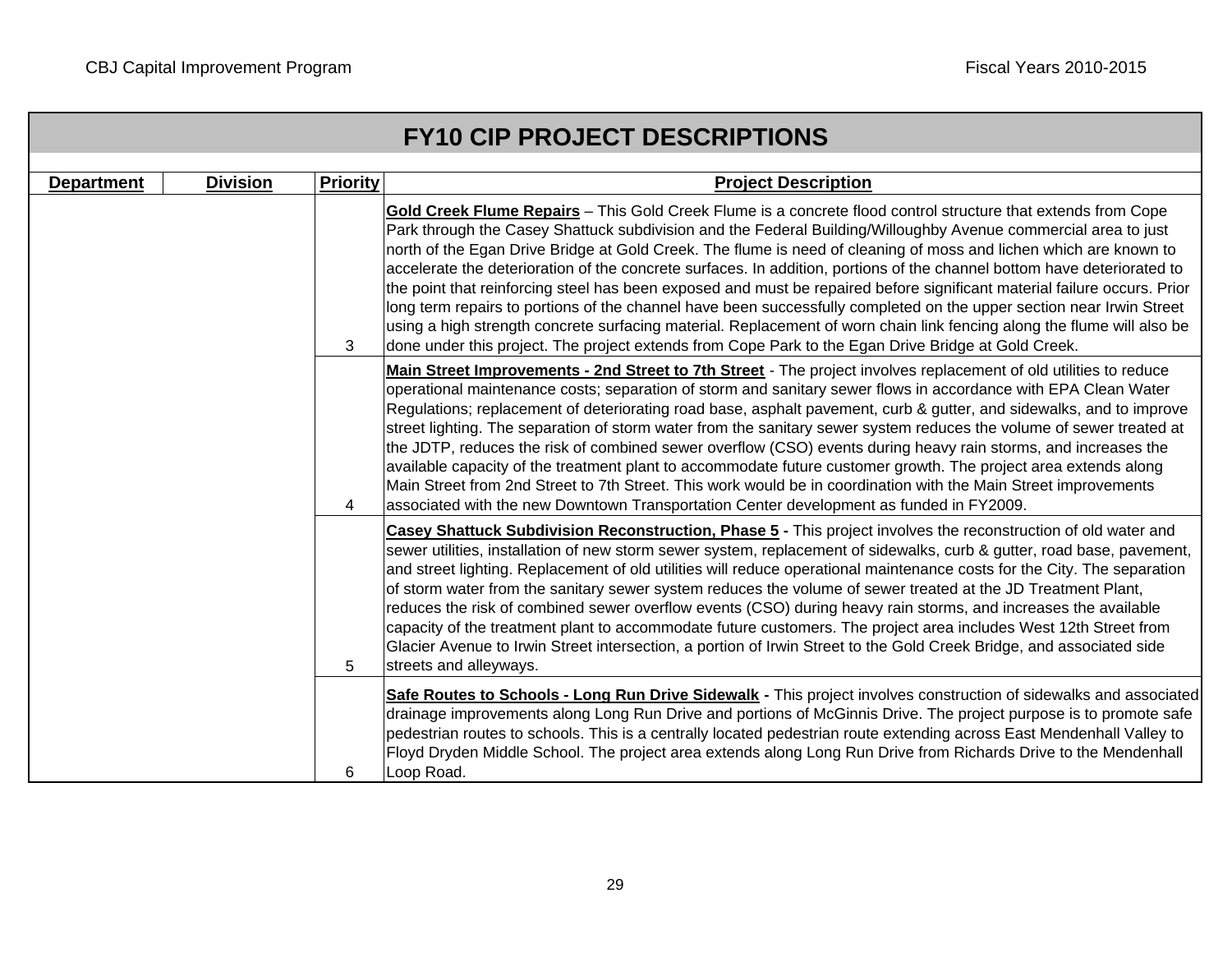|                   |                 |                 | <b>FY10 CIP PROJECT DESCRIPTIONS</b>                                                                                                                                                                                                                                                                                                                                                                                                                                                                                                                                                                                                                                                                                                                                                                                                                                                                                                                                    |
|-------------------|-----------------|-----------------|-------------------------------------------------------------------------------------------------------------------------------------------------------------------------------------------------------------------------------------------------------------------------------------------------------------------------------------------------------------------------------------------------------------------------------------------------------------------------------------------------------------------------------------------------------------------------------------------------------------------------------------------------------------------------------------------------------------------------------------------------------------------------------------------------------------------------------------------------------------------------------------------------------------------------------------------------------------------------|
| <b>Department</b> | <b>Division</b> | <b>Priority</b> | <b>Project Description</b>                                                                                                                                                                                                                                                                                                                                                                                                                                                                                                                                                                                                                                                                                                                                                                                                                                                                                                                                              |
|                   |                 | $\overline{7}$  | Montana Creek Road Closure & Parking Lot Development (Design) - This project involves abandoning<br>approximately one half mile of Montana Creek Road beyond the Outdoor Juneau Rifle Range and the development of<br>a larger parking lot to provide for recreational users of the area. This stretch of road has become a waste dump<br>threatening uplands and the Montana Creek fisheries, and is a difficult area to police due to its remoteness.<br>Abandoning this portion of road will reduce summer maintenance costs for garbage cleanup, road surface and<br>drainage repairs, habitat damage by off-road vehicles, and major future capital costs for roadway reconstruction. The<br>existing roadway will be reduced in width and used as recreational access to the archery range as well as the Montana<br>Creek to Windfall Lake trail head. The project area extends from the Outdoor Juneau Shooting Range to the foot<br>bridge over Montana Creek. |
|                   |                 | 8               | Mendenhall Riverbank Stabilization Project - Riverside Drive at Melvin Park - This project involves removal of<br>deteriorated car bodies buried in the Mendenhall River bank along Riverside Drive adjacent to Melvin Park. The car<br>bodies were placed in the river many years ago for bank protection but have deteriorated to the point that the river is<br>again eroding and stabilization is required to protect the adjacent street and utilities. The stabilization plan was<br>developed by the CBJ consultants, Inter-Fluve Inc., in 1998 and the work includes the placement of natural energy<br>absorption measures such as tree root wads, boulders, and other natural bank stabilization measures. This project will<br>seek grant participation from the Juneau Watershed Partnership and the U.S. Fish and Wildlife Agency.                                                                                                                         |
|                   |                 | 9               | West Juneau/Douglas Storm Drainage Improvements - This project involves permitting, design, and construction of<br>storm drainage improvements to both surface and underground infrastructure to reduce the impacts from seasonal<br>flooding and ground water damage to private and public property. Specific projects include replacement of major<br>stream culvers and storm sewer piping in the vicinity of Cordova Avenue, Nowell Avenue, Foster Avenue, Fairbanks<br>Streets and downtown Douglas. Failure to repair or replace failing culverts and storm sewer piping may result in<br>significant damage to roadways and adjacent private properties. This is partial funding required for this capital<br>improvement project.                                                                                                                                                                                                                               |
|                   |                 | 10              | Areawide Street Light LED Upgrade Program - This project involves installation of LED street lights throughout the<br>borough on CBJ maintained streets. The LED street light technology has developed to the point where bulb reliability<br>and lower energy use makes it feasible to switch out the current high-pressure sodium light currently being used. The<br>first series of lights to be replaced are those that are on independent metered circuits so that energy savings can be<br>assessed for their use in Juneau. May of the communities street lights are owned by AEL&P and are unmetered.<br>These lights are paid for on a flat fee to cover energy costs and maintenance and replacement of the laminar. CBJ will<br>need to work with AEL&P in upgrading these fixtures and to renegotiate the annual fee paid by CBJ for each light.                                                                                                            |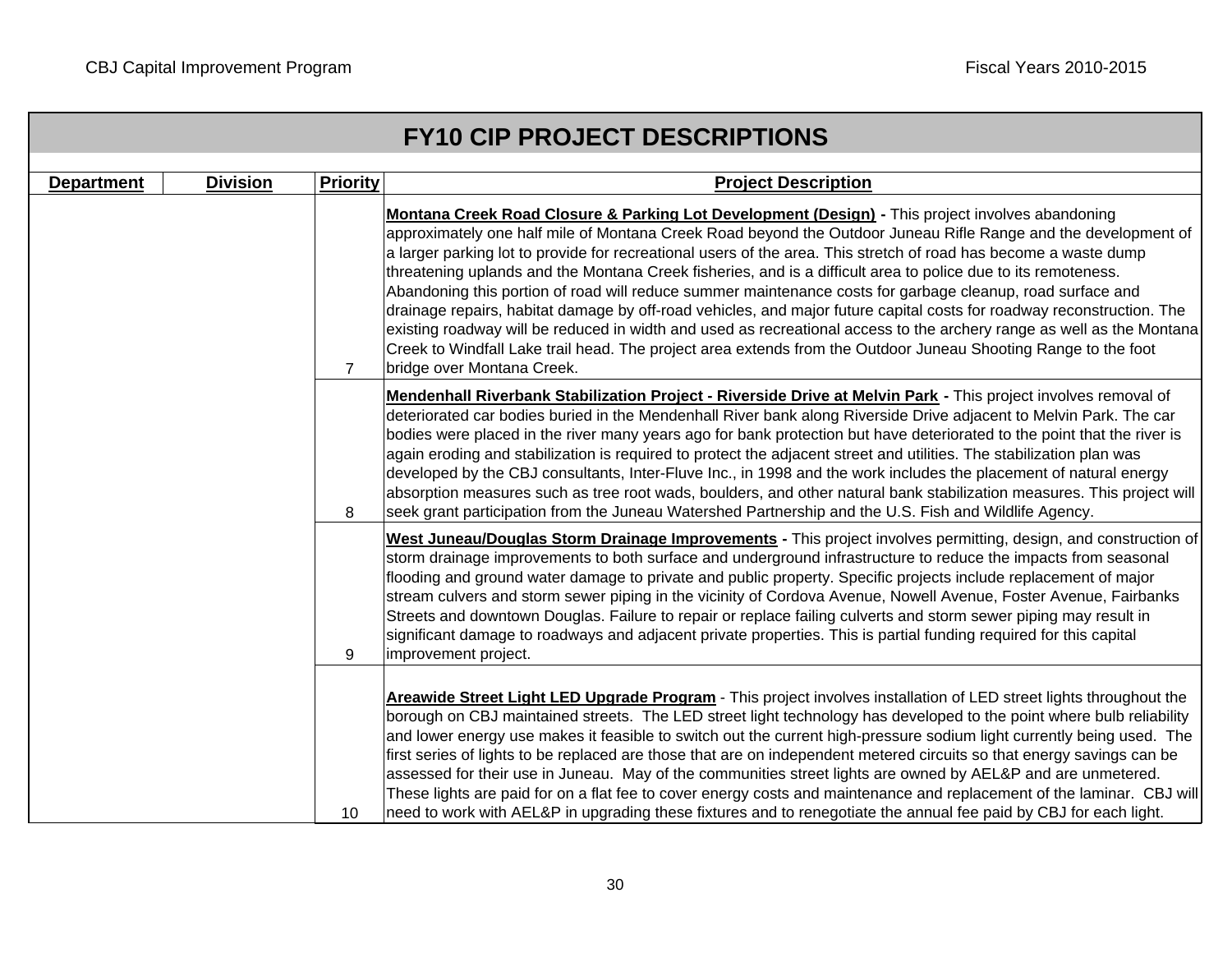|                   |                           |                 | <b>FY10 CIP PROJECT DESCRIPTIONS</b>                                                                                                                                                                                                                                                                                                                                                                                                                                                                                                                                                                                                                                                                                                                                                                                                                                                                                                                                                                                          |
|-------------------|---------------------------|-----------------|-------------------------------------------------------------------------------------------------------------------------------------------------------------------------------------------------------------------------------------------------------------------------------------------------------------------------------------------------------------------------------------------------------------------------------------------------------------------------------------------------------------------------------------------------------------------------------------------------------------------------------------------------------------------------------------------------------------------------------------------------------------------------------------------------------------------------------------------------------------------------------------------------------------------------------------------------------------------------------------------------------------------------------|
| <b>Department</b> | <b>Division</b>           | <b>Priority</b> | <b>Project Description</b>                                                                                                                                                                                                                                                                                                                                                                                                                                                                                                                                                                                                                                                                                                                                                                                                                                                                                                                                                                                                    |
|                   |                           | 11              | Wood Duck Avenue Improvements - This project includes reconstruction of street base and asphalt pavement;<br>storm drainage, water and sewer system improvements; new curb and gutter, sidewalk, and street light<br>enhancements.                                                                                                                                                                                                                                                                                                                                                                                                                                                                                                                                                                                                                                                                                                                                                                                            |
|                   | <b>Wastewater Utility</b> | 1               | JD Treatment Plant Aeration Basin Repairs & Improvements, Phase 1 - This multi-phase project involves major<br>maintenance repair to the aeration basins at the JD Treatment Plant (JDTP). The work includes cleaning of sand and<br>grit accumulation within the basin, repair of structural concrete surfaces, replacement and reconfiguration of influent<br>and effluent piping, enhancements to the aeration system, electrical and mechanical control systems, and structural<br>repairs and modifications to the aeration buildings. Each phase will involve a single basin and the work will be divided<br>into two phases to permit uninterrupted sewage treatment operations. The two JDTP aeration basins have been in<br>continuous operation for 30 years without receiving any major maintenance. Sediment accumulation in each basin has<br>limited the facility's total treatment capacity. Aging system components require increased emergency maintenance<br>repairs resulting in higher operational costs. |
|                   |                           | 2               | MW Treatment Plant Major Mechanical & Control Panels - This project involves engineering assessment and<br>design, equipment purchase, and installation of 8 dissolved oxygen probes in the sequence batch reactor (SBR) tanks,<br>replacement of the FE-07 effluent meter, and the replacement of the chiller unit and motor control center (MCC) room<br>cabinet coolers. These critical components of the MW Treatment Plant (MWTP) have exceeded their useful<br>operational life and are need of replacement. Continued use of old parts and equipment increase the risk of treatment<br>failure and violation of the ADEC wastewater operating permits.                                                                                                                                                                                                                                                                                                                                                                 |
|                   |                           | 3               | Twin Lakes Pump Station Improvements (Construction Phase) - This project involves the replacement of the old<br>existing above ground sewer pumps with new submersible units, installation of a new higher capacity wet-well system,<br>an improved backup generator system, and new SCADA monitoring control system. Design work was funded in<br>FY2008. Improvements to the pump station will increase the system capacity and reduce the risk of system back-ups<br>in this sensitive and critical portion of the wastewater collection system. The project will provide the rehabilitation of a<br>nearly 35-year old pump station. This pump station serves all properties from Vanderbilt Hill to Salmon Creek,<br>including Bartlett Hospital. FY2008 Sewer Fund appropriation = \$50,000 for design. This project was submitted as a<br>FY2010 ADEC grant request.                                                                                                                                                   |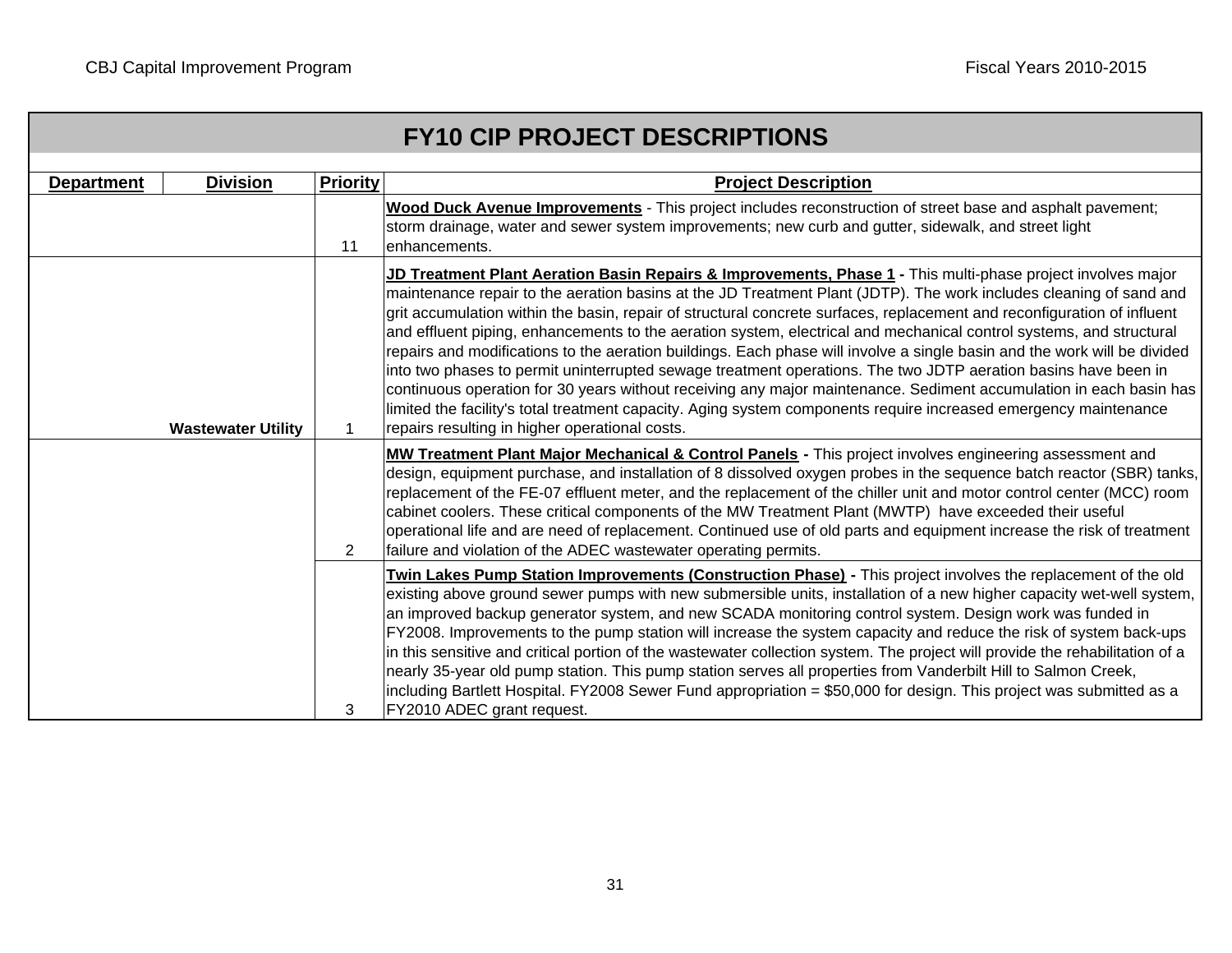|                   |                 |                 | <b>FY10 CIP PROJECT DESCRIPTIONS</b>                                                                                                                                                                                                                                                                                                                                                                                                                                                                                                                                                                                                                                                                                                                                                                                                                                                                                                                                                                                                                                                                                                                                                                                                                                                                                                                                  |
|-------------------|-----------------|-----------------|-----------------------------------------------------------------------------------------------------------------------------------------------------------------------------------------------------------------------------------------------------------------------------------------------------------------------------------------------------------------------------------------------------------------------------------------------------------------------------------------------------------------------------------------------------------------------------------------------------------------------------------------------------------------------------------------------------------------------------------------------------------------------------------------------------------------------------------------------------------------------------------------------------------------------------------------------------------------------------------------------------------------------------------------------------------------------------------------------------------------------------------------------------------------------------------------------------------------------------------------------------------------------------------------------------------------------------------------------------------------------|
|                   |                 |                 |                                                                                                                                                                                                                                                                                                                                                                                                                                                                                                                                                                                                                                                                                                                                                                                                                                                                                                                                                                                                                                                                                                                                                                                                                                                                                                                                                                       |
| <b>Department</b> | <b>Division</b> | <b>Priority</b> | <b>Project Description</b>                                                                                                                                                                                                                                                                                                                                                                                                                                                                                                                                                                                                                                                                                                                                                                                                                                                                                                                                                                                                                                                                                                                                                                                                                                                                                                                                            |
|                   |                 | 4               | Biosolids Minimizations, Handling, & Disposal Assessment - This project involves contracting for consultant<br>engineering services to assess the Wastewater Utility's operational systems and to conduct an engineering<br>costs/benefit analysis of implementing alternative technologies in minimizing, handling, and disposal of sludge<br>produced in CBJ's wastewater treatment plants. With the existing incinerator reaching the end of its operational life<br>and the community looking at a significant capital investment to replace the incinerator, the utility must first consider all<br>reasonable technical and operational options for reducing the volumes of sludge produced, handled, and disposed of.<br>This analysis will consider new technologies in sludge drying, thickening, and biological processes.                                                                                                                                                                                                                                                                                                                                                                                                                                                                                                                                  |
|                   |                 | 5               | Juneau-Douglas Major Incinerator Repairs & Replacement (Pre-Design) - This project involves major repairs to<br>the JDTP incinerator and the preliminary engineering design and cost estimating for replacement of the aged<br>incinerator. The existing incinerator has approximately 3-years of operational life left (per Infilco inspection) and the<br>utility is assessing the most efficient and economical approach to replacing the community's sludge disposal system.<br>Major repairs to the existing incinerator is expected to extend the units operational life a few years by repairing the<br>steel containment vessel, fire bricks, sand bedding, fuel system, sludge feed systems, monitoring system, and exhaust<br>system. These measures are to give the utility more time for funding and constructing the new incinerator. High salt<br>content in the JD sludge has resulted in accelerated corrosion of the existing incinerator shell and exhaust systems.<br>The exhaust heat exchanger was replaced on the incinerator in 2003 due to excessive corrosion of the internal piping.<br>The JDTP incinerator is the only sludge disposal process used by the CBJ and its continued service is critical to the util<br>Current budgetary cost estimates for replacement of the existing incinerator is in the range of \$14 to \$18 million. |
|                   |                 | 6               | Main Street Improvements - 2nd Street to 7th Street - The project involves replacement of old utilities to reduce<br>operational maintenance costs; separation of storm and sanitary sewer flows in accordance with EPA Clean Water<br>Regulations; replacement of deteriorating road base, asphalt pavement, curb & gutter, and sidewalks, and to improve<br>street lighting. The separation of storm water from the sanitary sewer system reduces the volume of sewer treated at<br>the JDTP, reduces the risk of combined sewer overflow (CSO) events during heavy rain storms, and increases the<br>available capacity of the treatment plant to accommodate future customer growth. The project area extends along<br>Main Street from 2nd Street to 7th Street. This work would be in coordination with the Main Street improvements<br>associated with the new Downtown Transportation Center development as funded in FY2009.                                                                                                                                                                                                                                                                                                                                                                                                                                 |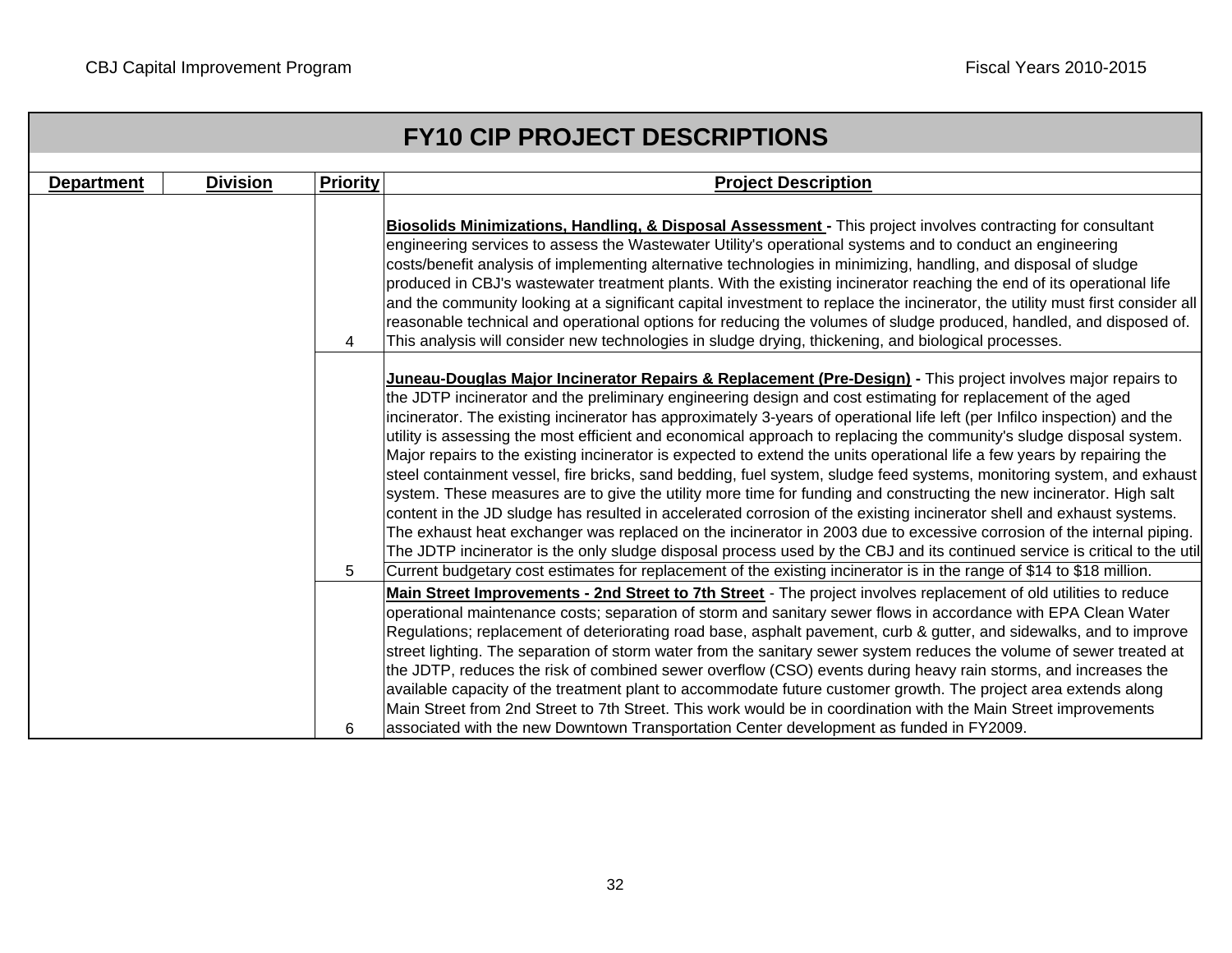|                      |                 |                 | <b>FY10 CIP PROJECT DESCRIPTIONS</b>                                                                                                                                                                                                                                                                                                                                                                                                                                                                                                                                                                                                                                                                                                                                                                                                                                         |
|----------------------|-----------------|-----------------|------------------------------------------------------------------------------------------------------------------------------------------------------------------------------------------------------------------------------------------------------------------------------------------------------------------------------------------------------------------------------------------------------------------------------------------------------------------------------------------------------------------------------------------------------------------------------------------------------------------------------------------------------------------------------------------------------------------------------------------------------------------------------------------------------------------------------------------------------------------------------|
| <b>Department</b>    | <b>Division</b> | <b>Priority</b> | <b>Project Description</b>                                                                                                                                                                                                                                                                                                                                                                                                                                                                                                                                                                                                                                                                                                                                                                                                                                                   |
|                      |                 | $\overline{7}$  | Casey Shattuck Subdivision Reconstruction, Phase 5 - This project involves the reconstruction of old water and<br>sewer utilities, installation of new storm sewer system, replacement of sidewalks, curb & gutter, road base, pavement,<br>and street lighting. Replacement of old utilities will reduce operational maintenance costs for the City. The separation<br>of storm water from the sanitary sewer system reduces the volume of sewer treated at the JD Treatment Plant,<br>reduces the risk of combined sewer overflow events (CSO) during heavy rain storms, and increases the available<br>capacity of the treatment plant to accommodate future customers. The project area includes West 12th Street from<br>Glacier Avenue to Irwin Street intersection, a portion of Irwin Street to the Gold Creek Bridge, and associated side<br>streets and alleyways. |
| <b>Water Utility</b> |                 | 8               | Berners Avenue Improvements - This project involves reconstruction of the road base, asphalt pavement, storm<br>drainage improvements, utility repairs and replacement, a new sidewalk with curb & gutter, and enhanced street<br>lighting. The water system improvements include replacement of valve boxes and adjustment to final pavement grade.<br>The sewer system improvements include replacement of failing manholes, sewer main, and service laterals. The<br>existing roadway driving surface is in poor condition, utilities are old and in need of repairs and replacement, and<br>increased pedestrian use of the roadway supports sidewalk and street light improvements. The project area extends<br>along Berners Avenue from Radcliffe Road to Old Glacier Highway.                                                                                        |
|                      |                 | $\mathbf 1$     | Reservoir Painting and Repairs - This project includes site clearing and grading, minor reservoir foundation repairs,<br>sand blasting and preparation of steel tank surfaces, and painting of two reservoirs annually. Juneau's reservoir<br>system is inspected on 6-year interval and repairs are identified for ongoing reservoir maintenance. The last inspection<br>report was prepared in 2002 and completion of deferred maintenance is required to ensure the reliability of the<br>reservoir system.                                                                                                                                                                                                                                                                                                                                                               |
|                      |                 | 2               | Water Utility Shop & Office EEO Improvements - This project involves remodeling of the Lemon Creek building to<br>provide additional administrative office space, public meeting space, archive and equipment storage, and separate<br>locker rooms and shower facilities for male and female employees. Current Water Utility shop does not comply with<br>Federal EEO requirements for employee accommodations. The project was originally funded in FY2002 but postponed<br>due to the consideration of relocating the Water Utility operations as part of a Public Works Department Consolidation<br>Study. Water Utility relocation was determined not cost effective and improvements to the existing facility are again<br>being programmed.                                                                                                                          |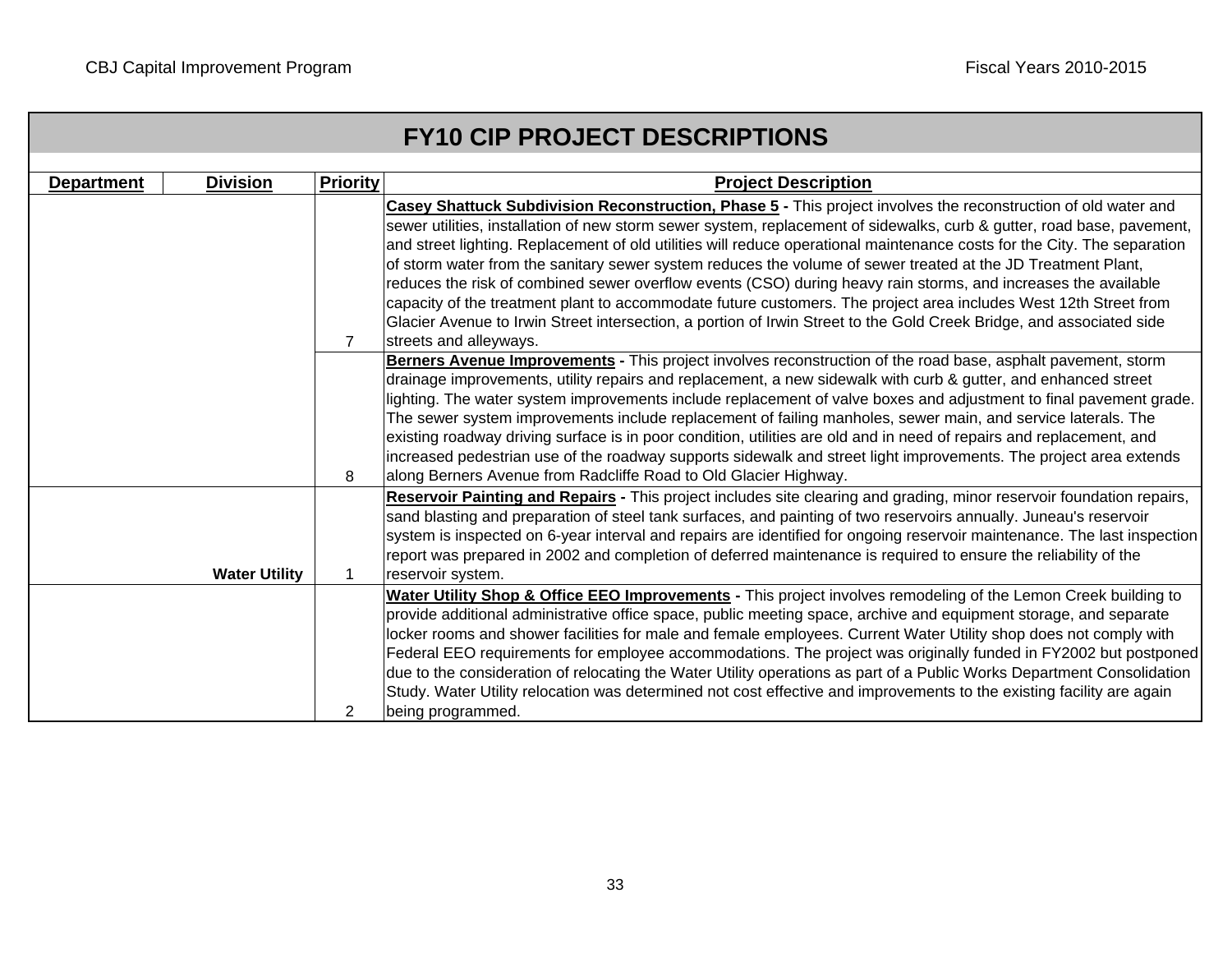| <b>FY10 CIP PROJECT DESCRIPTIONS</b> |                 |                 |                                                                                                                                                                                                                                                                                                                                                                                                                                                                                                                                                                                                                                                                                                                                                                                                                                                                                                                                                                                                                                                                                                                                                     |  |  |  |  |  |  |  |  |
|--------------------------------------|-----------------|-----------------|-----------------------------------------------------------------------------------------------------------------------------------------------------------------------------------------------------------------------------------------------------------------------------------------------------------------------------------------------------------------------------------------------------------------------------------------------------------------------------------------------------------------------------------------------------------------------------------------------------------------------------------------------------------------------------------------------------------------------------------------------------------------------------------------------------------------------------------------------------------------------------------------------------------------------------------------------------------------------------------------------------------------------------------------------------------------------------------------------------------------------------------------------------|--|--|--|--|--|--|--|--|
| <b>Department</b>                    | <b>Division</b> | <b>Priority</b> | <b>Project Description</b>                                                                                                                                                                                                                                                                                                                                                                                                                                                                                                                                                                                                                                                                                                                                                                                                                                                                                                                                                                                                                                                                                                                          |  |  |  |  |  |  |  |  |
|                                      |                 | 3               | Last Chance Basin Well Field Improvements (Construction Phase) - This project involves well field improvements<br>to increase water production, including repairs and major maintenance to well casings, screens, pumps, valves,<br>electrical, mechanical, and control systems, and treatment equipment. The project may involve the construction of a<br>1.0 mg reservoir, a new well & pump facility to provide increased production capacity, and improvements to the Mill<br>Tunnel Reservoir including pipe and bulkhead repairs and site improvements to both tunnel portals. The capital<br>infrastructure work is needed for the utility to continue to meet the community's water demand for domestic and<br>commercial potable water and fire suppression flows. The well field has experienced a decrease in production capacity<br>due to the age of the well screens and is in need of major maintenance rehabilitation. This work is required for the<br>Utility to continue to meet the high seasonal cruise ship demand for water. Design funding for this project was<br>appropriated in FY2009 at \$150,000 from the Water Fund. |  |  |  |  |  |  |  |  |
|                                      |                 | 4               | <b>Salmon Creek Secondary Disinfection (Design)</b> - This project involves the design of a secondary disinfection<br>process at Salmon Creek for compliance with recent EPA Clean Water Act Regulations. The project will include<br>assessment of levels of disinfection required, facility design and preparation of construction ready bid documents. The<br>National Primary Drinking Water Regulations - Long Term 2 Enhanced Surface Water Treatment Rule requires<br>secondary disinfection treatment for inactivation of cryptosporidium bacteria in potable water systems using surface<br>water sources such as the Salmon Creek Reservoir. These secondary disinfection treatment systems must be in<br>operation no later than 2012.                                                                                                                                                                                                                                                                                                                                                                                                   |  |  |  |  |  |  |  |  |
|                                      |                 |                 | Casey Shattuck Subdivision Reconstruction, Phase 5 - This project involves the reconstruction of old water and<br>sewer utilities, installation of new storm sewer system, replacement of sidewalks, curb & gutter, road base, pavement,<br>and street lighting. Replacement of old utilities will reduce operational maintenance costs for the City. The separation<br>of storm water from the sanitary sewer system reduces the volume of sewer treated at the JD Treatment Plant,<br>reduces the risk of combined sewer overflow events (CSO) during heavy rain storms, and increases the available<br>capacity of the treatment plant to accommodate future customers. The project area includes West 12th Street from<br>Glacier Avenue to Irwin Street intersection, a portion of Irwin Street to the Gold Creek Bridge, and associated side<br>streets and alleyways.                                                                                                                                                                                                                                                                        |  |  |  |  |  |  |  |  |
|                                      |                 | 6               | Berners Avenue Improvements - This project involves reconstruction of the road base, asphalt pavement, storm<br>drainage improvements, utility repairs and replacement, a new sidewalk with curb & gutter, and enhanced street<br>lighting. The water system improvements include replacement of valve boxes and adjustment to final pavement grade.<br>The sewer system improvements include replacement of failing manholes, sewer main, and service laterals. The<br>existing roadway driving surface is in poor condition, utilities are old and in need of repairs and replacement, and<br>increased pedestrian use of the roadway supports sidewalk and street light improvements. The project area extends<br>along Berners Avenue from Radcliffe Road to Old Glacier Highway.                                                                                                                                                                                                                                                                                                                                                               |  |  |  |  |  |  |  |  |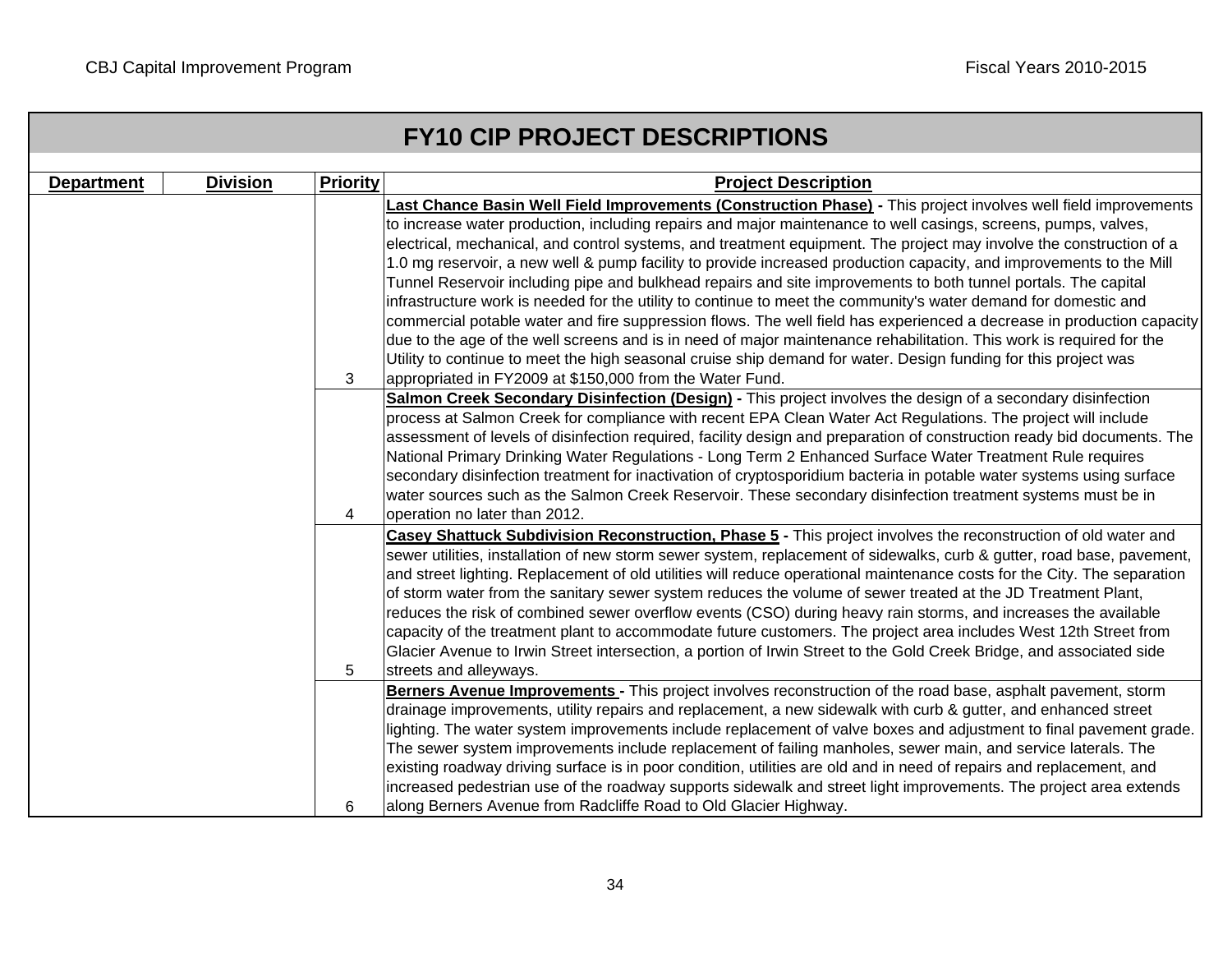|                   | <b>FY10 CIP PROJECT DESCRIPTIONS</b> |                 |                                                                                                                                                                                                                                                                                                                                                                                                                                                                                                                                                                                                                                                                    |  |  |  |  |  |  |  |  |  |
|-------------------|--------------------------------------|-----------------|--------------------------------------------------------------------------------------------------------------------------------------------------------------------------------------------------------------------------------------------------------------------------------------------------------------------------------------------------------------------------------------------------------------------------------------------------------------------------------------------------------------------------------------------------------------------------------------------------------------------------------------------------------------------|--|--|--|--|--|--|--|--|--|
| <b>Department</b> | <b>Division</b>                      | <b>Priority</b> | <b>Project Description</b>                                                                                                                                                                                                                                                                                                                                                                                                                                                                                                                                                                                                                                         |  |  |  |  |  |  |  |  |  |
|                   |                                      |                 | Bear Creek Access Road, Storm Drainage, & Dam Improvements - This project involves repairing the access road<br>from Fifth Street Douglas up to the Bear Creek Dam including regarding, ditching, cross culvert replacement, bank<br>erosion repair and stabilization, and placement of a new drive surfacing. Improvements to the dam involve<br>manufacturing and installing a vertical aluminum bar grate structure to prevent gravel/boulder materials from flowing<br>into and clogging the dam's outflow pipe. While the dam no longer retains water, it is still structurally sound and is<br>permitted through the Alaska Department of Natural Resources. |  |  |  |  |  |  |  |  |  |
|                   |                                      |                 |                                                                                                                                                                                                                                                                                                                                                                                                                                                                                                                                                                                                                                                                    |  |  |  |  |  |  |  |  |  |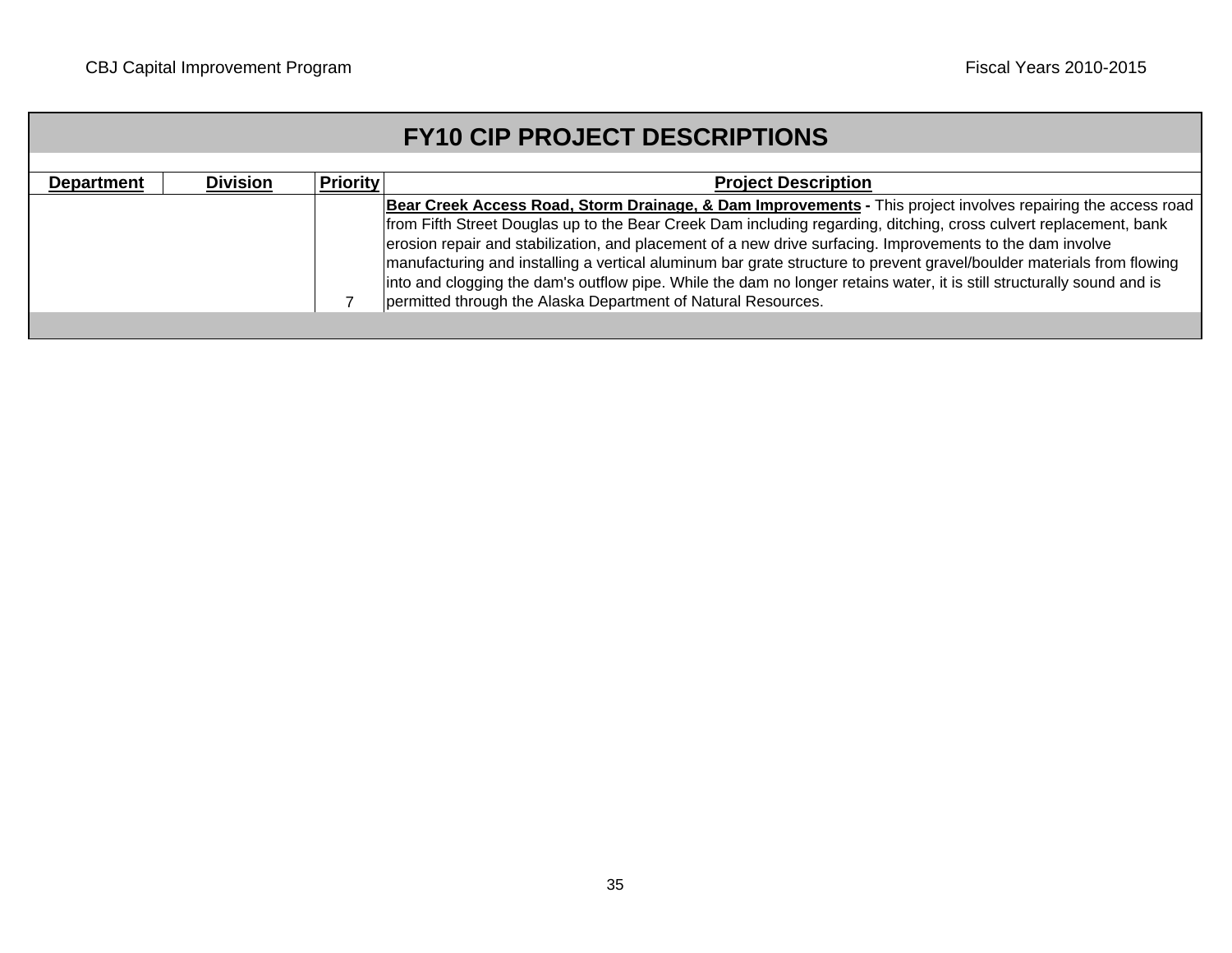# **FINANCIAL SUMMARY OF CURRENT PROJECTS**

This section of the CIP provides a financial summary for the capital improvements that were active on May 29, 2009. A table is presented showing the name, budget, outstanding encumbrances, expenditures to date, and the funds available to complete each improvement. This financial information is obtained from Munifax, CBJ's official accounting system, and represents an accurate financial accounting for each improvement as of the date shown on the table.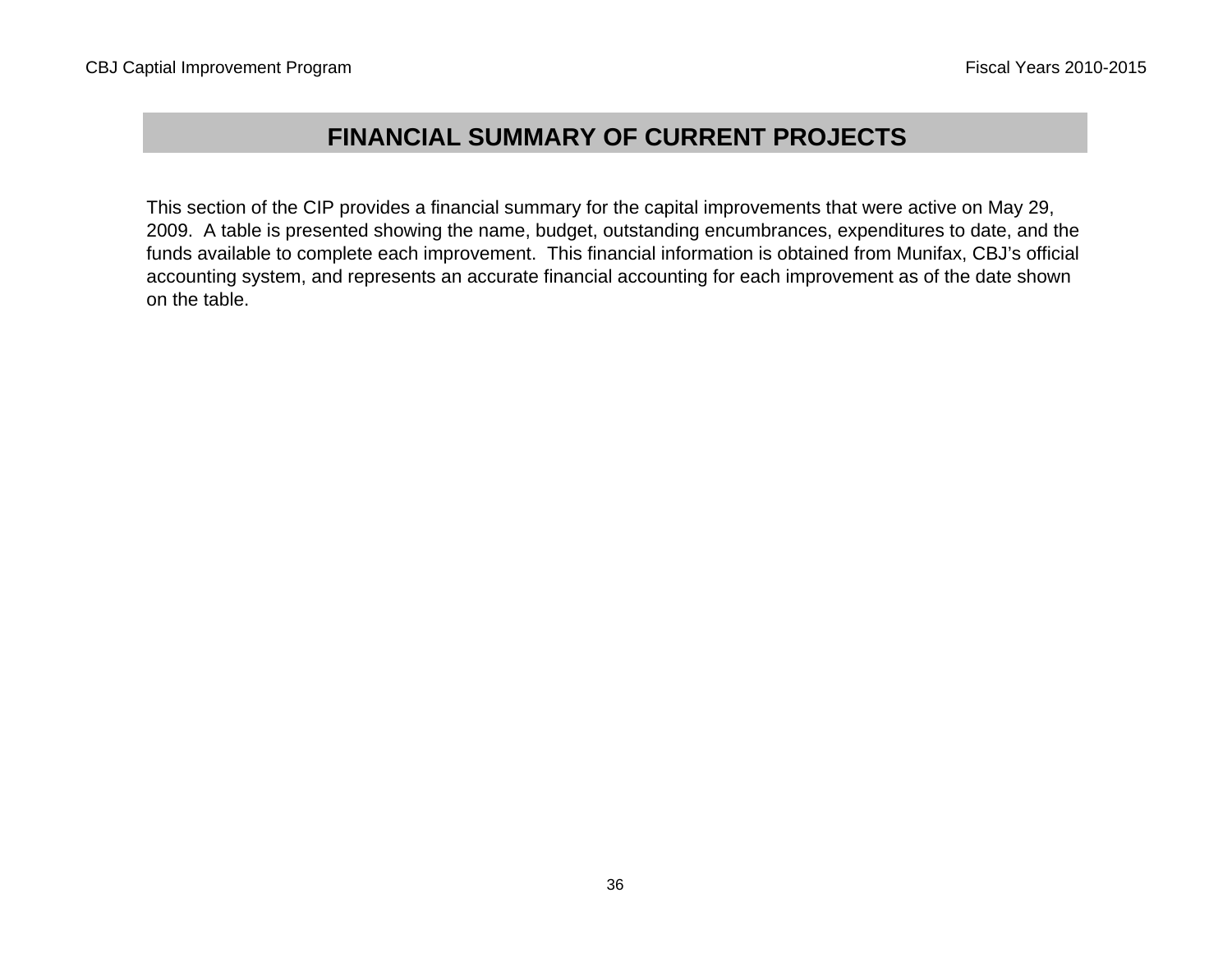| <b>CAPITAL IMPROVEMENT PROJECTS</b><br><b>Financial Summary</b><br>as of May 29, 2009 |                                         |                                      |               |                          |                     |                          |                     |                           |                  |  |
|---------------------------------------------------------------------------------------|-----------------------------------------|--------------------------------------|---------------|--------------------------|---------------------|--------------------------|---------------------|---------------------------|------------------|--|
| <b>Project</b>                                                                        |                                         |                                      | Project       |                          | <b>Outstanding</b>  |                          | <b>Expenditures</b> |                           | <b>Funds</b>     |  |
| <b>Number</b>                                                                         | <b>Project Description</b>              |                                      | <b>Budget</b> |                          | <b>Encumbrances</b> |                          | to Date             |                           | <b>Available</b> |  |
| A345-26                                                                               | New SRE Building-Design                 | \$                                   | 888,086       |                          |                     | \$                       | 733,721             | \$                        | 154,365          |  |
| A345-31                                                                               | <b>Airport Constr Contingency Res</b>   | \$                                   | 80,000        |                          |                     |                          |                     | \$                        | 80,000           |  |
| A345-33                                                                               | Airport Revolving Capital Reserve Acct  | $\frac{1}{2}$                        | 560,636       |                          |                     |                          |                     | \$                        | 560,636          |  |
| A345-46                                                                               | Relocate ASOS                           | \$                                   | 65,000        |                          |                     | \$                       | 13,940              | \$                        | 51,060           |  |
| A345-47                                                                               | Runway Safety Area EIS                  | \$                                   | 4,108,266     |                          |                     | \$                       | 4,030,871           | \$                        | 77,395           |  |
| A345-61                                                                               | Airport-Water/Sewer Extension           | \$                                   | 1,107,695     |                          |                     | $\overline{\mathcal{G}}$ | 1,074,065           | $\overline{\mathbf{S}}$   | 33,630           |  |
| A345-67                                                                               | Construct Delta 1 Ramp                  | \$                                   | 1,560,778     |                          |                     | $\overline{\mathcal{G}}$ | 1,540,222           | $\overline{\mathbf{S}}$   | 20,556           |  |
| A345-68                                                                               | Part 121 Ramp Recon. Ph I               | \$                                   | 2,300,000     |                          |                     | \$                       | 1,898,827           | \$                        | 401,173          |  |
| A345-71                                                                               | Purchase Land/Airport Expansion         | $\overline{\mathcal{S}}$             | 1,000,000     |                          |                     | $\overline{\mathcal{S}}$ | 20,834              | \$                        | 979,166          |  |
| A345-73                                                                               | <b>Terminal Expansion</b>               | $\overline{\mathfrak{s}}$            | 23,501,118    | \$                       | 10,813,235          | \$                       | 4,350,016           | \$                        | 8,337,866        |  |
| A345-74                                                                               | Runway Safety Area Constr               | $\overline{\boldsymbol{\theta}}$     | 26,950,992    | \$                       | 82,518              | \$                       | 8,192,227           | \$                        | 18,676,247       |  |
| A345-75                                                                               | <b>Gate F Construction</b>              | $\frac{1}{2}$                        | 1,000         |                          |                     |                          |                     | \$                        | 1,000            |  |
| A345-76                                                                               | 20yd Dump Truck (Unit 30)               | $\overline{\boldsymbol{\mathsf{s}}}$ | 7,500         |                          |                     |                          |                     | \$                        | 7,500            |  |
| A64-92                                                                                | Airport Project Design                  | $\overline{\boldsymbol{\mathsf{s}}}$ | 305,331       |                          |                     | \$                       | 22,093              | \$                        | 283,238          |  |
| D374-30                                                                               | <b>Energy Efficiency Improvements</b>   | $\overline{\$}$                      | 228,223       | \$                       | 150                 | \$                       | 189,585             | $\overline{\mathbf{3}}$   | 38,488           |  |
| D374-42                                                                               | Juneau Wetlands Mitigation Bank         | \$                                   | 27,627        |                          |                     | \$                       | 5,577               | \$                        | 22,050           |  |
| D374-48                                                                               | Mendenhall River/Lemon Creek Hydrology  | \$                                   | 208,250       |                          |                     | \$                       | 203,647             | \$                        | 4,603            |  |
| D374-63                                                                               | <b>Bus Passenger Shelters</b>           | \$                                   | 299,000       |                          |                     | \$                       | 225,302             | \$                        | 73,698           |  |
| D374-70                                                                               | Open Space Waterfront Land Acquisition  | $\overline{\mathbf{S}}$              | 2,674,142     |                          |                     | \$                       | 291,612             | \$                        | 2,382,530        |  |
| D374-72                                                                               | Bartlett 2005                           | $\overline{\mathbf{S}}$              | 66,648,035    | \$                       | 2,389,243           | \$                       | 61,920,323          | \$                        | 2,338,470        |  |
| D374-79                                                                               | Safe Routes to Schools                  | \$                                   | 24,988        |                          |                     | \$                       | 19,899              | \$                        | 5,089            |  |
| D374-83                                                                               | <b>Transit Buses Replacement</b>        | \$                                   | 805,220       |                          |                     | \$                       | 763,644             | \$                        | 41,576           |  |
| D374-85                                                                               | <b>Waterfront Planning</b>              | $\frac{1}{2}$                        | 266,920       |                          |                     | \$                       | 237,959             | \$                        | 28,961           |  |
| D374-91                                                                               | Eaglecrest Nordic Ski Trail Development | \$                                   | 132,174       | \$                       | 5,433               | \$                       | 78,683              | \$                        | 48,058           |  |
| D374-96                                                                               | <b>Deferred Maint-Lifts</b>             | \$                                   | 84,256        |                          |                     | \$                       | 79,860              | \$                        | 4,396            |  |
| D374-98                                                                               | <b>ADA Compliance</b>                   | \$                                   | 501,000       | \$                       | 20,506              | \$                       | 344,435             | \$                        | 136,059          |  |
| D375-06                                                                               | Geographic Infr System II               | \$                                   | 160,976       | \$                       | 15,400              | \$                       | 7,798               | $\boldsymbol{\mathsf{S}}$ | 137,778          |  |
| D375-07                                                                               | Eaglecrest-Deferred Maintenance         | $\overline{\boldsymbol{\theta}}$     | 277,974       | \$                       | 81,840              | \$                       | 122,987             | \$                        | 73,147           |  |
| D375-09                                                                               | Site Clean Up & Renovation              | $\overline{\mathcal{L}}$             | 15,116        | $\overline{\mathcal{S}}$ | 3,300               |                          |                     | \$                        | 11,816           |  |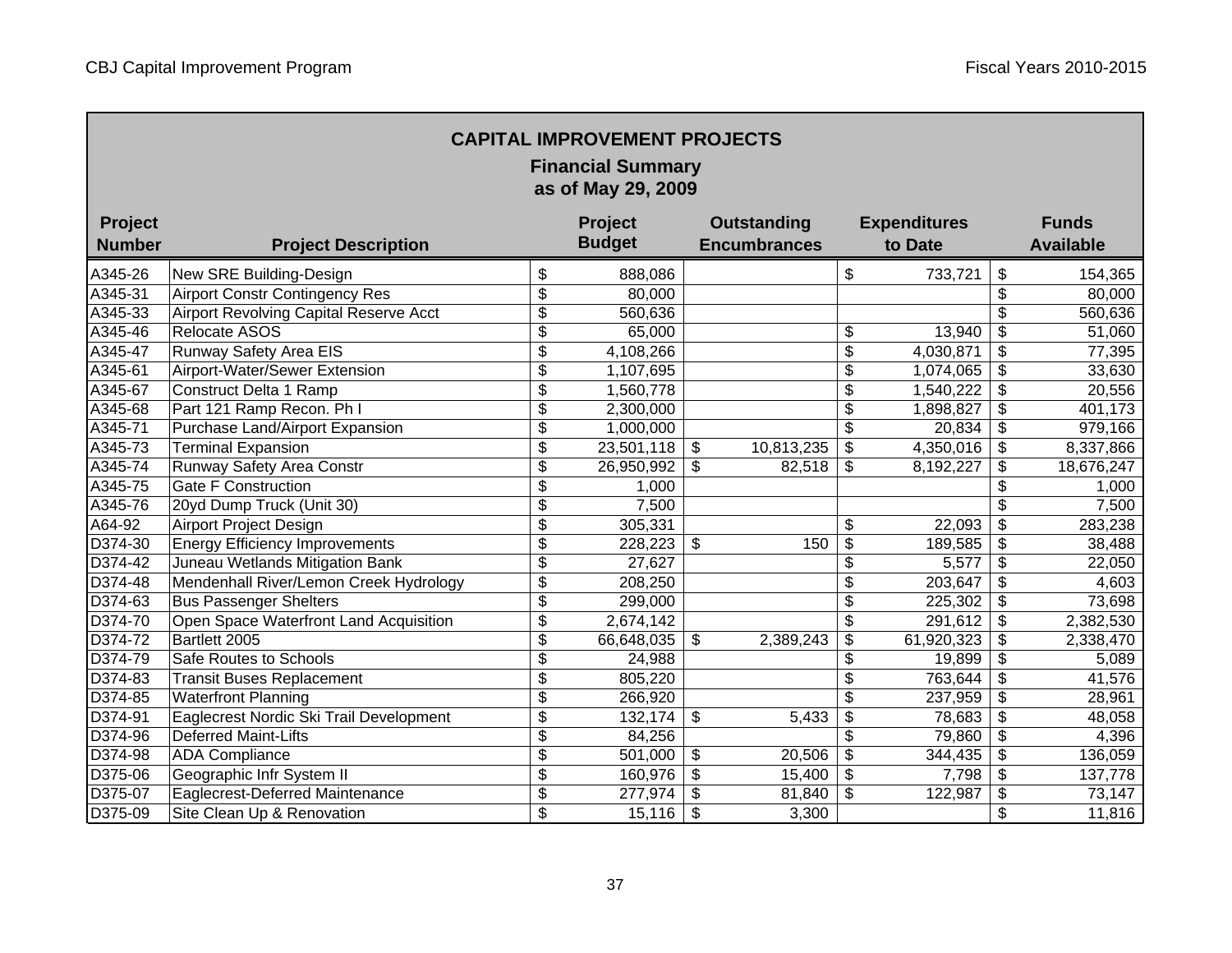| <b>CAPITAL IMPROVEMENT PROJECTS</b><br><b>Financial Summary</b><br>as of May 29, 2009 |                                                    |                                  |                |                           |                     |    |                     |                           |                  |
|---------------------------------------------------------------------------------------|----------------------------------------------------|----------------------------------|----------------|---------------------------|---------------------|----|---------------------|---------------------------|------------------|
| Project                                                                               |                                                    |                                  | <b>Project</b> |                           | <b>Outstanding</b>  |    | <b>Expenditures</b> |                           | <b>Funds</b>     |
| <b>Number</b>                                                                         | <b>Project Description</b>                         |                                  | <b>Budget</b>  |                           | <b>Encumbrances</b> |    | to Date             |                           | <b>Available</b> |
| D375-10                                                                               | Document shredder                                  | \$                               | 20,000         |                           |                     |    |                     | \$                        | 20,000           |
| D375-12                                                                               | Eaglecrest Trail Maintenance                       | \$                               | 10,000         |                           |                     |    |                     | \$                        | 10,000           |
| D375-13                                                                               | Lodge Improvements                                 | \$                               | 44,019         |                           |                     | \$ | 35,388              | \$                        | 8,631            |
| D375-14                                                                               | Eaglecrest Mid-Mountain Chairlift                  | \$                               | 1,418,000      | \$                        | 23,610              | \$ | 1,332,371           | \$                        | 62,019           |
| D375-15                                                                               | <b>FAA Cable</b>                                   | \$                               | 25,000         | $\boldsymbol{\mathsf{S}}$ | 480                 | \$ | 20,978              | $\boldsymbol{\mathsf{S}}$ | 3,541            |
| D375-16                                                                               | PRISM                                              | \$                               | 6,314,000      | \$                        | 2,210,517           | \$ | 2,314,051           | \$                        | 1,789,432        |
| D375-18                                                                               | No. Douglas Crossing                               | \$                               | 185,500        |                           |                     | s  | 128,923             | \$                        | 56,577           |
| D375-19                                                                               | Lemon Creek Comm. Ctr 2nd Access                   | \$                               | 300,000        | \$                        | 996                 | \$ | 130,084             | \$                        | 168,920          |
| D375-20                                                                               | Valley Library Improvement                         | $\overline{\mathbf{S}}$          | 105,000        | $\overline{\mathbf{e}}$   | 12,100              | \$ | 80,324              | $\overline{\mathbf{S}}$   | 12,576           |
| D375-23                                                                               | <b>City Hall Generator/UPS</b>                     | $\overline{\mathbf{S}}$          | 356,650        | \$                        | 2,460               | \$ | 137,030             | $\overline{\mathbf{s}}$   | 217,160          |
| D375-24                                                                               | <b>Stabler's Water/Scales</b>                      | $\overline{\mathbf{S}}$          | 190,000        | $\overline{\mathbf{e}}$   | 28,231              | \$ | 119,970             | $\overline{\mathbf{s}}$   | 41,799           |
| D375-26                                                                               | Lena Sub Utility Improvements.                     | \$                               | 745,000        | \$                        | 6,156               | \$ | 718,985             | $\overline{\mathbf{S}}$   | 19,859           |
| D375-27                                                                               | <b>Cultural Gateway</b>                            | \$                               | 100,000        |                           |                     |    |                     | \$                        | 100,000          |
| D375-30                                                                               | Plan- BRH Behavioral Health Facility               | $\overline{\mathbf{S}}$          | 100,000        |                           |                     | \$ | 95,028              | $\overline{\mathcal{L}}$  | 4,972            |
| D375-31                                                                               | Cap Transit Dev Plan & Improvements                | $\overline{\mathbf{S}}$          | 170,000        |                           |                     | \$ | 151,468             | $\overline{\mathbf{S}}$   | 18,532           |
| D375-32                                                                               | Downtown Library Roof Maj Maint                    | $\overline{\mathcal{S}}$         | 780,000        | \$                        | 113,349             | \$ | 461,895             | \$                        | 204,756          |
| D375-34                                                                               | Auke Lake Launch Ramp                              | \$                               | 50,000         | $\boldsymbol{\theta}$     | 22,363              | \$ | 24,038              | \$                        | 3,600            |
| D375-35                                                                               | FAA Monitoring Station Electrical Svc Ext          | \$                               | 2,700,000      | $\boldsymbol{\mathsf{S}}$ | 419,161             | \$ | 2,125,188           | \$                        | 155,651          |
| D375-36                                                                               | Cap Transit Shop Site Improvements.                | \$                               | 350,000        | \$                        | 7,867               | \$ | 340,518             | \$                        | 1,615            |
| D375-37                                                                               | N Lemon Creek Gravel Source                        | $\overline{\mathbf{S}}$          | 1,387,265      | \$                        | 145,211             | \$ | 143,461             | \$                        | 1,098,593        |
| D375-38                                                                               | <b>Beginner Chairlift</b>                          | $\overline{\mathbf{S}}$          | 233,900        | $\boldsymbol{\mathsf{S}}$ | 28,183              | \$ | 55,251              | \$                        | 150,466          |
| D375-39                                                                               | Alpine Center/First Aide Bldg                      | \$                               | 284,000        | $\boldsymbol{\mathsf{S}}$ | 5,000               | \$ | 231                 | \$                        | 278,769          |
| D375-40                                                                               | <b>Challenge Grant</b>                             | $\overline{\mathfrak{s}}$        | 16,000         |                           |                     |    |                     | \$                        | 16,000           |
| D375-41                                                                               | Chairlift Strl, Braking System Electrical Upgrades | $\boldsymbol{\theta}$            | 200,000        |                           |                     |    |                     | \$                        | 200,000          |
| D375-42                                                                               | Downtown Library HVAC Upgrades                     | $\boldsymbol{\theta}$            | 50,000         |                           |                     |    |                     | \$                        | 50,000           |
| D375-43                                                                               | <b>Stormwater Policies</b>                         | $\overline{\mathfrak{s}}$        | 240,000        | \$                        | 27,829              | \$ | 134,843             | \$                        | 77,328           |
| D375-44                                                                               | <b>Sustainability Improvements</b>                 | $\overline{\mathbf{S}}$          | 75,000         |                           |                     |    |                     | \$                        | 75,000           |
| D375-45                                                                               | Manager's Energy Efficiency Projects               | $\overline{\boldsymbol{\theta}}$ | 250,000        |                           |                     | \$ | 32,883              | \$                        | 217,117          |
| D375-46                                                                               | <b>BRH Orthopedic Unit</b>                         | $\overline{\mathbf{S}}$          | 725,000        | \$                        | 565,878             | \$ | 36,570              | \$                        | 122,552          |
| D375-47                                                                               | <b>Preliminary Land Planning</b>                   | $\overline{\mathcal{S}}$         | 25,000         |                           |                     | \$ | 10,339              | \$                        | 14,661           |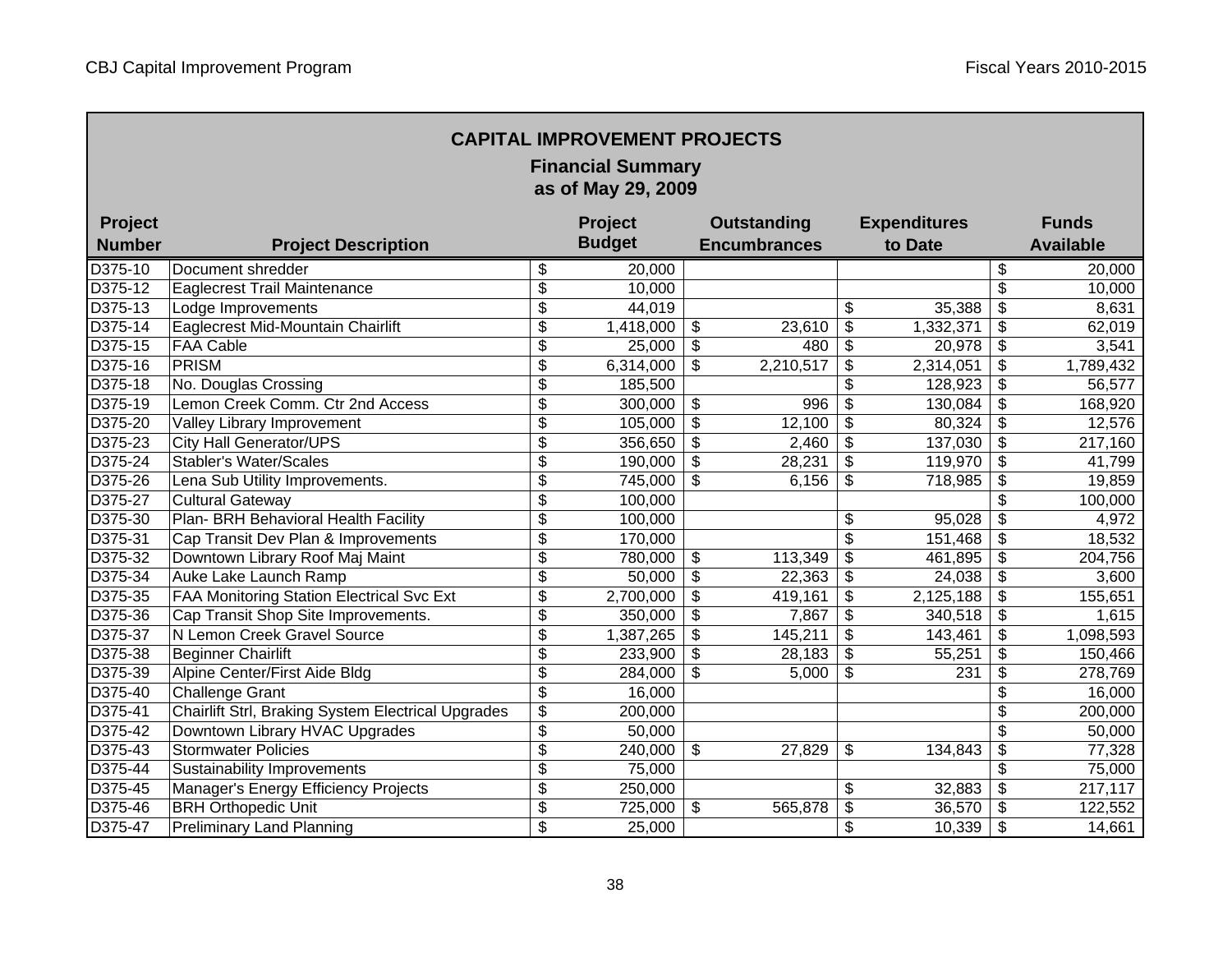| <b>CAPITAL IMPROVEMENT PROJECTS</b><br><b>Financial Summary</b><br>as of May 29, 2009 |                                                     |                                  |               |                           |                     |    |                     |                           |                  |  |
|---------------------------------------------------------------------------------------|-----------------------------------------------------|----------------------------------|---------------|---------------------------|---------------------|----|---------------------|---------------------------|------------------|--|
| Project                                                                               |                                                     |                                  | Project       |                           | <b>Outstanding</b>  |    | <b>Expenditures</b> |                           | <b>Funds</b>     |  |
| <b>Number</b>                                                                         | <b>Project Description</b>                          |                                  | <b>Budget</b> |                           | <b>Encumbrances</b> |    | to Date             |                           | <b>Available</b> |  |
| D375-48                                                                               | Cap Transit Ops Facility Reno                       | \$                               | 50,000        |                           |                     |    |                     | \$                        | 50,000           |  |
| F413-18                                                                               | <b>Modernizing Police Equipment</b>                 | \$                               | 1,086,900     | \$                        | 24,809              | \$ | 961,282             | \$                        | 100,809          |  |
| F413-25                                                                               | Modernizing Police Equip II                         | \$                               | 904,085       | \$                        | 67,477              | \$ | 569,629             | \$                        | 266,979          |  |
| F413-32                                                                               | 07MMRS GR34044                                      | \$                               | 258,144       | \$                        | 5,539               | \$ | 118,645             | \$                        | 133,960          |  |
| F413-33                                                                               | 07LETPP GR34238                                     | \$                               | 222,500       |                           |                     | \$ | 198,387             | $\boldsymbol{\mathsf{S}}$ | 24,113           |  |
| F413-34                                                                               | Hagavig Fire Training Center Design & Repair        | \$                               | 1,002,990     | \$                        | 80,904              | \$ | 50,526              | $\boldsymbol{\mathsf{S}}$ | 871,560          |  |
| F413-35                                                                               | Replacement Overhead Doors & Openers Fire Statio \$ |                                  | 336,000       |                           |                     |    |                     | \$                        | 336,000          |  |
| F413-36                                                                               | 08MMRS GR34045                                      | \$                               | 311,584       | \$                        | 77,595              | \$ | 12,482              | \$                        | 221,507          |  |
| F413-37                                                                               | 08 SHSP 34057                                       | \$                               | 80,000        |                           |                     |    |                     | $\overline{\mathbb{S}}$   | 80,000           |  |
| H354-69                                                                               | <b>Harbors AW Restrooms Constr</b>                  | \$                               | 65,606        |                           |                     | \$ | 43,369              | $\overline{\mathbf{s}}$   | 22,237           |  |
| H354-73                                                                               | Ferry Dock Wharf Wide/Ofc-Info                      | \$                               | 1,118,000     | \$                        | 18,326              | \$ | 1,067,876           | \$                        | 31,797           |  |
| H354-74                                                                               | ABay Load Facility/Statter El Upgrade               | \$                               | 11,194,741    | $\overline{\mathcal{S}}$  | 1,672,888           | \$ | 9,439,314           | \$                        | 82,539           |  |
| H354-79                                                                               | Amalga Harbor Launch Ramp Upgrade                   | \$                               | 2,835,000     | \$                        | 91,845              | \$ | 2,693,576           | \$                        | 49,579           |  |
| H354-80                                                                               | S Ferry Terminal Wharf Ext                          | \$                               | 370,000       | $\overline{\$}$           | 1,215               | \$ | 166,667             | $\overline{\mathbf{e}}$   | 202,118          |  |
| H354-83                                                                               | Marine Park/Steamship Wharf II                      | \$                               | 150,000       |                           |                     |    |                     | $\overline{\mathcal{S}}$  | 150,000          |  |
| H354-84                                                                               | Douglas Harbor III                                  | \$                               | 4,300,000     |                           |                     | \$ | 4,299,103           | \$                        | 897              |  |
| H354-85                                                                               | Juneau Harbors Deferred Maintenance                 | \$                               | 15,665,774    | \$                        | 455,645             | \$ | 10,644,381          | \$                        | 4,565,748        |  |
| H354-88                                                                               | SS Wharf Lightering Facility                        | \$                               | 225,806       |                           |                     |    |                     | \$                        | 225,806          |  |
| H354-91                                                                               | Waterfront Seawalk                                  | \$                               | 6,356,750     | \$                        | 52,809              | \$ | 1,899,164           | \$                        | 4,404,777        |  |
| H354-93                                                                               | <b>Statter Harbor Loading Facility/EIS</b>          | \$                               | 3,250,000     | \$                        | 112,642             | \$ | 210,795             | \$                        | 2,926,563        |  |
| H354-94                                                                               | <b>IVF Float Stabilization</b>                      | \$                               | 500,906       | \$                        | 14,250              | \$ | 468,608             | \$                        | 18,048           |  |
| H354-95                                                                               | Downtown Cruise Ship Berth Enhancements             | \$                               | 5,590,687     | \$                        | 613,316             | \$ | 287,710             | \$                        | 4,689,661        |  |
| H354-96                                                                               | Cruise Ship Tug Moorage Rehab                       | \$                               | 500,000       |                           |                     |    |                     | \$                        | 500,000          |  |
| H354-97                                                                               | Landing Craft & Survl Cameras                       | \$                               | 219,000       |                           |                     | \$ | 140,066             | \$                        | 78,934           |  |
| P396-21                                                                               | Hank Harmon Rifle Range Improvements                | \$                               | 50,000        |                           |                     | \$ | 46,815              | \$                        | 3,185            |  |
| P396-25                                                                               | Trail Improvements-Prop 3                           | \$                               | 348,500       | \$                        | 3,452               | \$ | 339,450             | \$                        | 5,598            |  |
| P396-26                                                                               | <b>Cope Park Improvements</b>                       | $\overline{\mathfrak{s}}$        | 453,457       | $\overline{\mathbf{S}}$   | 12,020              | \$ | 416,718             | \$                        | 24,720           |  |
| P396-27                                                                               | Fish Creek Park Improvements                        | $\overline{\boldsymbol{\theta}}$ | 262,155       | $\overline{\mathbf{S}}$   | 585                 | \$ | 27,982              | $\boldsymbol{\mathsf{S}}$ | 233,588          |  |
| P396-36                                                                               | Smith/Butts Park Improvements I                     | $\overline{\boldsymbol{\theta}}$ | 150,000       | $\overline{\mathfrak{s}}$ | 4,647               | \$ | 143,293             | \$                        | 2,059            |  |
| P396-37                                                                               | Zach Gordon Covered Court                           | $\overline{\mathcal{S}}$         | 895,000       | \$                        | 62,570              | \$ | 638,702             | \$                        | 193,728          |  |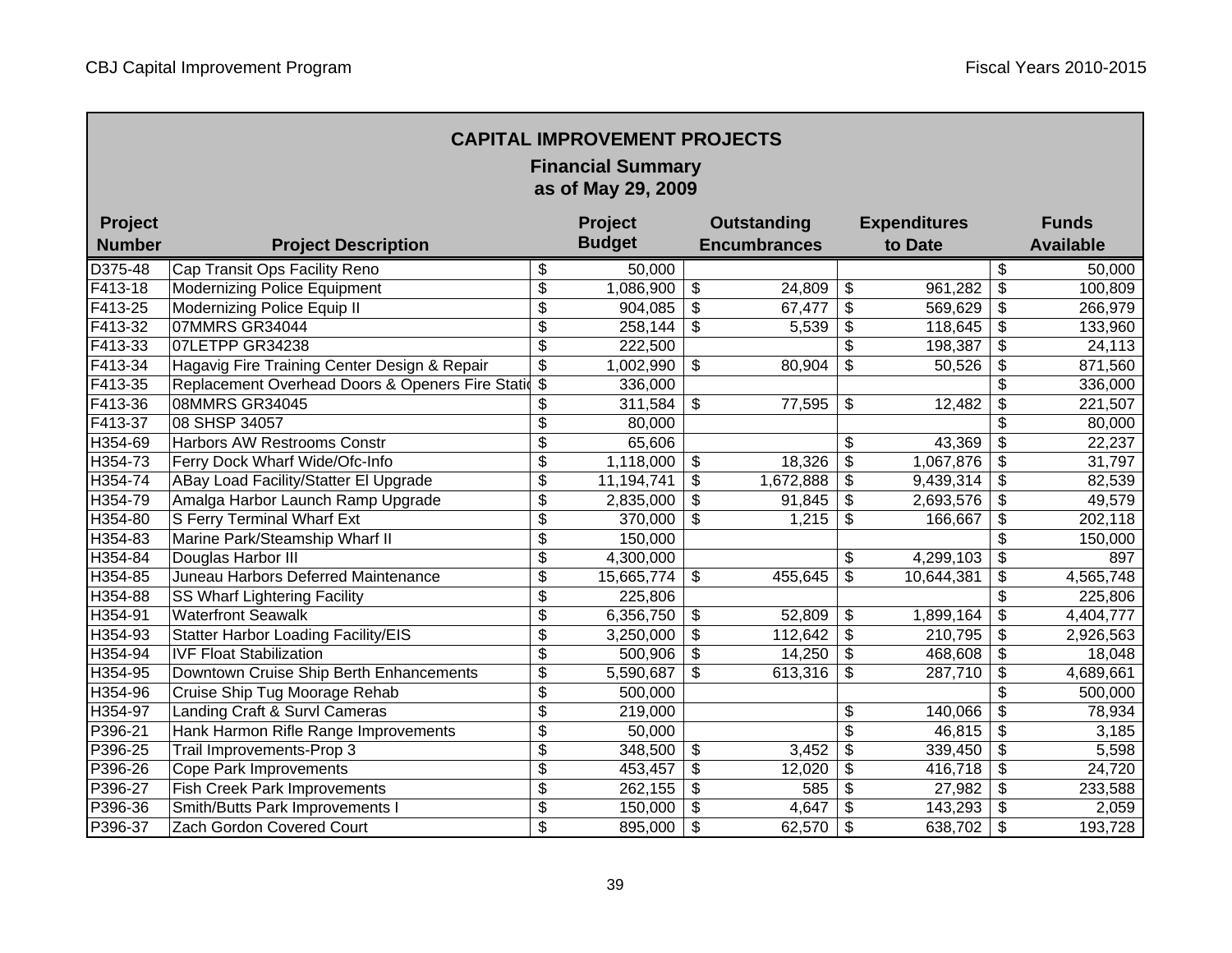| <b>CAPITAL IMPROVEMENT PROJECTS</b><br><b>Financial Summary</b><br>as of May 29, 2009 |                                           |                                      |               |                            |                     |                            |                     |                                  |                  |  |
|---------------------------------------------------------------------------------------|-------------------------------------------|--------------------------------------|---------------|----------------------------|---------------------|----------------------------|---------------------|----------------------------------|------------------|--|
| Project                                                                               |                                           |                                      | Project       |                            | <b>Outstanding</b>  |                            | <b>Expenditures</b> |                                  | <b>Funds</b>     |  |
| <b>Number</b>                                                                         | <b>Project Description</b>                |                                      | <b>Budget</b> |                            | <b>Encumbrances</b> |                            | to Date             |                                  | <b>Available</b> |  |
| P396-41                                                                               | <b>Essential Building Repairs II</b>      | \$                                   | 1,207,817     | \$                         | 34,717              | $\boldsymbol{\mathsf{S}}$  | 1,091,939           | $\overline{\mathfrak{s}}$        | 81,161           |  |
| P396-42                                                                               | Deferred Bldg Maint II                    | \$                                   | 2,218,689     | \$                         | 4,232               | $\$\$                      | 2,201,226           | $\boldsymbol{\mathsf{S}}$        | 13,231           |  |
| P396-47                                                                               | Montana Creek Bike Trail                  | \$                                   | 90,524        |                            |                     |                            |                     | \$                               | 90,524           |  |
| P396-48                                                                               | <b>Sport Field Repairs</b>                | \$                                   | 560,691       | \$                         | 2,000               | \$                         | 270,052             | \$                               | 288,639          |  |
| P396-50                                                                               | Gunakadeit Park-Plan/Design               | $\overline{\mathfrak{s}}$            | 795,800       | $\overline{\mathbf{e}}$    | 134,016             | $\boldsymbol{\mathsf{\$}}$ | 643,027             | \$                               | 18,757           |  |
| P396-52                                                                               | Asbestos Abatement                        | \$                                   | 115,000       | \$                         | 425                 | $\boldsymbol{\mathsf{S}}$  | 23,775              | \$                               | 90,800           |  |
| P396-55                                                                               | DT Transportation Center                  | $\overline{\mathbf{S}}$              | 15,878,660    | $\overline{\mathcal{S}}$   | 12,431,523          | \$                         | 3,421,277           | $\overline{\boldsymbol{\theta}}$ | 25,861           |  |
| P396-56                                                                               | <b>Egan Drive Trees</b>                   | $\overline{\boldsymbol{\mathsf{s}}}$ | 5,000         |                            |                     |                            |                     | \$                               | 5,000            |  |
| P396-57                                                                               | <b>Switzer/Marriot Trail Improvements</b> | $\overline{\$}$                      | 50,000        | \$                         | 5,324               | \$                         | 44,321              | $\overline{\$}$                  | 355              |  |
| P396-58                                                                               | Auke Lake Trail ADA Upgrades              | $\overline{\$}$                      | 302,640       | $\overline{\mathbf{e}}$    | 47,706              | $\overline{\mathbf{e}}$    | 190,426             | $\overline{\mathbf{3}}$          | 64,508           |  |
| P396-59                                                                               | Parks & Playground Improvements           | $\overline{\$}$                      | 510,000       | $\overline{\$}$            | 3,601               | \$                         | 412,259             | $\overline{\mathbf{e}}$          | 94,140           |  |
| P396-65                                                                               | Dive Park Underwater Trail                | $\overline{\mathbf{S}}$              | 3,822         |                            |                     | \$                         | 1,584               | $\overline{\mathbf{e}}$          | 2,238            |  |
| P396-67                                                                               | <b>JDCM Remodel/New Exhibit</b>           | $\overline{\mathbf{S}}$              | 125,000       | \$                         | 3,008               | \$                         | 86,392              | $\overline{\mathcal{S}}$         | 35,600           |  |
| P396-69                                                                               | Centennial Hall Siding/Roof               | $\overline{\$}$                      | 200,000       | $\overline{\$}$            | 6,130               | \$                         | 186,070             | $\overline{\mathcal{S}}$         | 7,800            |  |
| P396-71                                                                               | Cent Hall Sound System Design             | $\overline{\mathcal{S}}$             | 32,600        |                            |                     | \$                         | 6,384               | $\overline{\mathbf{e}}$          | 26,216           |  |
| P396-72                                                                               | <b>Essential Bldg Repairs III</b>         | $\overline{\mathcal{S}}$             | 458,740       | \$                         | 9,903               | \$                         | 367,231             | $\overline{\mathbf{e}}$          | 81,606           |  |
| P396-73                                                                               | Deferred Bldg Maintenance III             | \$                                   | 654,173       | $\boldsymbol{\mathsf{S}}$  | 232,551             | \$                         | 332,593             | \$                               | 89,029           |  |
| P396-75                                                                               | Jensen-Olson Arboretum                    | $\overline{\mathbf{S}}$              | 91,000        |                            |                     | \$                         | 78,248              | $\overline{\mathbf{S}}$          | 12,752           |  |
| P396-78                                                                               | Treadwell Historic Plan & Constr          | $\overline{\mathbf{S}}$              | 50,000        |                            |                     |                            |                     | \$                               | 50,000           |  |
| P396-79                                                                               | Dimond Park Swimming Pool                 | \$                                   | 21,750,000    | \$                         | 14,597,228          | \$                         | 1,338,596           | \$                               | 5,814,175        |  |
| P396-80                                                                               | <b>JDCM Lighting Upgrade</b>              | $\overline{\mathfrak{s}}$            | 60,000        | $\boldsymbol{\mathsf{S}}$  | 5,000               | $\boldsymbol{\mathsf{S}}$  | 1,498               | \$                               | 53,502           |  |
| P396-81                                                                               | Gold Rush Days Site Prep/Savikko          | $\overline{\mathbf{S}}$              | 65,000        | $\boldsymbol{\mathsf{S}}$  | 2,000               |                            |                     | \$                               | 63,000           |  |
| P396-82                                                                               | PaulREmersonTrail@FalseOP ADA             | $\overline{\boldsymbol{\theta}}$     | 20,000        |                            |                     |                            |                     | \$                               | 20,000           |  |
| R412-81                                                                               | St Maint Shop Design - New LOC            | $\overline{\boldsymbol{\theta}}$     | 10,475,000    | \$                         | 6,531,602           | $\$\$                      | 2,160,563           | \$                               | 1,782,835        |  |
| R422-02                                                                               | <b>Riverside Drive Improvements</b>       | $\overline{\boldsymbol{\theta}}$     | 4,125,000     | $\boldsymbol{\mathsf{\$}}$ | 81,676              | $\boldsymbol{\mathsf{\$}}$ | 3,853,454           | \$                               | 189,870          |  |
| R422-04                                                                               | <b>Pavement Management</b>                | $\overline{\boldsymbol{\mathsf{s}}}$ | 3,847,588     | $\boldsymbol{\mathsf{S}}$  | 91,656              | $\overline{\$}$            | 2,770,388           | $\boldsymbol{\mathsf{S}}$        | 985,545          |  |
| R422-08                                                                               | 1st St Douglas Turnaround                 | $\overline{\$}$                      | 103,000       |                            |                     | \$                         | 28,114              | \$                               | 74,886           |  |
| R422-14                                                                               | Douglas/West Juneau Drainage              | $\overline{\boldsymbol{\theta}}$     | 266,122       | \$                         | 369                 | \$                         | 249,156             | \$                               | 16,597           |  |
| R422-16                                                                               | Downtown Side Streets Recon               | $\overline{\$}$                      | 1,356,851     | $\overline{\mathbf{e}}$    | 30,348              | \$                         | 1,316,922           | \$                               | 9,581            |  |
| R422-19                                                                               | <b>Valley Blvd Reconstruction</b>         | $\overline{\mathcal{S}}$             | 1,380,000     | $\mathfrak{S}$             | 61,731              | $\sqrt[6]{\frac{1}{2}}$    | 1,312,841           | \$                               | 5,428            |  |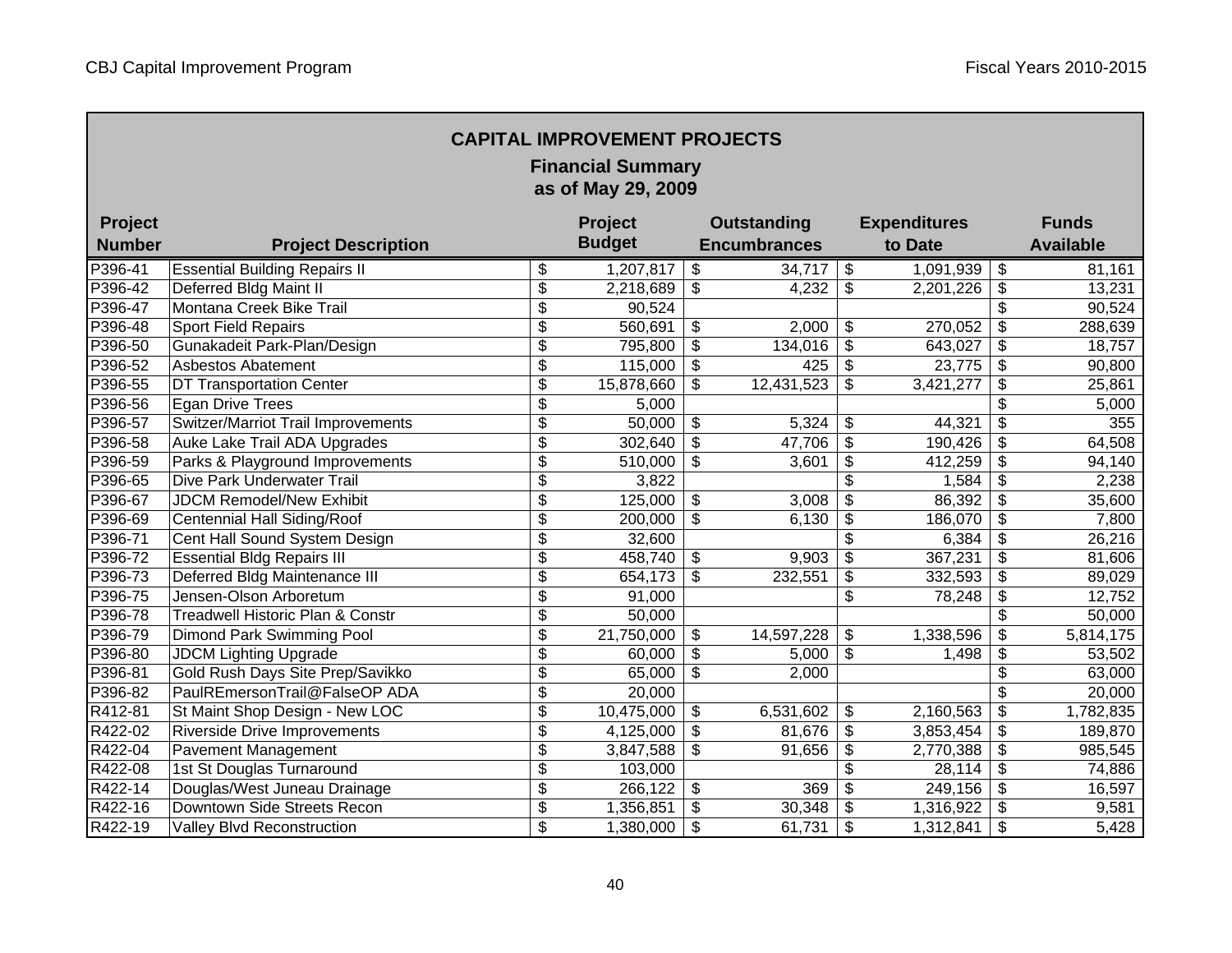| <b>CAPITAL IMPROVEMENT PROJECTS</b><br><b>Financial Summary</b><br>as of May 29, 2009 |                                           |                                      |               |                           |                     |                         |                     |                            |                  |
|---------------------------------------------------------------------------------------|-------------------------------------------|--------------------------------------|---------------|---------------------------|---------------------|-------------------------|---------------------|----------------------------|------------------|
| Project                                                                               |                                           |                                      | Project       |                           | <b>Outstanding</b>  |                         | <b>Expenditures</b> |                            | <b>Funds</b>     |
| <b>Number</b>                                                                         | <b>Project Description</b>                |                                      | <b>Budget</b> |                           | <b>Encumbrances</b> |                         | to Date             |                            | <b>Available</b> |
| R422-21                                                                               | <b>Franklin Street</b>                    | \$                                   | 284,347       | $\overline{\mathfrak{s}}$ | 27,981              | \$                      | 255,490             | $\overline{\mathcal{S}}$   | 876              |
| R422-24                                                                               | Main Street Preliminary Layouts           | $\frac{1}{2}$                        | 10,000        |                           |                     |                         |                     | $\boldsymbol{\mathsf{S}}$  | 10,000           |
| R422-25                                                                               | Juneau Bridge Repair                      | $\frac{1}{2}$                        | 40,000        | \$                        | 13,858              | \$                      | 20,991              | \$                         | 5,151            |
| R422-26                                                                               | Casey Shattuck Sup. Ph II                 | \$                                   | 1,700,000     | \$                        | 85,868              | \$                      | 974,210             | \$                         | 639,922          |
| R422-27                                                                               | West 9th St LID                           | \$                                   | 633,721       | \$                        | 503                 | \$                      | 607,104             | $\boldsymbol{\mathsf{S}}$  | 26,114           |
| R422-29                                                                               | Casey Shattuck III, IV & V                | \$                                   | 3,413,444     | \$                        | 1,025,312           | \$                      | 1,947,185           | $\boldsymbol{\theta}$      | 440,947          |
| R422-30                                                                               | Basin Rd Geotech Rprs & Sfty Improvements | \$                                   | 650,000       | \$                        | 103,170             | \$                      | 487,010             | $\boldsymbol{\mathsf{S}}$  | 59,819           |
| R422-31                                                                               | <b>Pioneer Avenue Repairs</b>             | $\frac{1}{2}$                        | 100,000       |                           |                     |                         |                     | \$                         | 100,000          |
| R422-32                                                                               | Radcliffe Avenue - Design                 | \$                                   | 2,745,000     | \$                        | 1,535,708           | \$                      | 590,491             | \$                         | 618,801          |
| R422-33                                                                               | <b>Environmental Clean-up Report</b>      | \$                                   | 25,000        |                           |                     | $\overline{\mathbf{3}}$ | 2,260               | $\boldsymbol{\mathsf{S}}$  | 22,740           |
| R422-34                                                                               | Downtown Side St Improvements Phase 3     | \$                                   | 240,000       | \$                        | 10,657              | \$                      | 140,661             | \$                         | 88,682           |
| R422-35                                                                               | Sidewalk & Stairway Repairs               | $\overline{\boldsymbol{\theta}}$     | 180,000       | \$                        | 65,912              | \$                      | 534                 | \$                         | 113,554          |
| R422-36                                                                               | Main St Improvements - Egan to 2nd St     | \$                                   | 560,000       | \$                        | 13,101              | \$                      | 40,040              | \$                         | 506,859          |
| R422-37                                                                               | Douglas Side Streets LID                  | $\overline{\$}$                      | 150,000       |                           |                     |                         |                     | \$                         | 150,000          |
| R422-38                                                                               | <b>Valley Snow Storage Permitting</b>     | $\overline{\mathcal{S}}$             | 66,562        |                           |                     | \$                      | 19,337              | \$                         | 47,225           |
| R422-39                                                                               | <b>Basin Road Trestle Repairs</b>         | $\overline{\mathcal{S}}$             | 85,000        |                           |                     |                         |                     |                            | 85,000           |
| R422-40                                                                               | Jordan Creek Bridge Replacement           | \$                                   | 879,032       | \$                        | 562,898             | \$                      | 160,355             | $\boldsymbol{\mathsf{S}}$  | 155,779          |
| S454-68                                                                               | ADA Upgrades-Marie Drake                  | \$                                   | 704,359       |                           |                     | \$                      | 704,359             |                            |                  |
| S454-69                                                                               | Auke Bay Elem Roof Replace                | $\overline{\mathcal{S}}$             | 836,022       |                           |                     | \$                      | 836,022             |                            |                  |
| S454-73                                                                               | <b>Floyd Dryden Renovations</b>           | $\overline{\boldsymbol{\theta}}$     | 5,029,665     | \$                        | 271                 | \$                      | 5,024,219           | \$                         | 5,175            |
| S454-75                                                                               | School District Major Maintenance         | $\overline{\boldsymbol{\mathsf{s}}}$ | 248,175       |                           |                     | \$                      | 199,384             | $\boldsymbol{\mathsf{S}}$  | 48,791           |
| S454-76                                                                               | <b>JDHS Renovation</b>                    | $\overline{\boldsymbol{\mathsf{s}}}$ | 22,661,412    |                           |                     | \$                      | 22,661,411          | $\boldsymbol{\mathsf{\$}}$ | 1                |
| S454-77                                                                               | <b>Riverbend Site Improvements</b>        | $\overline{\boldsymbol{\mathsf{s}}}$ | 260,652       |                           |                     | \$                      | 260,652             |                            |                  |
| S454-80                                                                               | JDHS Reno II                              | $\overline{\boldsymbol{\mathsf{s}}}$ | 4,414,251     | \$                        | 46,918              | \$                      | 4,341,473           | \$                         | 25,860           |
| S454-81                                                                               | DZ Improvements                           | \$                                   | 400,000       | \$                        | 1,373               | \$                      | 383,138             | $\boldsymbol{\mathsf{S}}$  | 15,489           |
| S454-83                                                                               | High School/Mendenhall Valley             | $\overline{\boldsymbol{\mathsf{s}}}$ | 76,061,191    | \$                        | 3,077,648           | \$                      | 69,951,974          | $\boldsymbol{\mathsf{S}}$  | 3,031,568        |
| S454-84                                                                               | FD Reno II                                | $\boldsymbol{\theta}$                | 6,170,529     | \$                        | 50,205              | \$                      | 6,067,573           | \$                         | 52,751           |
| S454-86                                                                               | Districtwide Major Maintenance Upgrade    | $\overline{\boldsymbol{\theta}}$     | 9,871,849     | \$                        | 26,617              | \$                      | 3,010,385           | \$                         | 6,834,847        |
| S454-88                                                                               | Glacier Valley Reno.                      | $\overline{\boldsymbol{\theta}}$     | 17,572,597    | \$                        | 6,365,549           | \$                      | 9,564,923           | \$                         | 1,642,126        |
| S454-89                                                                               | Harborview Renovation                     | \$                                   | 22,428,233    | \$                        | 7,448,424           | \$                      | 12,707,522          | \$                         | 2,272,287        |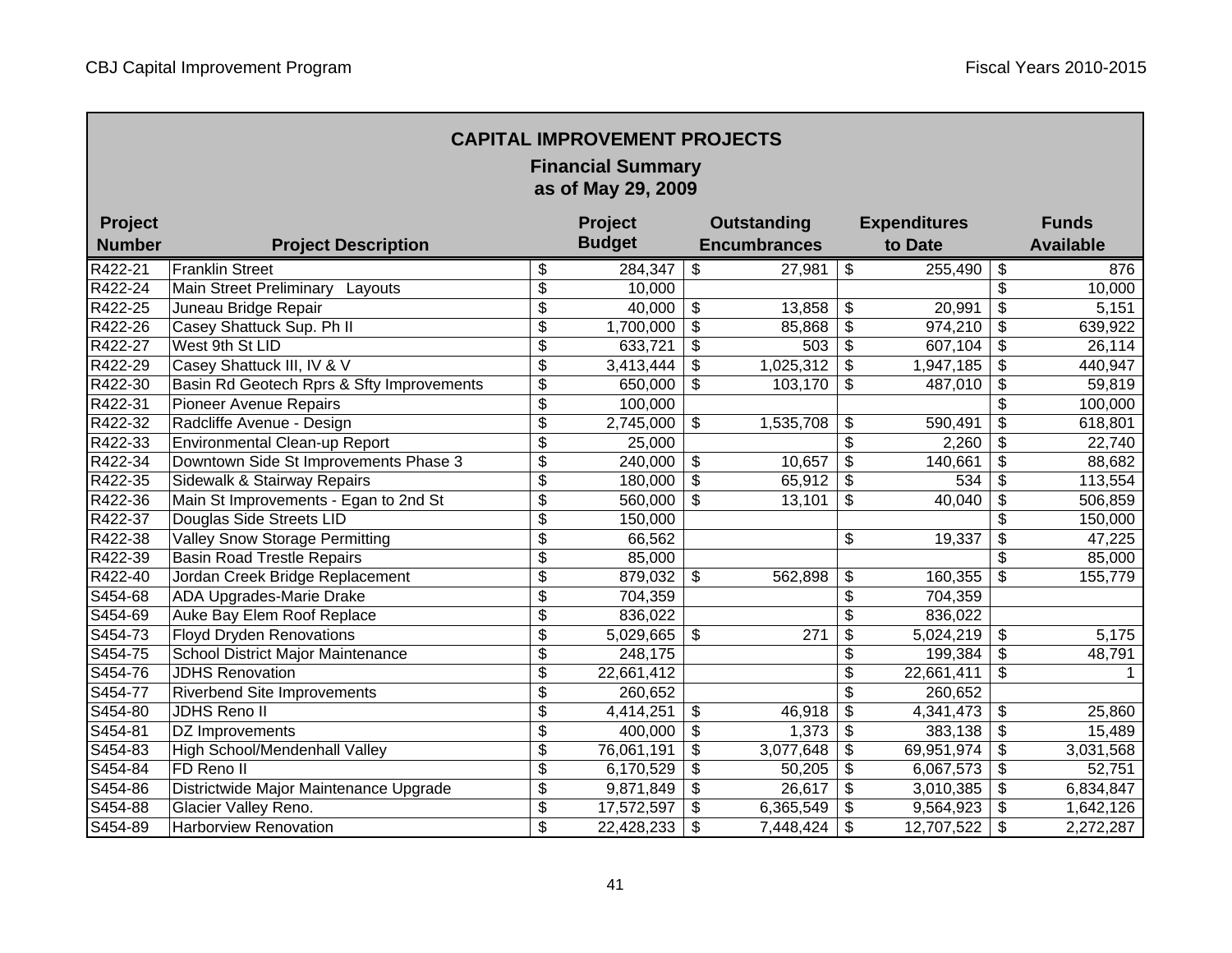| <b>CAPITAL IMPROVEMENT PROJECTS</b><br><b>Financial Summary</b><br>as of May 29, 2009 |                                               |                                  |               |                 |                     |                          |                     |                                      |                  |  |
|---------------------------------------------------------------------------------------|-----------------------------------------------|----------------------------------|---------------|-----------------|---------------------|--------------------------|---------------------|--------------------------------------|------------------|--|
| Project                                                                               |                                               |                                  | Project       |                 | <b>Outstanding</b>  |                          | <b>Expenditures</b> |                                      | <b>Funds</b>     |  |
| <b>Number</b>                                                                         | <b>Project Description</b>                    |                                  | <b>Budget</b> |                 | <b>Encumbrances</b> |                          | to Date             |                                      | <b>Available</b> |  |
| S454-90                                                                               | <b>JSD Safety Upgrades</b>                    | \$                               | 147,000       |                 |                     |                          |                     | \$                                   | 147,000          |  |
| S454-91                                                                               | DZ Covered Playground                         | \$                               | 1,845,000     | \$              | 938,510             | \$                       | 143,137             | $\boldsymbol{\mathsf{S}}$            | 763,353          |  |
| S454-92                                                                               | <b>JSD Site Improvements</b>                  | \$                               | 409,162       | \$              | 271                 |                          |                     | \$                                   | 408,891          |  |
| U484-69                                                                               | <b>Bayview Sub Sewer Outfall</b>              | $\frac{1}{2}$                    | 2,725,000     | \$              | 4,360               | \$                       | 1,421,934           | \$                                   | 1,298,705        |  |
| U484-76                                                                               | MWWTP VFD/Valve Actuator Replacement          | \$                               | 255,000       | \$              | 6,822               | \$                       | 81,920              | \$                                   | 166,258          |  |
| U484-80                                                                               | <b>JDTP Incinerator Repairs</b>               | \$                               | 200,000       | \$              | 12,300              | \$                       | 786                 | $\boldsymbol{\mathsf{S}}$            | 186,914          |  |
| U484-82                                                                               | <b>Hospital Drive Lift Station</b>            | $\overline{\mathcal{S}}$         | 742,000       |                 |                     | $\overline{\mathcal{S}}$ | 704,616             | $\overline{\mathcal{S}}$             | 37,384           |  |
| $\overline{U484 - 84}$                                                                | Lower W. Mend. Valley Sewer LID               | \$                               | 5,815,000     | \$              | 1,251,159           | \$                       | 2,972,075           | \$                                   | 1,591,766        |  |
| U484-85                                                                               | JDTP Clarifier & Bldg Rehab                   | $\overline{\$}$                  | 750,000       | $\overline{\$}$ | 500                 | \$                       | 627,669             | \$                                   | 121,831          |  |
| $\overline{\overline{\bigcup 484}}$ -86                                               | N Douglas Sewer Areas D, E & F                | \$                               | 8,950,726     | \$              | 1,644,613           | \$                       | 2,726,783           | $\overline{\mathbf{3}}$              | 4,579,330        |  |
| U484-88                                                                               | <b>Twin Lakes Pump Station</b>                | \$                               | 515,595       | \$              | 2,614               | \$                       | 32,104              | $\overline{\boldsymbol{\mathsf{s}}}$ | 480,877          |  |
| U484-89                                                                               | Sunny Pt Overpass Sewer                       | \$                               | 85,000        | \$              | 18,746              | \$                       | 57,664              | \$                                   | 8,591            |  |
| U484-90                                                                               | JDTP Jet Truck/Sept Improvements              | \$                               | 500,000       | \$              | 2,100               | \$                       | 23,724              | \$                                   | 474,176          |  |
| U484-91                                                                               | Lower W. Mend - Pederson Phase                | \$                               | 1,296,755     | \$              | 79,396              | $\overline{\mathbf{e}}$  | 81,145              | $\overline{\boldsymbol{\mathsf{s}}}$ | 1,136,213        |  |
| U484-92                                                                               | <b>MWTP Major Mech &amp; Control Repairs</b>  | $\overline{\mathcal{S}}$         | 326,000       | $\overline{\$}$ | 53,942              | $\overline{\mathbf{e}}$  | 13,553              | \$                                   | 258,505          |  |
| U484-93                                                                               | <b>Cannibal Treatment Eval MWTP &amp;JDTP</b> | $\overline{\mathcal{S}}$         | 20,000        |                 |                     |                          |                     | \$                                   | 20,000           |  |
| U484-94                                                                               | Outer Drive & North Juneau Pump St Repairs    | \$                               | 400,000       | \$              | 50,206              | \$                       | 1,697               | \$                                   | 348,097          |  |
| U484-97                                                                               | <b>JDTP</b> Aeration Basin Repair Ph I        | $\overline{\mathcal{S}}$         | 350,000       |                 |                     |                          |                     | \$                                   | 350,000          |  |
| U484-98                                                                               | <b>Biosolids Disposal Assessment</b>          | $\overline{\mathcal{S}}$         | 70,000        |                 |                     |                          |                     | \$                                   | 70,000           |  |
| U484-99                                                                               | <b>Berners Ave Sewer Improvements</b>         | \$                               | 100,000       |                 |                     |                          |                     | \$                                   | 100,000          |  |
| W494-27                                                                               | N. Tee Harbor Waterline                       | \$                               | 3,265,842     | \$              | 68,027              | \$                       | 3,141,406           | \$                                   | 56,409           |  |
| W494-28                                                                               | 3rd St Doug Water/Sewer Improvements          | \$                               | 1,299,958     |                 |                     | \$                       | 1,299,958           |                                      |                  |  |
| W494-31                                                                               | Water Utility Meter Sys Upgrade               | $\overline{\mathcal{S}}$         | 225,000       |                 |                     | $\overline{\mathbf{S}}$  | 208,930             | \$                                   | 16,070           |  |
| W494-34                                                                               | Pump Station and System Improvements          | $\overline{\boldsymbol{\theta}}$ | 1,300,000     | \$              | 3,079               | $\overline{\mathbf{e}}$  | 450,852             | \$                                   | 846,069          |  |
| W494-35                                                                               | <b>Flow Meter Additions</b>                   | $\overline{\boldsymbol{\theta}}$ | 338,478       |                 |                     | \$                       | 7,650               | $\boldsymbol{\mathsf{S}}$            | 330,828          |  |
| W494-36                                                                               | Areawide Water Main Repairs                   | $\overline{\boldsymbol{\theta}}$ | 150,000       |                 |                     | \$                       | 143,304             | \$                                   | 6,696            |  |
| W494-37                                                                               | Last Chance Basin Hydro-Geo Inv               | $\overline{\$}$                  | 370,000       | \$              | 68,189              | \$                       | 182,384             | \$                                   | 119,427          |  |
| W494-38                                                                               | Salmon Creek Assessment                       | $\overline{\boldsymbol{\theta}}$ | 30,000        |                 |                     |                          |                     | \$                                   | 30,000           |  |
| W494-39                                                                               | Jordan Creek/East Valley Res Rest             | $\overline{\$}$                  | 921,918       | \$              | 512,405             | \$                       | 142,013             | \$                                   | 267,500          |  |
| W494-40                                                                               | Mill Tunnel Reservoir Sys Improvements        | $\overline{\mathbf{3}}$          | 300,000       | \$              | 105,000             | $\overline{\mathcal{S}}$ | 410                 | \$                                   | 194,590          |  |